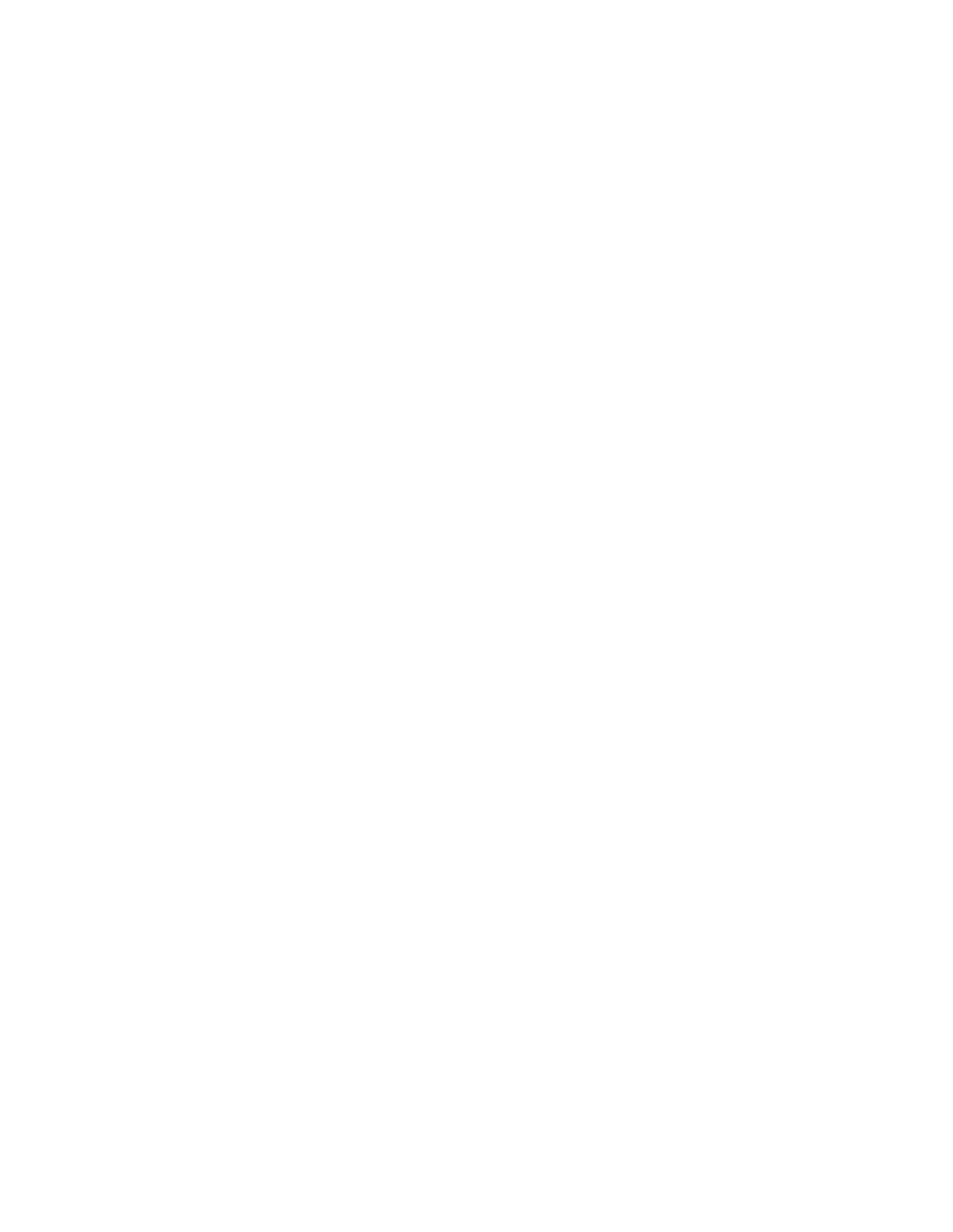## **TABLE OF CONTENTS**

| I.   |                                                                                                                                                                                      |  |
|------|--------------------------------------------------------------------------------------------------------------------------------------------------------------------------------------|--|
| Π.   |                                                                                                                                                                                      |  |
| III. |                                                                                                                                                                                      |  |
|      | А.<br>1.<br>2.<br>3.<br>В.<br>C.<br>D.<br>Application of Surplus Cash Collateral to Claim of Undersecured Mortgage Lender  6<br>1.<br>2.<br>3.                                       |  |
| V.   | А.<br><b>B.</b><br>$\mathcal{C}$ .<br>$\mathbf{1}$<br>2.<br>3.<br>4.<br>5.<br>Code §362(d)(2) — Lack of Equity and Property not Necessary to Effective Reorganization 10<br>6.<br>7. |  |
|      | А.<br>Β.<br>$C$ .<br>D.<br>E.<br>1.<br>2.<br>3.<br>Fair and Equitable Treatment of Dissenting Class of Unsecured Creditors-The New Value to the<br>4.                                |  |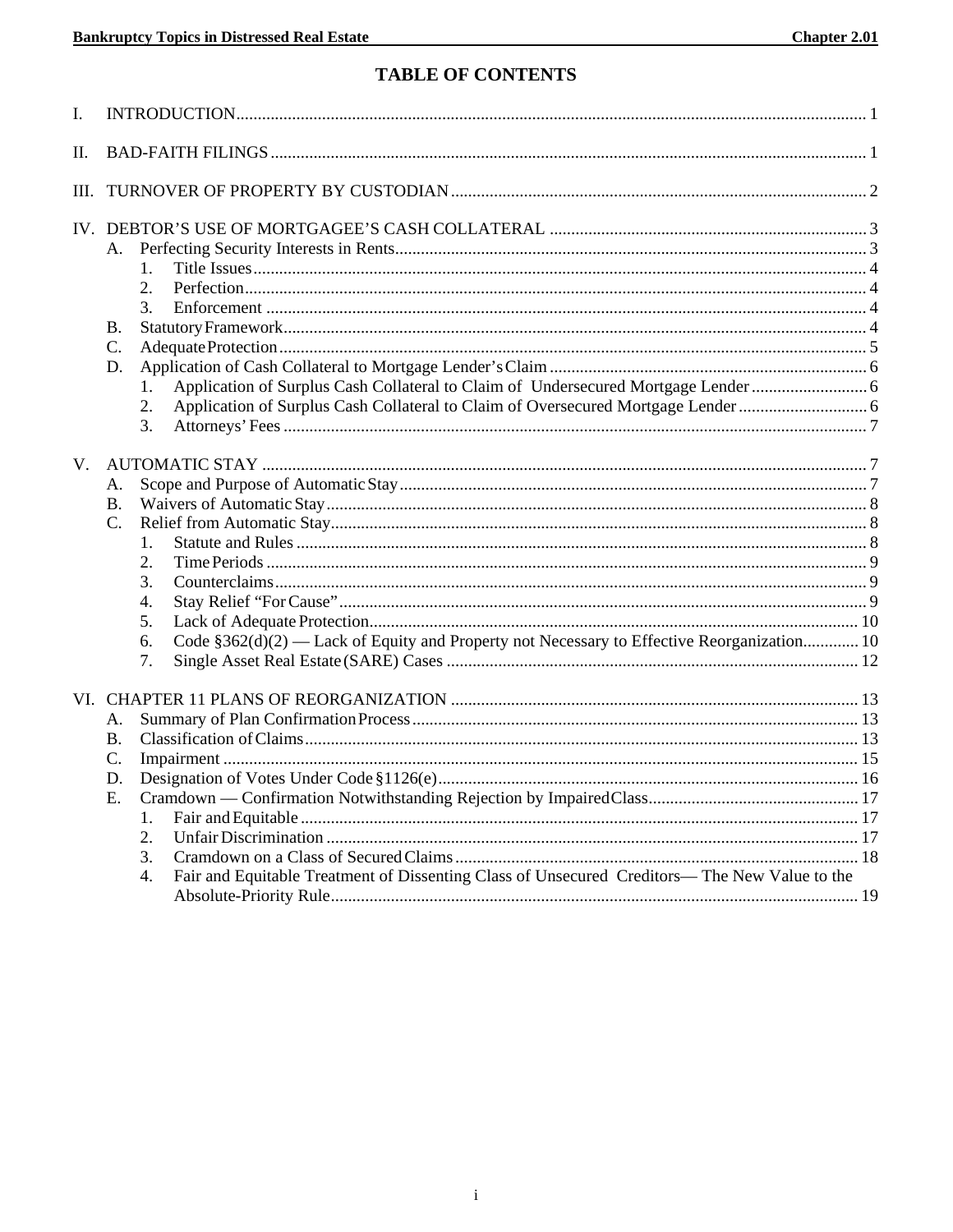## **TABLE OF AUTHORITIES**

| <b>Cases</b>                                                                                                                                                                                                                  |  |
|-------------------------------------------------------------------------------------------------------------------------------------------------------------------------------------------------------------------------------|--|
| In re 1701 Commerce, LLC,                                                                                                                                                                                                     |  |
| In re 20 Bayard Views, LLC,                                                                                                                                                                                                   |  |
| In re 203 North LaSalle Street Limited Partnership,<br>190 B.R. 567 – 576 (Bankr. N.D.Ill. 1995), aff'd, 195 B.R. 692 (N.D.Ill. 1996), aff'd, 126 F.3d                                                                        |  |
| In re 203 North LaSalle Street Partnership,                                                                                                                                                                                   |  |
| In re 245 Associates, LLC,                                                                                                                                                                                                    |  |
| In re 255 Park Plaza Associates Limited Partnership,                                                                                                                                                                          |  |
| In re 400 Madison Avenue Limited Partnership,                                                                                                                                                                                 |  |
| In re 652 West 160th LLC,<br>330 B.R. 455 (Bankr. S.D.N.Y. 2005) (purpose of adding single asset real estate provisions to<br>the Code in 1994 was "to put additional responsibility on a single asset real estate debtor and |  |
| In re 7th Street & Beardsley Partnership,                                                                                                                                                                                     |  |
| In re 8th St. Village Limited Partnership,                                                                                                                                                                                    |  |
| In re A.J. Lane & Co.,                                                                                                                                                                                                        |  |
| In re Addison Properties Limited Partnership,                                                                                                                                                                                 |  |
| In re Airadigm Communications, Inc.,                                                                                                                                                                                          |  |
| In re Allegheny International, Inc.,                                                                                                                                                                                          |  |
| In re Amaravathi Ltd. P'ship.,                                                                                                                                                                                                |  |
| In re American HomePatient, Inc.,                                                                                                                                                                                             |  |
| In re Apple Tree Partners, L.P.,                                                                                                                                                                                              |  |
| In re Applegate Property, Ltd,                                                                                                                                                                                                |  |
| In re Armstrong World Industries, Inc.,                                                                                                                                                                                       |  |
| In re Ashgrove Apartments of DeKalb County, Ltd.,                                                                                                                                                                             |  |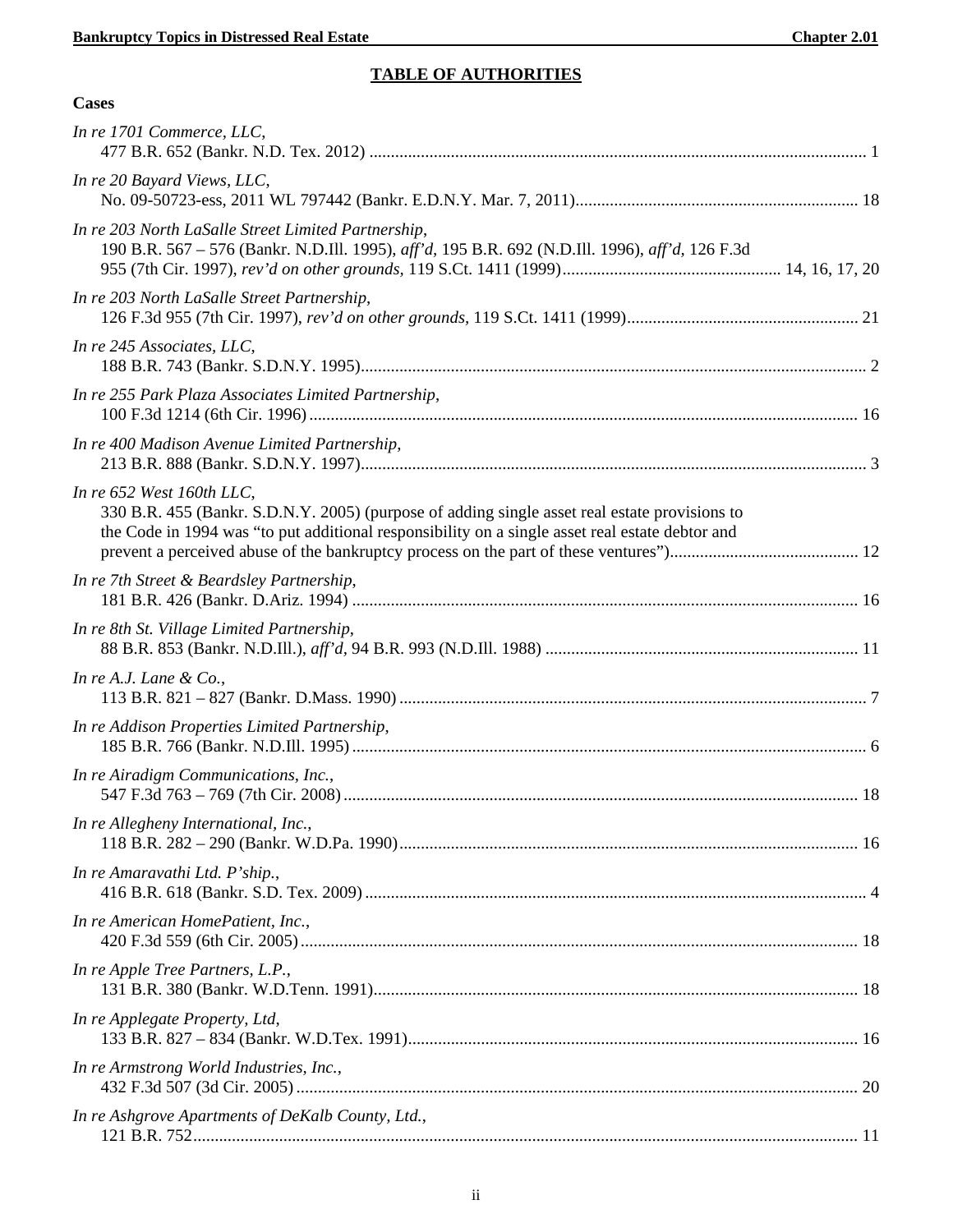## **Example 5 Superviolet State Chapter 2.01** Chapter 2.01

| Associates Commercial Corp. v. Rash,                                                  |  |
|---------------------------------------------------------------------------------------|--|
| In re Astle,                                                                          |  |
| In re Atlanta-Stewart Partners,                                                       |  |
| In re Aztec $Co$ ,                                                                    |  |
| Bank of America Trust & Savings Ass'n v. 203 North LaSalle Street Partnership,        |  |
| In re Barakat,                                                                        |  |
| Beal Bank, S.S.B. v. Waters Edge Limited Partnership,                                 |  |
| In re Bjolmes Realty Trust,                                                           |  |
| In re Blehm Land & Cattle Co.,                                                        |  |
| In re Bloomingdale Partners,                                                          |  |
| In re Bodeheimer, Jones, Szwak & Winchell L.L.P.,                                     |  |
| In re Bonner Mall Partnership,                                                        |  |
| In re Boston Post Road Limited Partnership,                                           |  |
| In re Bryant Manor, LLC,                                                              |  |
| In re Bryson Properties, XVIII,                                                       |  |
| Butner v. United States,                                                              |  |
| In re Buttermilk Towne Center, LLC,                                                   |  |
| Case v. Los Angeles Lumber Products Co.,                                              |  |
| Centofante v. CBJ Developement, Inc. (In re CBJ Development, Inc.),                   |  |
| In re Century Investment Fund VII, L.P.,                                              |  |
| In re Chrysler LLC,                                                                   |  |
| Citizens & Southern National Bank v. Georgia Steel, Inc. (In re Georgia Steel, Inc.), |  |
| In re Club Associates,                                                                |  |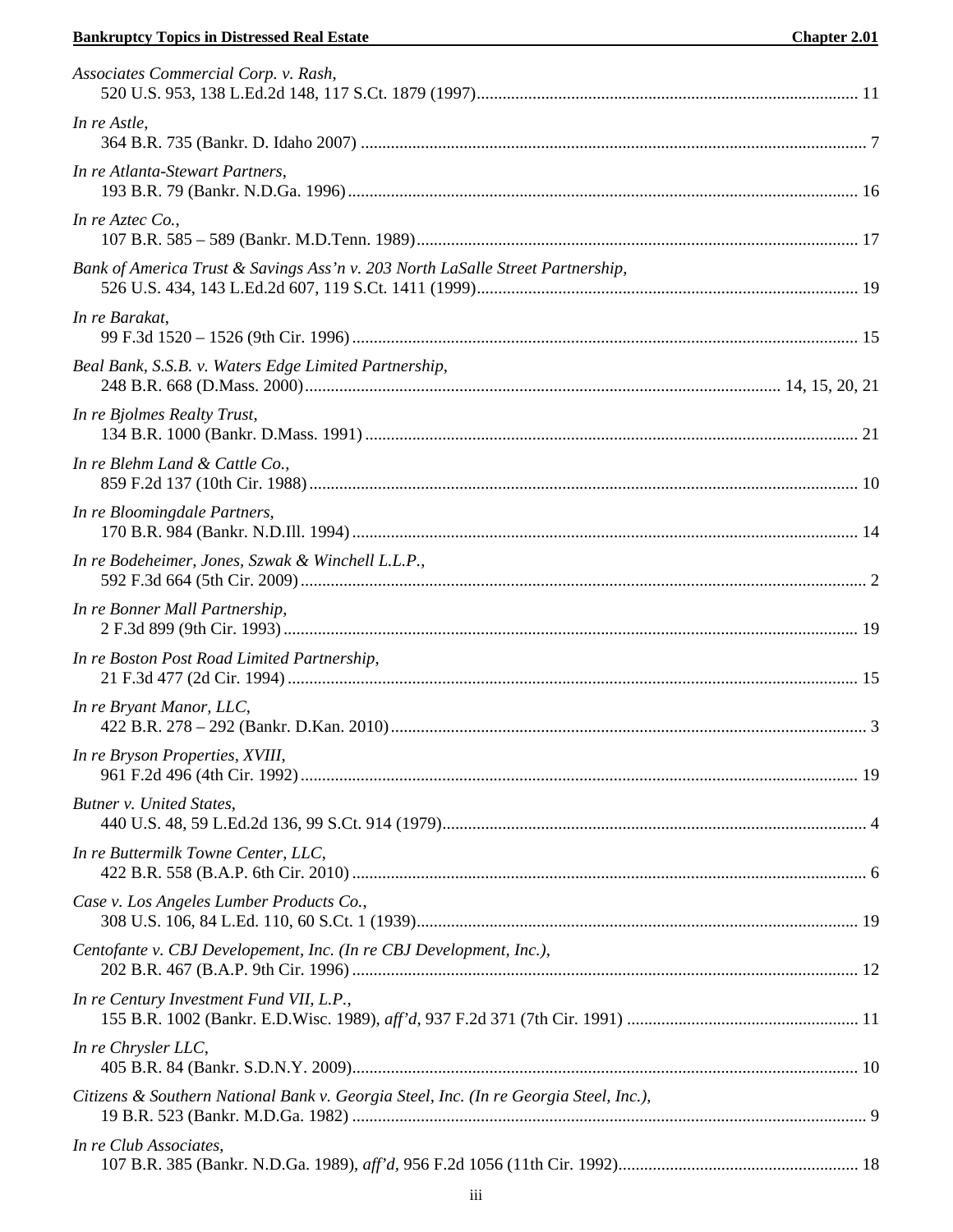## **Example 5 Superviolet Chapter 2.01** Chapter 2.01

| In re Coltex Loop Central Three Partners, L.P.,                                                                                             |  |
|---------------------------------------------------------------------------------------------------------------------------------------------|--|
| In re Combustion Engineering, Inc.,                                                                                                         |  |
| Compass Bank for Savings v. Billingham (In re Graves),                                                                                      |  |
| Connecticut General Life Insurance Co. v. Schaumburg Hotel Owner Limited Partnership (In re<br>Schaumburg Hotel Owner Limited Partnership), |  |
| In re Continental Airlines, Inc.,                                                                                                           |  |
| In re Corporate & Leisure Event Prods., Inc.,                                                                                               |  |
| In re Cranberry Hill Associates Limited Partnership,                                                                                        |  |
| In re Crosscreek Apartments, Ltd.,                                                                                                          |  |
| In re Custom Designed Cabinetry & Construction, Inc.,                                                                                       |  |
| In re $D \& F$ Construction, Inc.,                                                                                                          |  |
| In re Darrell Creek Associates, L.P.,                                                                                                       |  |
| In re DBSD North America, Inc.,                                                                                                             |  |
| In re Delta Resources, Inc.,                                                                                                                |  |
| Department of Housing & Urban Development v. Westwood Plaza Apartments, Ltd. (In re Westwood<br>Plaza Apartments, Ltd.),                    |  |
| In re DeSardi,                                                                                                                              |  |
| Dill v. Dime Savings Bank, FSB (In re Dill),                                                                                                |  |
| In re Dow Corning Corp.,                                                                                                                    |  |
| El Puerto de Liverpool S.A. de C.V. v. Servi Mundo Llantero, U.S.A., Inc. (In re Kmart Corp.),                                              |  |
| Equitable Life Assurance Society of the United States v. James River Associates (In re James River<br>Associates),                          |  |
| In re Erie Playce LLC,                                                                                                                      |  |
| In re Falconridge, LLC,                                                                                                                     |  |
| Fallick v. Kehr,                                                                                                                            |  |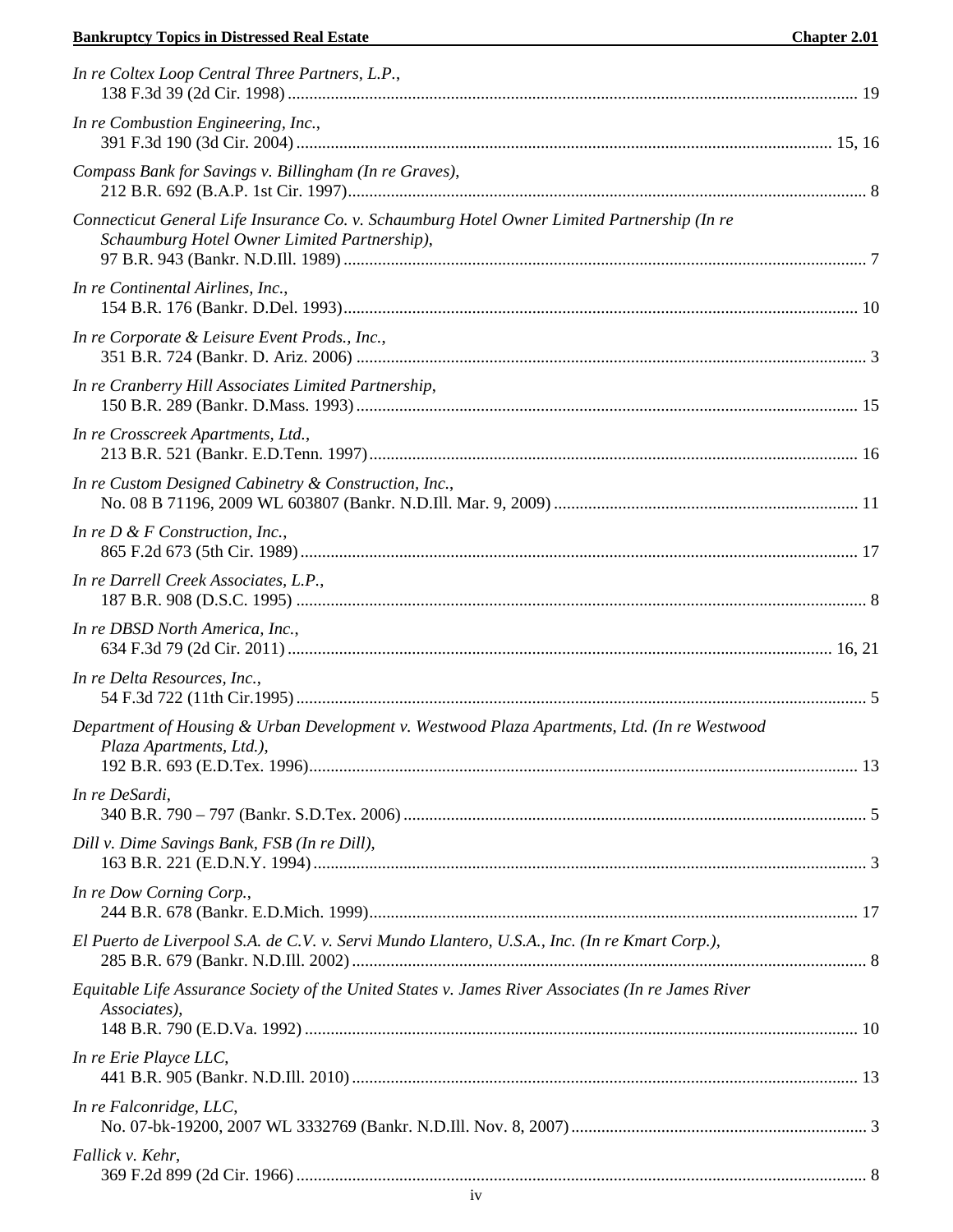## **Example 5 Superviolet Chapter 2.01** Chapter 2.01

| Federal National Mortgage Ass'n v. Dacon Bolingbrook Associates, L.P.,            |  |
|-----------------------------------------------------------------------------------|--|
| In re Figter Limited,                                                             |  |
| Financial Security Assurance Inc. v. T-H Orleans Limited P'ship,                  |  |
| First Federal Bank of California v. Weinstein (In re Weinstein),                  |  |
| Florida Asset Financing Corp. v. Dixon (In re Dixon),                             |  |
| Foundry of Barrington P'ship v. Barrett (In re Foundry of Burlington P'ship),     |  |
| Garcia v. Phoenix Bond & Indemnity Co. (In re Garcia),                            |  |
| In re Giesel,                                                                     |  |
| In re Global Ocean Carriers Ltd.,                                                 |  |
| In re Golf Club Partners, L.P.,                                                   |  |
| In re Gramercy Twins Assocs.,                                                     |  |
| Great Plains Real Estate Development, L.L.C. v. Union Central Life Insurance Co., |  |
| Great Western Bank v. Sierra Woods Group,                                         |  |
| In re Greate Bay Hotel & Casino, Inc.,                                            |  |
| In re Greenwood Point, L.P.,                                                      |  |
| Grella v. Salem Five Cent Savings Bank,                                           |  |
| In re Greystone III Joint Venture,                                                |  |
| In re Griswold Building, LLC,                                                     |  |
| In re Hight,                                                                      |  |
| In re Holley Garden Apartments, Ltd.,                                             |  |
| In re Homestead Partners, Ltd.,                                                   |  |
| Hoyt, Inc. v. Born (In re Born),                                                  |  |
| In re Indian Palms Associates, Ltd.,                                              |  |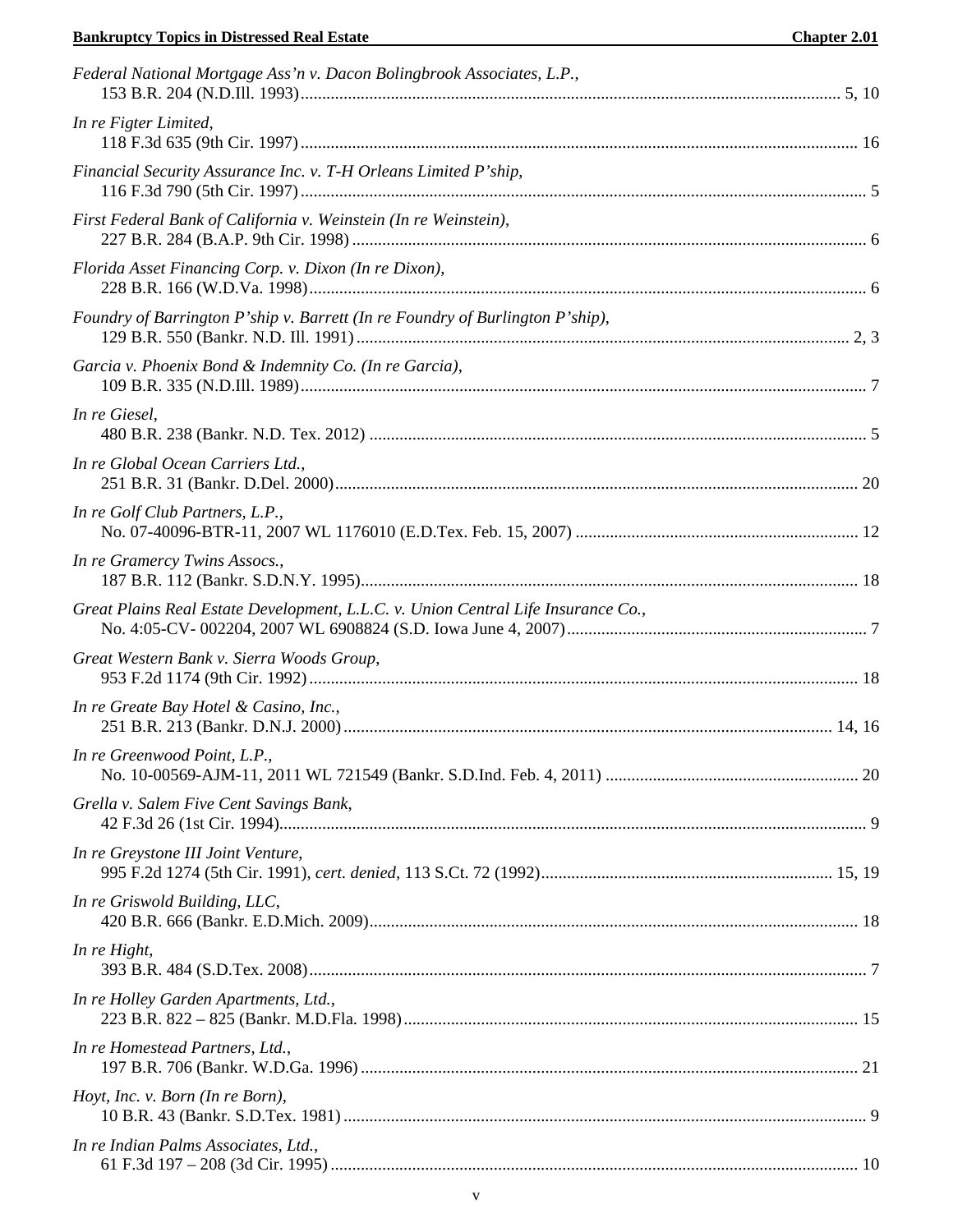## **Bankruptcy Topics in Distressed Real Estate Chapter 2.01**

| In re Iridium Operating LLC,                                                                                                                                                                                      |  |
|-------------------------------------------------------------------------------------------------------------------------------------------------------------------------------------------------------------------|--|
| In re Johns- Manville Corp.,                                                                                                                                                                                      |  |
| In re Kalian,                                                                                                                                                                                                     |  |
| Kansas City Terminal Ry. v. Central Union Trust Company of New York,                                                                                                                                              |  |
| Kara Homes Inc. v. National City Bank (In re Kara Homes, Inc.),                                                                                                                                                   |  |
| In re KCC-Fund V, Ltd.,                                                                                                                                                                                           |  |
| In re Keck Mahin & Cate,                                                                                                                                                                                          |  |
| In re Kkemko, Inc.,                                                                                                                                                                                               |  |
| In re Krueger,<br>812 F.3d 365 (5th Cir. 2016) ("Every bankruptcy statute since 1898 has incorporated literally, or<br>by judicial interpretation, a standard of good faith for the commencement, prosecution and |  |
| In re Laguna Associates Limited Partnership,                                                                                                                                                                      |  |
| In re Larry Goodwin Golf, Inc.,                                                                                                                                                                                   |  |
| In re Las Torres Dev., L.L.C.,                                                                                                                                                                                    |  |
| In re Las Vegas Monorail Co.,                                                                                                                                                                                     |  |
| In re Lettick Typografic, Inc.,                                                                                                                                                                                   |  |
| In re LHD Realty Corp.,                                                                                                                                                                                           |  |
| Little Creek Dev. Co. v. Commonwealth Mortg. Corp. (In re Little Creek Dev. Co.,),                                                                                                                                |  |
| In re Loop 76 LLC,                                                                                                                                                                                                |  |
| In re Marin Town Center,                                                                                                                                                                                          |  |
| In re Markos Gurnee Partnership,                                                                                                                                                                                  |  |
| Massachusetts Mutual Life Insurance Co. v. Shady Grove Tech Center Associates Limited<br>Partnership (In re Shady Grove Tech Center Associates Limited Partnership),                                              |  |
| Matthews v. Rosene,                                                                                                                                                                                               |  |
| In re McCombs Properties VIII, Ltd.,                                                                                                                                                                              |  |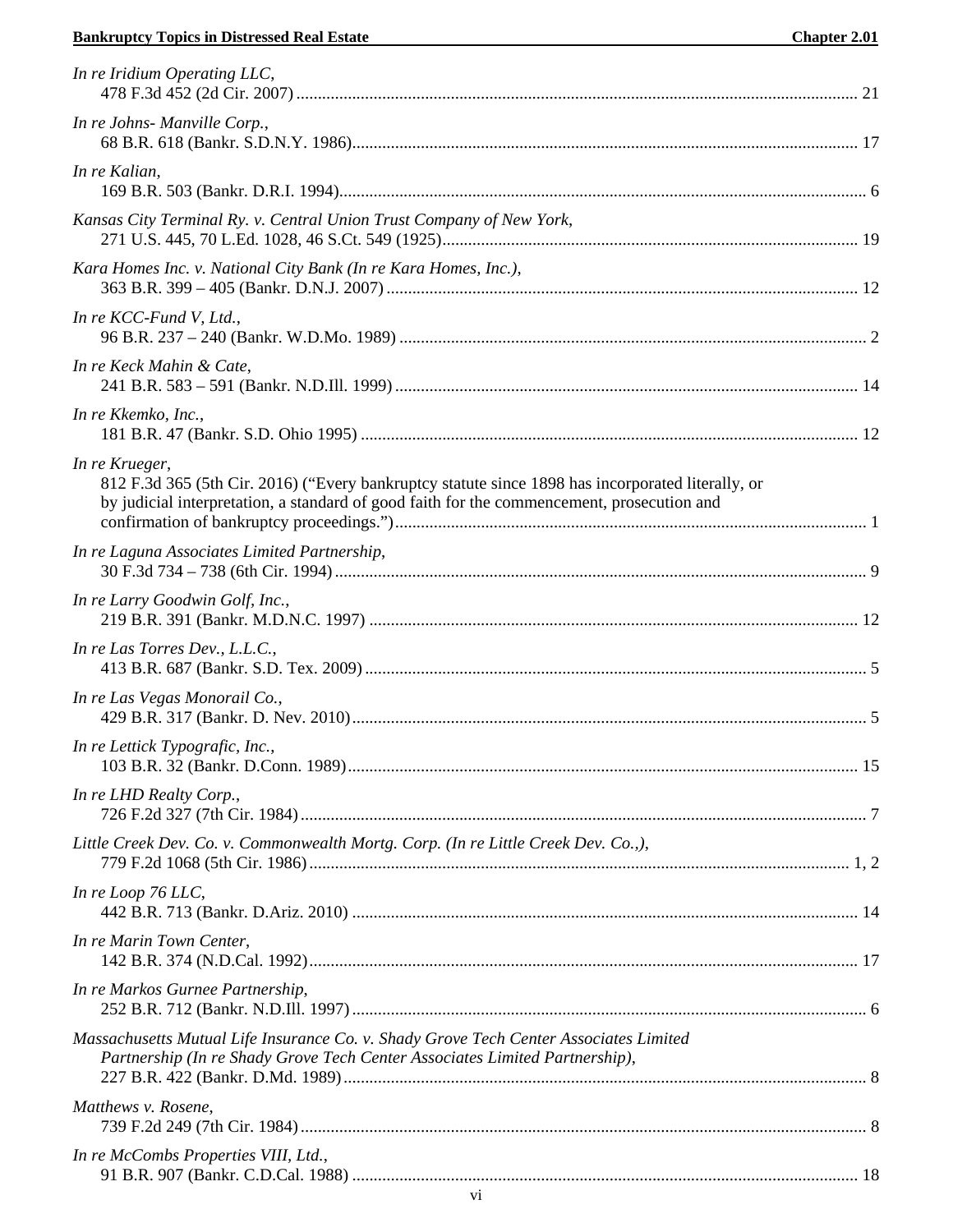## **Example 5 Superviolet State Chapter 2.01** Chapter 2.01

| <b>Chapter 2.01</b> |  |  |
|---------------------|--|--|
|---------------------|--|--|

| In re McGreals,                                                                                           |  |
|-----------------------------------------------------------------------------------------------------------|--|
| In re McMahan,                                                                                            |  |
| Mercury Capital Corp. v. Milford Connecticut Associates, L.P.,                                            |  |
| Midlantic National Bank v. New Jersey Department of Environmental Protection,                             |  |
| In re Moonraker Associates, Ltd.,                                                                         |  |
| In re MRI Beltline Indus., L.P.,                                                                          |  |
| In re Murel Holding Corp.,                                                                                |  |
| Nationsbank of Virginia, N.A. v. DCI Publishing of Alexandria, Inc.,                                      |  |
| In re New Midland Plaza Associates,                                                                       |  |
| Noonan v. Fremont Financial (In re Lappin Electric Co.),                                                  |  |
| In re Northbelt, LLC,                                                                                     |  |
| Northern Pacific Ry. v. Boyd,                                                                             |  |
| In re Northwest Timberline Enterprises, Inc.,                                                             |  |
| Norwest Bank Worthington v. Ahlers,                                                                       |  |
| In re O'Neil Vill. Pers. Care Corp.,                                                                      |  |
| In re Omni Lion's Run, L.P.,                                                                              |  |
| In re Pacific Lumber Co.,                                                                                 |  |
| In re Packard Square, LLC,                                                                                |  |
| In re Pelham Enterprises, Inc.,                                                                           |  |
| Penn Mutual Life Insurance Co. v. Woodscape Limited Partnership (In re Woodscape Limited<br>Partnership), |  |
| In re Philadelphia Newspapers, LLC,                                                                       |  |
| In re Philmont Development Co.,                                                                           |  |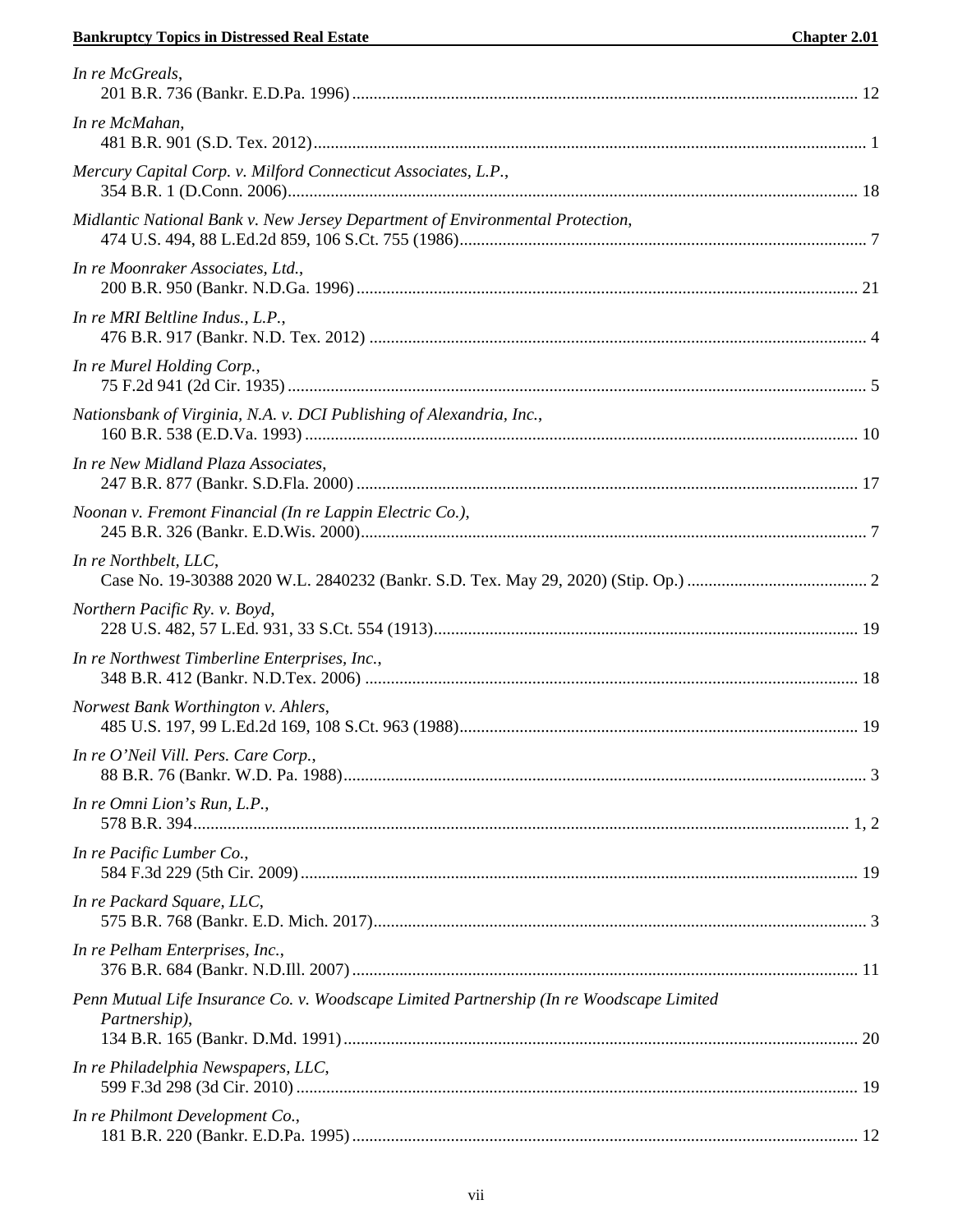## **Bankruptcy Topics in Distressed Real Estate**

| Picco v. Global Marine Drilling Co.,                                                                   |  |
|--------------------------------------------------------------------------------------------------------|--|
| In re Poplar Springs Apartments of Atlanta, Ltd.,                                                      |  |
| In re Powers,                                                                                          |  |
| In re Pro Football Weekly, Inc.,                                                                       |  |
| Provident Mutual Life Insurance Co. v. Winslow Center Associates (In re Winslow Center<br>Associates), |  |
| In re Pub Dennis International, Inc.,                                                                  |  |
| In re PWS Holding Corp.,                                                                               |  |
| In re $R \& G$ Properties, Inc.,                                                                       |  |
| In re Ridgewood Apartments of DeKalb County, Ltd.,                                                     |  |
| River East Plaza L.L.C. v. Variable Annuity Life Insurance Co.,                                        |  |
| In re Robbins,                                                                                         |  |
| In re Roxwell Performance Drilling, LLC,                                                               |  |
| In re Sagewood Manor Associates Limited Partnership,                                                   |  |
| In re Salem Suede, Inc.,                                                                               |  |
| In re Schriock Construction, Inc.,                                                                     |  |
| In re SCOPAC,                                                                                          |  |
| In re Siciliano,                                                                                       |  |
| In re Skyler Ridge,                                                                                    |  |
| In re Soares,                                                                                          |  |
| In re Sonnax Indus., Inc.,                                                                             |  |
| In re South Canaan Cellular Investments, Inc.,                                                         |  |
| In re South County Realty, Inc. II,                                                                    |  |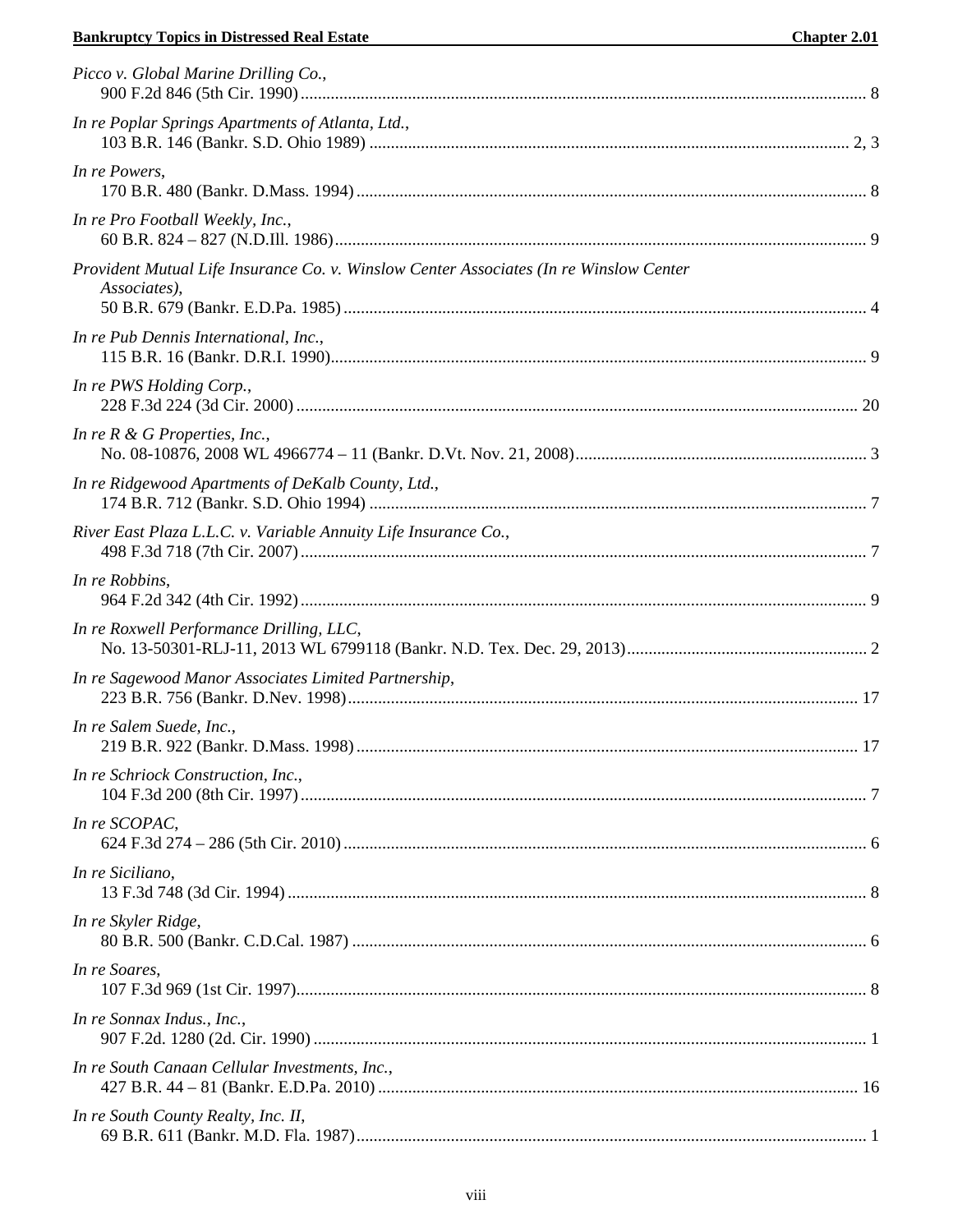## **Bankruptcy Topics in Distressed Real Estate Chapter 2.01**

| In re Spacek,                                                                                                            |  |
|--------------------------------------------------------------------------------------------------------------------------|--|
| Taylor v. Brennan,                                                                                                       |  |
| In re Terry Limited Partnership,                                                                                         |  |
| Till v. SCS Credit Corp.,                                                                                                |  |
| Troy Savings Bank v. Travelers Motor Inn, Inc.,                                                                          |  |
| In re Trust,                                                                                                             |  |
| In re U.S.A. Parts Supply,                                                                                               |  |
| In re U.S. Truck Co.,                                                                                                    |  |
| In re Union Meeting Partners,                                                                                            |  |
| In re Union Meeting Partners,                                                                                            |  |
| United Finance Co. v. Cote (In re Cote),                                                                                 |  |
| United Savings Association of Texas v. Timbers of Inwood Forest Associates, Ltd.,                                        |  |
| United Savs. Ass'n. of Tex. V. Timbers of Inwood Forest Assocs., Ltd. (In re Timbers of Inwood<br>Forest Assocs., Ltd.), |  |
| United States v. Ron Pair Enterprises, Inc.,                                                                             |  |
| Vale Mills Corp. v. Gellert (In re Gellert),                                                                             |  |
| Matter of Village Props., Ltd.,                                                                                          |  |
| In re Vitreous Steel Products Co.,                                                                                       |  |
| In re $W.B.S.S., L.P.,$                                                                                                  |  |
| In re Waste Alternatives, Inc.,                                                                                          |  |
| In re Webb Mountain LLC,                                                                                                 |  |
| In re Windsor on the River Associates, Ltd.,                                                                             |  |
| In re Woodbrook Associates,                                                                                              |  |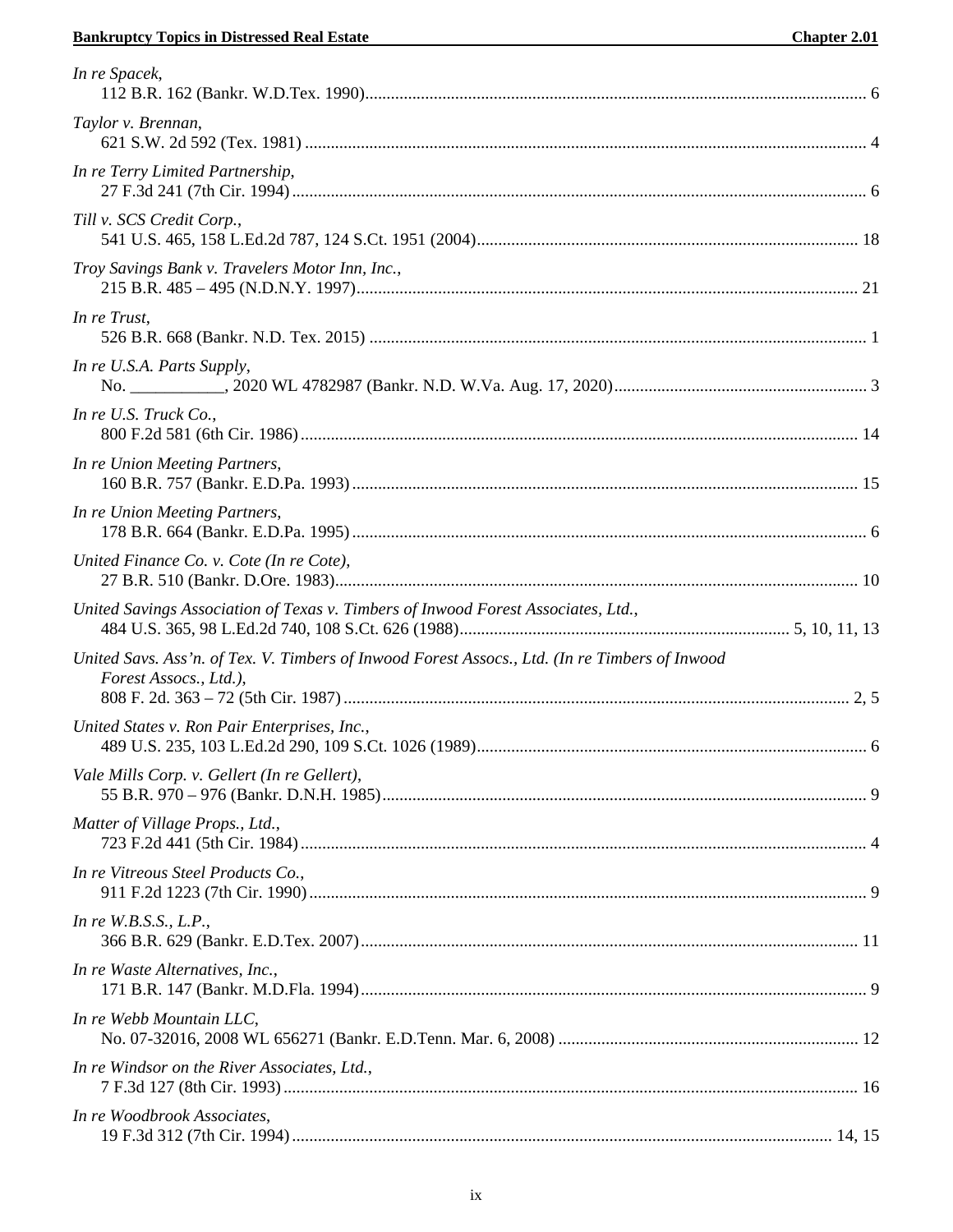## **Bankruptcy Topics in Distressed Real Estate Example 2014**

| In re Young Broadcasting Inc.,  |  |
|---------------------------------|--|
| In re Zenith Electronics Corp., |  |
| <b>Statutes</b>                 |  |
|                                 |  |
|                                 |  |
|                                 |  |
|                                 |  |
|                                 |  |
|                                 |  |
|                                 |  |
|                                 |  |
|                                 |  |
|                                 |  |
|                                 |  |
|                                 |  |
|                                 |  |
|                                 |  |
|                                 |  |
|                                 |  |
|                                 |  |
|                                 |  |
|                                 |  |
|                                 |  |
|                                 |  |
|                                 |  |
|                                 |  |
|                                 |  |
|                                 |  |
|                                 |  |
|                                 |  |
|                                 |  |
|                                 |  |
|                                 |  |
|                                 |  |
|                                 |  |
|                                 |  |
|                                 |  |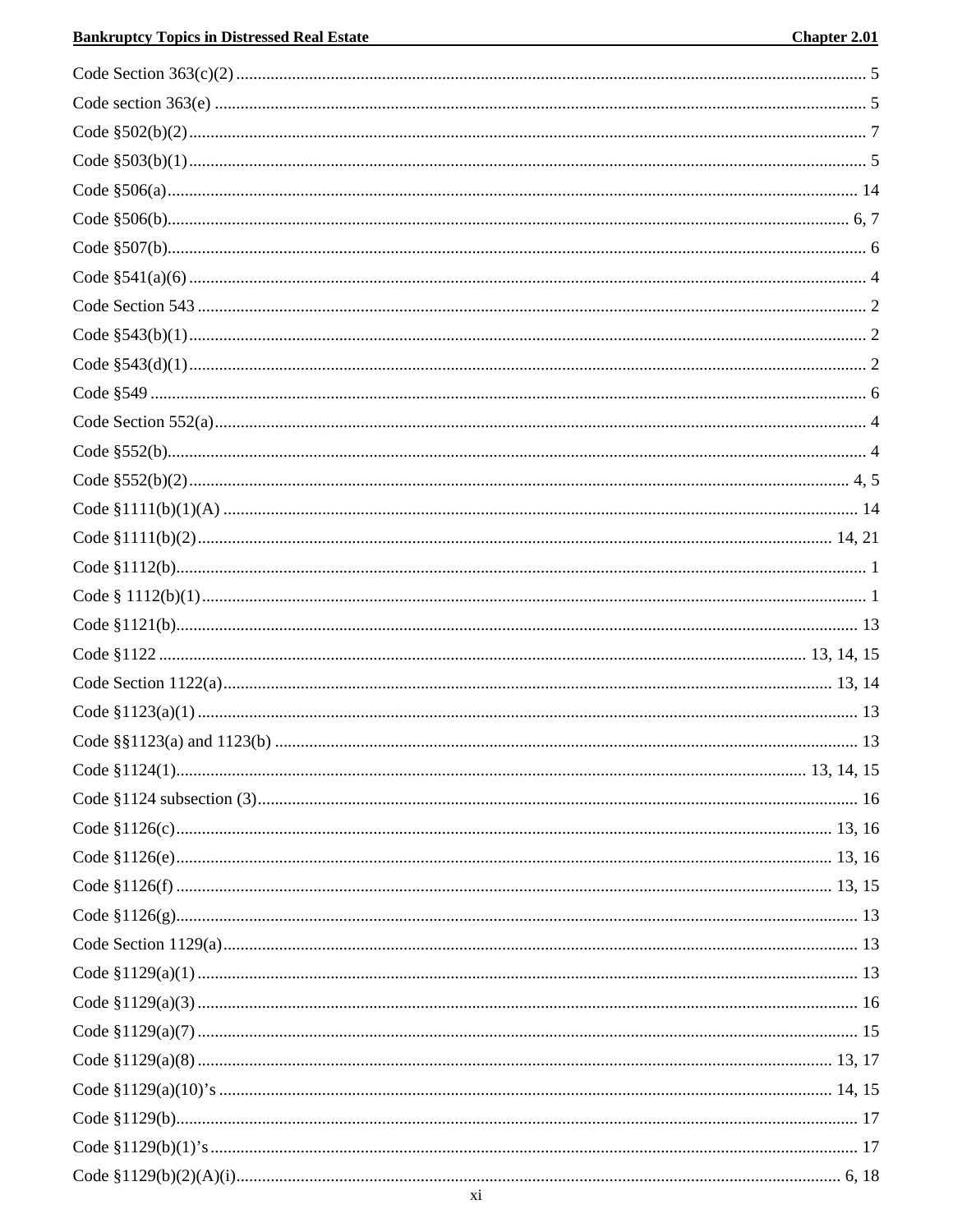| <b>Other Authorities</b> |  |
|--------------------------|--|
|                          |  |
|                          |  |
|                          |  |
|                          |  |
|                          |  |
|                          |  |
|                          |  |
|                          |  |
|                          |  |
|                          |  |
|                          |  |
|                          |  |
|                          |  |
|                          |  |
|                          |  |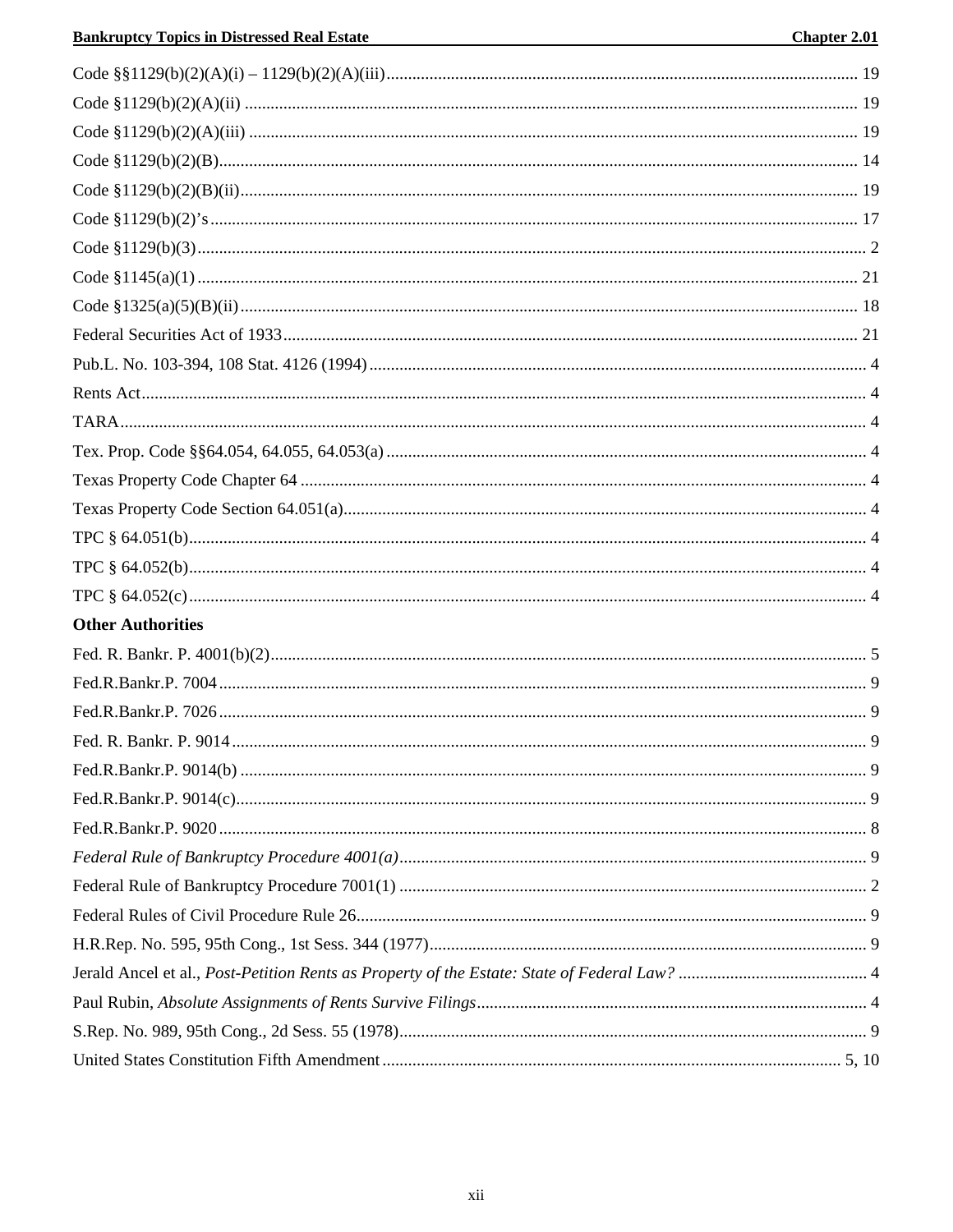# **BANKRUPTCY TOPICS IN DISTRESSED REAL ESTATE**

## **I. INTRODUCTION**

<span id="page-14-0"></span>Bankruptcy cases involving commercial real estate present a multitude of problems. Those problems typically arise in the context of voluntary cases filed under chapter 11 of the Bankruptcy Code, 11 U.S.C. §§ 101-1532 ("**Bankruptcy Code**" or "**Code**")*,* and involve a dispute between the business debtor and its mortgage lender. As such, this paper focuses primarily on chapter 11 of the Code, which provides for the reorganization or orderly liquidation of a debtor. Understanding each party's rights is the backdrop for a potential workout between a lender and borrower, as it clarifies each party's options inside and outside of an incourt process.

## **II. BAD-FAITH FILINGS**

The Bankruptcy Code does not contain an explicit requirement that a voluntary chapter 11 case be filed in good faith. However, courts have read such a requirement into section 1112(b) of the Code. Indeed, the Fifth Circuit has held that inherent in any bankruptcy case is a fundamental prerequisite that the debtor file its petition in good faith. *See Elmwood Dev. Co. v. General Elec. Pension Trust* (*In re Elmwood*, 964 F.2d. 508, 510 (5th Cir. 1992); *In re Krueger*, 812 F.3d 365, 370 (5th Cir. 2016) ("Every bankruptcy statute since 1898 has incorporated literally, or by judicial interpretation, a standard of good faith for the commencement, prosecution and confirmation of bankruptcy proceedings.")

Motions to dismiss a case on bad faith grounds are common in cases in which the debtor's sole asset is a single piece of real estate, such as an apartment building, an office building, a hotel, or a shopping center, which is encumbered with a mortgage that represents virtually all of the borrower's debt. Bankruptcy courts view such cases with a jaundiced eye. *In re South County Realty, Inc. II,* 69 B.R. 611, 615 (Bankr. M.D. Fla. 1987). Unlike debtors that are in manufacturing or retail sales and have many creditors and employees, real estate debtors have few, if any, employees, or unsecured creditors, and no "real business" to reorganize. A real estate debtor's principal creditor is generally a mortgage lender that has filed, or is about to file, a mortgage foreclosure case. The mortgagee's loan typically exceeds the value of the debtor's real estate and is substantially greater than the aggregate amount of claims held by other non-insider creditors. As a result of these circumstances, secured creditors often file motions to dismiss at the outset of such cases.

Motions to dismiss on bad faith grounds are based on section 1112(b)(1) of the Code, which provides, in pertinent part, that, subject to certain exceptions, "on request of a party in interest, and after notice and a hearing, the court *shall* . . . dismiss a case under this chapter," if the movant establishes cause. 11 U.S.C. § 1112(b)(1) (emphasis added). Section 1112(b) sets forth a nonexclusive list of factors that constitute "cause" for dismissing a chapter 11 case. A court's assessment of bad faith takes into consideration "a conglomerate of factors rather than any single datum," including the financial condition of the debtor, the motives and disclosures of the debtor, and the financial reality of the case. *See In re Omni Lion's Run, L.P.*, 578 B.R. 394, 398 (Bankr. W.D. Tex. 2017. In determining whether cause exists for dismissal of a case, bankruptcy courts consider multiple factors, including:

- 1. Whether debtor has one asset, such as an undeveloped or developed real property, encumbered by secured liens;
- 2. Whether the debtor has engaged in improper prepetition behavior;
- 3. Whether the debtor has few unsecured creditors whose claims are relatively small;
- 4. Whether the property is the subject of a foreclosure action and the debtor has tried to prevent such foreclosure in state court;
- 5. Whether the debtor has few or zero employees other than principals;
- 6. Whether the debtor's financial problems involve essentially a dispute between the debtor and a secured creditor which can be resolved in a pending state court action;
- 7. Whether there is little or no cash flow or source of income to sustain a reorganization;
- 8. Whether the timing of the debtor's filing evidences an intent to delay or frustrate the legitimate efforts of the debtor's secured creditors to enforce their rights; and
- 9. Whether the filing enabled the debtor to avoid court orders.

*In re 1701 Commerce, LLC*, 477 B.R. 652, 657-58 (Bankr. N.D. Tex. 2012) (citing *Little Creek Dev. Co. v. Commonwealth Mortg. Corp. (In re Little Creek Dev. Co.,),* 779 F.2d 1068, 1072-73 (5th Cir. 1986); *Trident Assocs. Ltd. P'ship v. Metro Life Ins. Co. (In re Trident Assocs. P'ship)*, 52 F.3d 127, 131 (6th Cir. 1995)); *In re McMahan,* 481 B.R. 901, 916 (S.D. Tex. 2012); *In re Trust*, 526 B.R. 668, 681 (Bankr. N.D. Tex. 2015) (citing *Little Creek*). In addition to the *Little Creek*  factors, courts also look at factors relevant to lifting the automatic stay to permit pending litigation to proceed in another forum. *Trust*, 526 B.R. at 682 (relying on six factors in *In re Sonnax Indus., Inc.*, 907 F.2d. 1280 (2d. Cir. 1990)). Not all factors have to be present, and the court can place more weight on one factor over the other. *Elmwood*, 964 F.2d. at 510. Dismissal under section 1112 is case-specific and dependent on the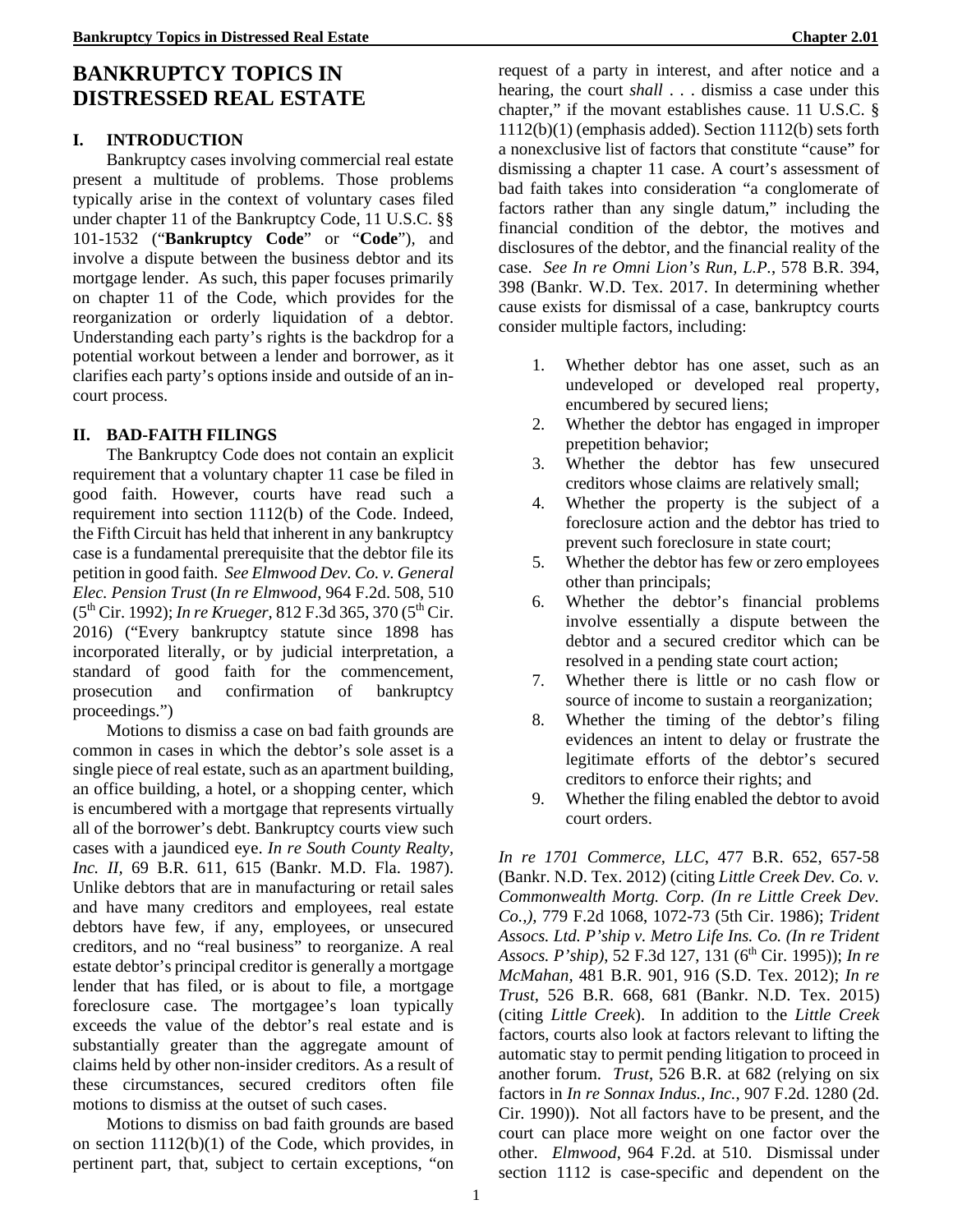circumstances of each debtor. *See United Savs. Ass'n. of Tex. V. Timbers of Inwood Forest Assocs., Ltd. (In re Timbers of Inwood Forest Assocs., Ltd.)*, 808 F. 2d. 363,  $371 - 72$  (5<sup>th</sup> Cir. 1987).

Once a motion to dismiss is filed in a chapter 11 case, the bankruptcy court is required to commence a hearing on that motion not later than 30 days after the motion's filing date, and must decide the motion within 15 days after the hearing commences. 11 U.S.C. §1112(b)(3). These time periods can be extended only if (a) the movant expressly consents to a continuance for a specific time period or (b) "compelling circumstances prevent the court from meeting the time limits established by [Code §1129(b)(3)]." *Id.*

In *In re Omni Lion's Run, L.P.*, 578 B.R. 394, 397 (Bankr. W.D. Tex. 2017), the court reviewed bad faith claims on two single asset real estate ("**SARE**") cases that filed bankruptcy after the secured lenders had accelerated the debt and posted for foreclosure. The court found that, while filing prior to foreclosure is a *Little Creek* factor, it was not dispositive. *Id* at 398. Rather, in this case, the court found more significant and a sign of good faith—the facts that the debtors had made progress on their chapter 11 plans, the principals had invested capital into the debtors, the debtors had a source of income to fund a plan and pay the secured lender and the cases were not intended to delay other proceedings. *Id*. According to the court, because there was hope for rehabilitation, the debtors' cases were not filed in bad faith.

In *In re Northbelt, LLC,* Case No. 19-30388, 2020 W.L. 2840232 at \*38 (Bankr. S.D. Tex. May 29, 2020) (Slip. Op.), a court recently denied a bad faith claim even though several of the *Little Creek* factors were present, including a SARE debtor, with encumbered property, that had few unsecured creditors and filed during pending litigation with its secured lender. The court rejected the bad faith claim, however, because the debtor had been making monthly payments to the secured lender and the debtor was actively engaged in the bankruptcy process, having filed 2 chapter 11 plans. *Id.* Moreover, the court did not find that the debtor was misusing the bankruptcy process to resolve a two-party dispute, circumvent rulings from another court, or to avoid a pending foreclosure. *Id.*

### **III. TURNOVER OF PROPERTY BY CUSTODIAN**

Debtors often file real estate chapter 11 cases after a receiver has been appointed in a mortgage foreclosure case. This raises the issue of whether the receiver or the debtor, as debtor- in-possession, will control the debtor's real estate.

A receiver is a "custodian" as that word is defined in §101(11) of the Code. 11 U.S.C. § 101(11). Section 543 of the Code imposes a number of obligations on a custodian who knows that a chapter 11

case has been filed. Among them is the obligation under §543(b)(1) of the Code to "deliver to the [debtor-inpossession] any property of the debtor held by . . . such custodian, or . . . rents . . . of such property . . . in such custodian's possession, custody, or control on the date that such custodian acquires knowledge of the commencement of the case." 11 U.S.C. §543(b)(1). A proceeding to recover property of the debtor's estate is an adversary proceeding. Fed. R. Bankr. P. 7001(1). Consequently, a debtor must file an adversary complaint to enforce a receiver's obligation to turn over property in its possession to the debtor's estate. *Id.*

Mortgagees recognize that depriving the debtor of control over its property will often place a significant impediment to the debtor's reorganization path. *See In re 245 Associates, LLC,* 188 B.R. 743, 753 (Bankr. S.D.N.Y. 1995) (stating that when property is not promptly turned over to debtor and debtor's rights to control it are thwarted, debtor is prevented "from administering its property for the benefit of the estate and with a view toward reorganization"). *See also In re KCC-Fund V, Ltd.,* 96 B.R. 237, 239 – 240 (Bankr. W.D.Mo. 1989). *Accord In re Poplar Springs Apartments of Atlanta, Ltd.,* 103 B.R. 146 (Bankr. S.D. Ohio 1989). As a result, mortgagees often invoke  $§543(d)(1)$  of the Code in response to a proceeding under  $\S$ 543(b)(1) of the Code to enforce a receiver's turnover obligation. Section 543(d)(1) of the Code provides, in relevant part, that a bankruptcy court "may excuse compliance with subsection  $\dots$  [543](b)  $\dots$  if the interests of creditors and, if the debtor is not insolvent, of equity security holders would be better served by permitting a custodian to continue in possession, custody, or control of such property." 11 U.S.C. §543(d)(1).

The Fifth Circuit has noted that a court should look at the best interest of the debtor or equity security holders in granting such waiver. *See In re Bodeheimer, Jones, Szwak & Winchell L.L.P.,* 592 F.3d 664, n. 26 (5<sup>th</sup> Cir. 2009). However, other courts find that the best interest of the debtor is not relevant to granting a waiver under section 543(d)(1). *See*, *e.g.*, *Foundry of Barrington P'ship v. Barrett (In re Foundry of Burlington P'ship)*, 129 B.R. 550, 558 (Bankr. N.D. Ill. 1991).

Whether a custodian's turnover of property to the debtor is in the "best interests of creditors" depends on the facts and circumstances of each case. There is not an abundance of cases in the Fifth Circuit that address section 543(d). In *In re Roxwell Performance Drilling, LLC,* No. 13-50301-RLJ-11, 2013 WL 6799118, at \*3 (Bankr. N.D. Tex. Dec. 29, 2013), the court looked at the law in other jurisdictions in determining to grant a waiver under section 543(d). The court noted that relevant factors included whether (a) the debtor and management best served the creditors, (b) the debtor could effect a reorganization given its resources,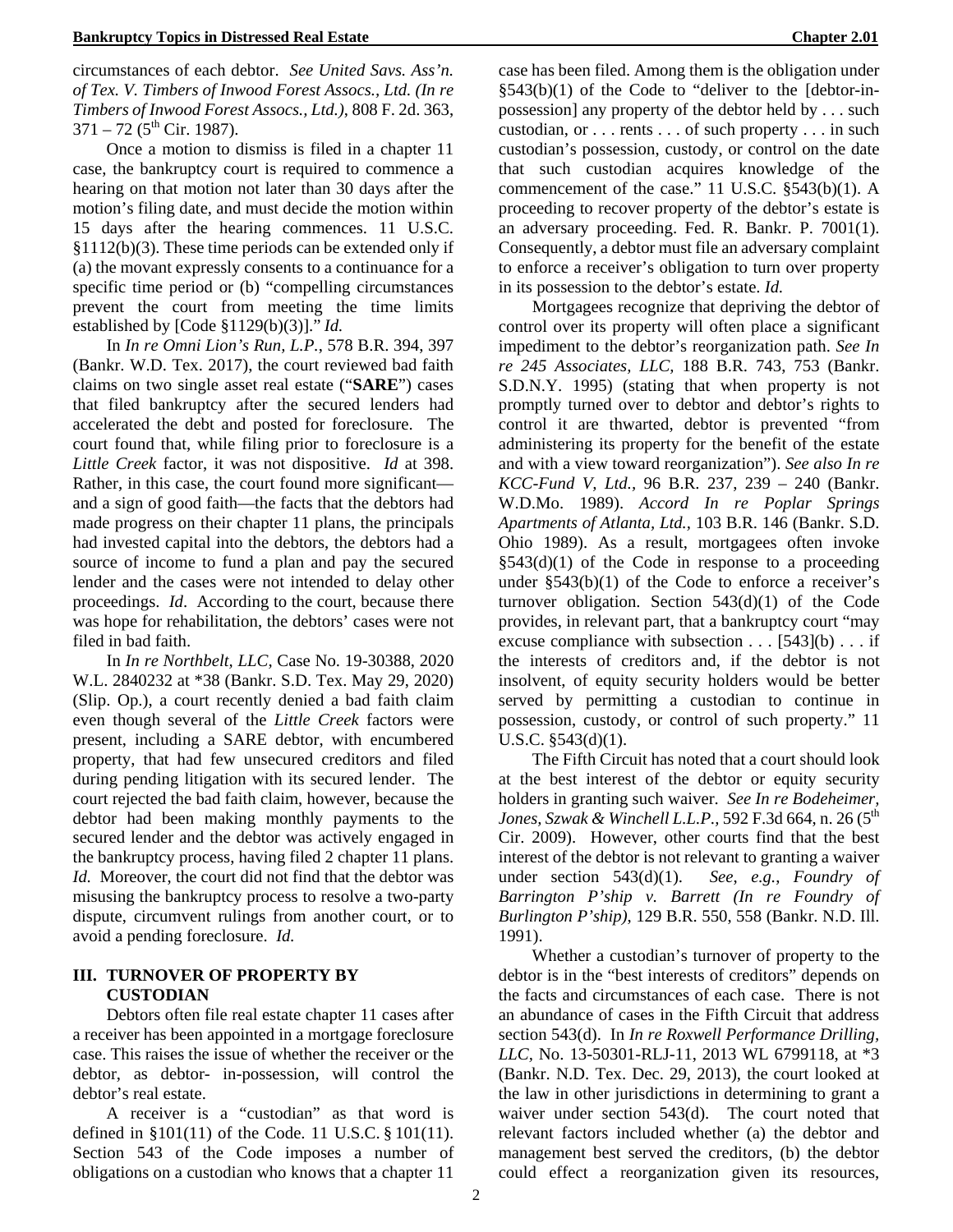management, motives, and (c) the prosecution of avoidance actions (which a receiver cannot do) was necessary for the reorganization. (*citing In re Orchards Vill. Inus., LLC,* 405 B.R. 341 (Bankr. D. Or. 2009) (permitting receiver to stay in possession of estate property); *In re Picacho Hills Util. Co., Inc.,* No. 11-13- 10742 TL, 2013 WL 1788298 (Bankr. D.N.M. April 26, 2013) (same)).

In other jurisdictions, courts consider the "best interests of creditors" factors, like (a) the likelihood of a reorganization, (b) the probability that the funds required for reorganization will be available, (c) whether the debtor will use the property turned over for the benefit of creditors, (d) whether the debtor has mismanaged the property, (e) whether there are avoidance issues with respect to the property retained by a receiver; and (f) the effect of automatic stay on state court receivership. *See In re Bryant Manor, LLC,* 422 B.R. 278, 290-92 (Bankr. D. Kan. 2010) (turnover excused when there were serious issues as to reorganization of debtor and it was questionable whether there would be funds available for reorganization); *In re Falconridge, LLC,* No. 07-bk-19200, 2007 WL 3332769 at \*10 (Bankr. N.D. Ill. Nov. 8, 2007) (turnover excused when court was unsure that debtor would use property for benefit of creditors); *In re 400 Madison Avenue Limited Partnership,* 213 B.R. 888, 896 n.16 (Bankr. S.D.N.Y. 1997) (turnover excused when receiver had been in possession of property long before debtor filed bankruptcy case); *Dill v. Dime Savings Bank, FSB (In re Dill),* 163 B.R. 221, 224 (E.D.N.Y. 1994) (turnover excused when debtor had mismanaged property and lender continued to subsidize repair and maintenance costs); *Foundry of Barrington Partnership,*129 B.R. at 558 (turnover excused when debtor engaged in prepetition misconduct, receiver and undersecured mortgagee had interest in maximizing value of property, and debtor's prospects for reorganization were speculative); *KCC-Fund V, supra* (turnover excused when debtor had failed to maintain properties); *Poplar Springs Apartments, supra,* 103 B.R. at 150 (turnover excused when debtor did not have time to focus on administering assets to best interests of creditors).

On the other hand, courts have enforced a receiver's turnover obligations when the debtor has been responsible in managing its business and the debtor would use the property turned over for the benefit of creditors. *See, e.g., In re R & G Properties, Inc.,* No. 08- 10876, 2008 WL 4966774 at \*\*8 – 11 (Bankr. D.Vt. Nov. 21, 2008); *see also In re U.S.A. Parts Supply*, No. 20-bk-241, 2020 WL 4782987 (Bankr. N.D. W.Va. Aug. 17, 2020) (denying waiver of turnover under section  $543(d)$ ).

In cases where a receiver is being asked to stay in place, courts have also considered whether they should abstain from the matter pursuant to section 305 of the Code, which provides, in relevant part that a court may dismiss or suspend a bankruptcy proceeding if "the interests of creditors and the debtor would be better served by such dismissal or suspension." 11 U.S.C. §  $305(a)(1)$ .

The decision to dismiss under section 305 is discretionary, and must be made on a case by case basis. *In re O'Neil Vill. Pers. Care Corp.*, 88 B.R. 76, 79 (Bankr. W.D. Pa. 1988); *In re Corporate & Leisure Event Prods., Inc.*, 351 B.R. 724, 732-33 (Bankr. D. Ariz. 2006); 2 Collier on Bankruptcy,  $\sqrt{2}$  305-8 to 305-09 (Alan N. Resnick & Henry J. Sommer, eds.,  $16<sup>th</sup>$  ed. 2017) ("The pendency of state law liquidation proceedings . . . is relevant to an abstention decision under section  $305(a)(1)$ . For instance ... when the debtor has been in receivership for so long that the bankruptcy case would be duplicative and wasteful, courts have deferred to state courts and abstained under section  $305(a)(1)$ .")

In *In re Packard Square, LLC,* 575 B.R. 768, 780- 81 (Bankr. E.D. Mich. 2017), in response to a turnover request by the debtor under section 543(b)(1) and a waiver request by the receiver under section 543(d), the court elected instead to abstain from the proceeding under section 305, because the court had previously denied the debtor's postpetition financing and it was uncontested that the debtor needed such funding to develop the pertinent property and reorganize.

## **IV. DEBTOR'S USE OF MORTGAGEE'S CASH COLLATERAL**

Rent will be the main source of income when a chapter 11 debtor's assets consist of an office building, an apartment building, or a shopping center. In cases involving other types of property, such as a hotel, a golf course, or a marina, the debtor's income will be classified as accounts or general intangibles. The debtor's secured lender will typically have a perfected security interest in the debtor's prepetition revenue streams. Once a chapter 11 case has been filed, the debtor must continue to use its income to pay operating expenses and taxes and to make capital expenditures. However, in order to protect the secured lender's interest in the debtor's income, the Bankruptcy Code places limitations on the debtor's ability to use that income. The friction between the debtor's need for funds to finance its post-petition operations and the secured lender's desire to protect its interest in those funds raises a number of issues discussed below.

## **A. Perfecting Security Interests in Rents**

Generally, a threshold issue in almost every chapter 11 real estate case is whether the lender holds a perfected security interest in rents. While the case law on this subject was somewhat confused during the early years following enactment of the Code, subsequent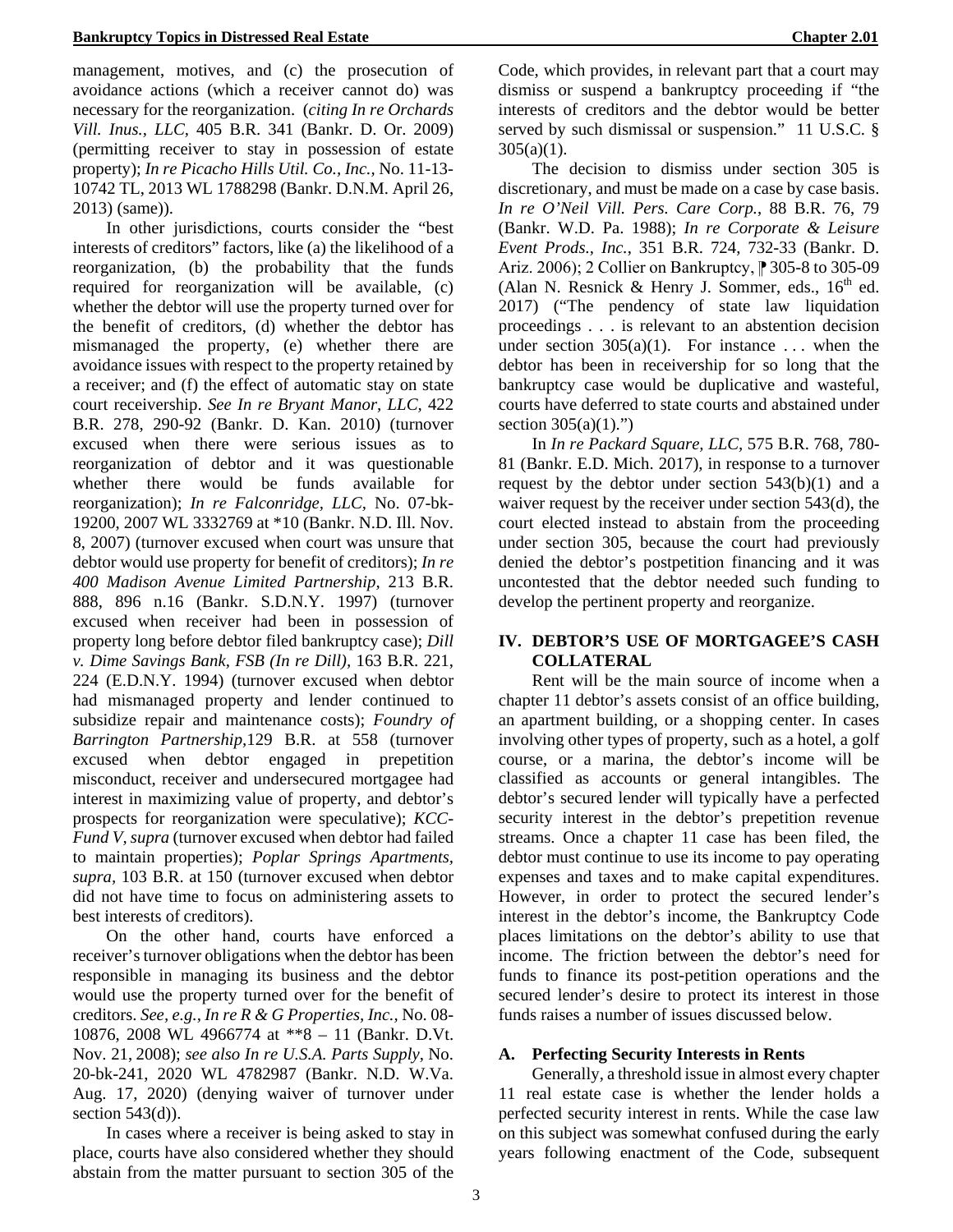caselaw and the 1994 amendments to section 552(b) of the Code have dissipated that confusion.

An assignment of rents may take the form of a discrete document executed by a borrower in favor of a mortgagee at the inception of a real estate loan. Alternatively a real estate mortgage may include an assignment of rents clause. In either case, the mortgagee will record the document with the recorder of deeds of the county in which the mortgaged real estate islocated.

Before 1994, the validity of an assignment of rents was governed by state law. *Butner v. United States,* 440 U.S. 48, 59 L.Ed.2d 136, 99 S.Ct. 914 (1979). In 1994, Congress amended section 552(b) of the Code by dividing that section into two subsections. Pub.L. No. 103-394, 108 Stat. 4126 (1994). The current version of section 552(b)(2) provides that if a prepetition security agreement creates a security interest in rents or hotel revenues, then that security interest extends to postpetition rents or hotel revenues, to the extent provided in the security agreement. 11 U.S.C.  $§552(b)(2)$ . However, there is a line of cases holding that, because section  $541(a)(6)$  of the Code expressly includes rents in the definition of "property of the estate," federal law now trumps state law on this issue. *See, e.g., In re Amaravathi Ltd. P'ship.*, 416 B.R. 618 (Bankr. S.D. Tex. 2009); see also Jerald Ancel et al., *Post-Petition Rents as Property of the Estate: State of Federal Law?,* Am.Bankr.Inst.J. 44 – 45, 68 (July-Aug. 2010).

In Texas, the issue over whether federal or state law applied historically led to a lot of litigation as to whether the assignment was a collateral assignment (where the borrower still owned the rents) or absolute assignment (where the lender owned the rents upon assignment). See Matter of Village Props., Ltd., 723 F.2d 441 (5<sup>th</sup> Cir. 1984). This debate virtually came to a halt, however, on June 11, 2011, when Texas enacted the Texas Assignment of Rents Act ("**TARA**") on June 17, 2011, which added Chapter 64 to the Texas Property Code entitled "Assignment of Rents to Lienholder." Se *In re MRI Beltline Indus., L.P.*, 476 B.R. 917, 921 (Bankr. N.D. Tex. 2012). TARA abolishes the concept of absolute assignment of rents and now categorizes everything as a collateral assignment. TARA also codifies the creation, perfection/priority and enforcement of an assignment of rents. For example:

- 1. Title Issues
- Section  $64.051(a)$  of the Texas Property Code ("**TPC**") provides that an enforceable security instrument creates an assignment of rents arising from real property described in the security agreement (even if there is no assignment of rents language).
- TPC § 64.051(b) clarifies that the assignment is a security interest only, regardless of nomenclature used in a loan document.
- 2. Perfection
- TPC § 64.052(b) provides that perfection is accomplished through recordation in the real property records where property is located.
- TPC  $\S$  64.052(c) provides that a perfected security interest has priority over any subsequent interests on rents or real property.
- 3. Enforcement
- TPC § 64.051(b) provide that an assignment of rents does not reduce the secured obligation except to the extent the lender actually collects the rents and applies it to the secured debt (fixing pro tanto rent reduction created by *Taylor v. Brennan*, 621 S.W. 2d 592 (Tex. 1981)).
- The lender may now enforce the assignment of rents by providing notice to the borrower or tenant or any other method permitted by law. Tex. Prop. Code §§ 64.054, 64.055, 64.053(a).
- On or after the date of enforcement, the lender is entitled to collect all accrued but unpaid rents and all rents that accrue thereafter. *Id.* 64.053(b).

While TARA fixed a lot of the debate surrounding the characterization of assignment of rents, courts in other states still recognize and enforce absolute assignments of rents. *See, e.g., Provident Mutual Life Insurance Co. v. Winslow Center Associates (In re Winslow Center Associates),* 50 B.R. 679 (Bankr. E.D. Pa. 1985) (applying New Jersey law). In these states, a mortgagee that defaults ceases to have an interest in rents. *See* Paul Rubin, *Absolute Assignments of Rents Survive Filings,*  30 Am.Bankr.Inst.J. 50 (2011).

## **B. StatutoryFramework**

Upon the filing of a chapter 11 case, revenue of the debtor that is subject to a perfected security interest becomes "cash collateral," pursuant to section 363(a) of the Code. The definition of "cash collateral" is very broad and covers all sources of revenue, including rents and "other payments for the use or occupancy of rooms and other public facilities in hotels, motels, or other lodging properties subject to a security interest as provided in section 552(b) of this title, whether existing before or after the commencement of a case under this title." 11 U.S.C. §363(a).

Section 552(a) of the Code provides that, as a general rule post-petition property is not subject to a lien created by a prepetition security interest. But section 552(b) is the exception to that general rule, providing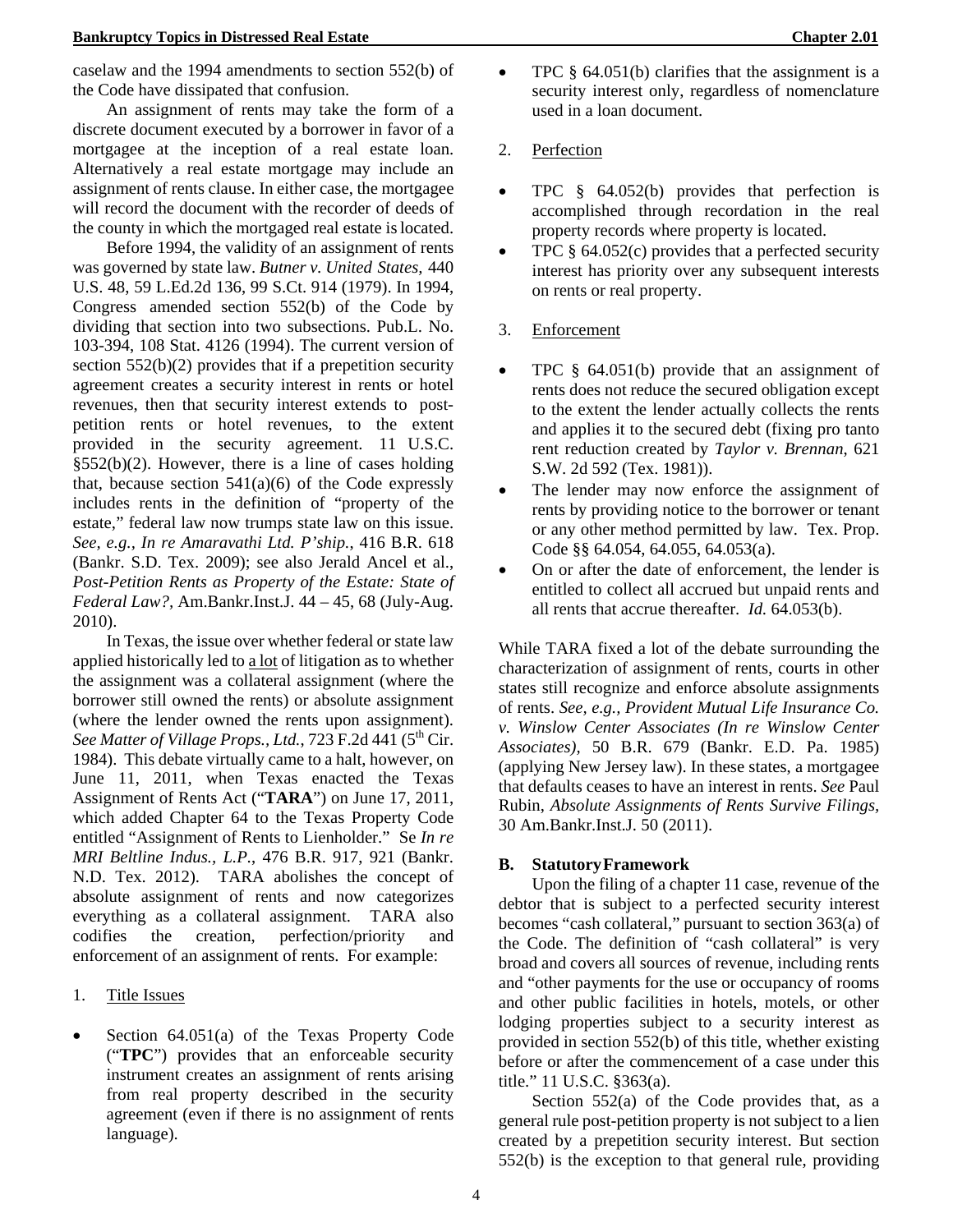that to the extent provided by applicable nonbankruptcy law and the terms of a security agreement, a prepetition security interest in property that also covers "proceeds, products, offspring, or profits" extends to post-petition proceeds of such property. Section 552(b)(2) makes abundantly clear that this exception includes "rents of [prepetition] property or the fees, charges, accounts, or other payments for the use or occupancy of rooms and other public facilities in hotels, motels, or other lodging properties."

Section 363(c)(2) of the Code provides, in relevant part, that a debtor is not allowed to use, sell or lease cash collateral unless (a) the secured party consents or (b) the court approves such disposition. Section  $363(c)(3)$ provides for both preliminary and final hearings to authorize use of cash collateral, and permits the bankruptcy court to authorize use of cash collateral at a preliminary hearing "only if there is a reasonable likelihood that the [debtor-in-possession] will prevail at the final hearing under subsection (e) of this section." 11 U.S.C. §363(c)(3).

Pursuant to Fed. R. Bankr. P. 4001(b)(2), the court may hold a final cash collateral hearing no earlier than 14 days after service of the motion. However, Fed. R. Bankr. P. 4001(b)(2) also allows the court to hold a preliminary cash collateral hearing and to authorize use of "only that amount of cash collateral as is necessary to avoid immediate and irreparable harm pending a final hearing." In most bankruptcy cases, a debtor will file a motion on the first day of the case seeking immediate authority to use cash collateral, on an interim basis, because otherwise the debtor would be able to use none of its income to continue to operate.

#### **C. AdequateProtection**

If a secured creditor holding a security interest in, or lien on, cash collateral objects to a debtor's motion for authority to use that cash collateral, section 363(e) of the Code provides that "the court, with or without a hearing, shall prohibit or condition such use . . . as is necessary to provide adequate protection of such interest." 11 U.S.C. §363(e). Adequate protection is a concept based on the protection for property interests afforded by the Fifth Amendment to the United States Constitution and is intended to compensate a secured creditor from any diminution in the value of the creditor's security interest. *See, e.g.*,*In re DeSardi,* 340 B.R. 790, 796-97 (Bankr. S.D. Tex. 2006) (stating "[a]dequate protection is also grounded in the belief that secured creditors should not be deprived of the benefit of their bargain"). Section 361 of the Code proves three means of providing adequate protection: (1) periodic cash payments, (2) an additional or replacement lien, and (3) "such other relief . . . as will result in the realization by [the secured creditor] of the indubitable equivalent of such entity's interest in such property." 11 U.S.C. §361(3). *See In re Murel Holding Corp.,* 75 F.2d

941 (2d Cir. 1935). Section 361(3) specifically states that an administrative expense claim under Code §503(b)(1) does not constitute adequate protection.

In order to determine if cash collateral has diminished in value, the bankruptcy court must measure the value of that cash collateral. In the past, although not precisely in this context, the Fifth Circuit has favored a flexible approach, where the valuation of collateral can occur at various points in the bankruptcy, depending on relief or remedy being sought. *Financial Security Assurance Inc. v. T-H Orleans Limited P'ship*, 116 F.3d 790, 798 ( $5<sup>th</sup>$  Cir. 1997) ("[V]aluation of the collateral and the creditor's claim should be flexible and not limited to a single point in time, such as the petition date or confirmation date."); *see also In re Giesel*, 480 B.R. 238 (Bankr. N.D. Tex. 2012). A bankruptcy court's choice of valuation method will have a significant impact on the both the amount of an undersecured lender's secured and unsecured claims and on the debtor's ability to use cash collateral to pay administrative expenses.

Adequate protection can take many forms. If a secured creditor is oversecured, *i.e.,* if the value of its collateral exceeds the amount of the creditor's claim, that excess (commonly referred to as an "equity cushion") will constitute adequate protection for the debtor's use of cash collateral. *See In re Las Torres Dev., L.L.C.*, 413 B.R. 687, 697 (Bankr. S.D. Tex. 2009) ("The record here reflects that there is more than a 20% equity cushion in the Shopping Center; and case law is clear that an equity cushion of 20% or more constitutes adequate protection.") However, since adequate protection compensates a secured creditor for diminution in the value of its collateral, an equity cushion itself is not entitled to adequate protection. *See In re Delta Resources, Inc.,* 54 F.3d 722 (11th Cir.1995) When a secured creditor holding a mortgage on real estate is undersecured, *i.e.,* the creditor's claim exceeds the value of its collateral, adequate protection takes the form of provisions in a cash collateral order requiring the debtor to use its revenues to pay (1) operating expenses, (2) the costs of maintaining the property, and (3) real estate taxes. *Federal National Mortgage Ass'n v. Dacon Bolingbrook Associates, L.P.,* 153 B.R. 204, 214 (N.D. Ill. 1993) (finding that payment of reasonable and necessary expenses of operating and maintaining project constituted adequate protection); *In re Las Vegas Monorail Co.*, 429 B.R. 317, 341 (Bankr. D. Nev. 2010) ("In a similar manner, other courts have found that a debtor's use of cash collateral to maintain properties from which rents are being generated is a sufficient form of adequate protection."). An undersecured creditor is not, however, entitled to post-petition interest as adequate protection. *See United Sv. Ass'n v. Timbers of inwood Forest Assocs., Ltd.*, 484 U.S. 365 (1988).

If the adequate protection afforded a secured creditor proves to be inadequate, the secured creditor is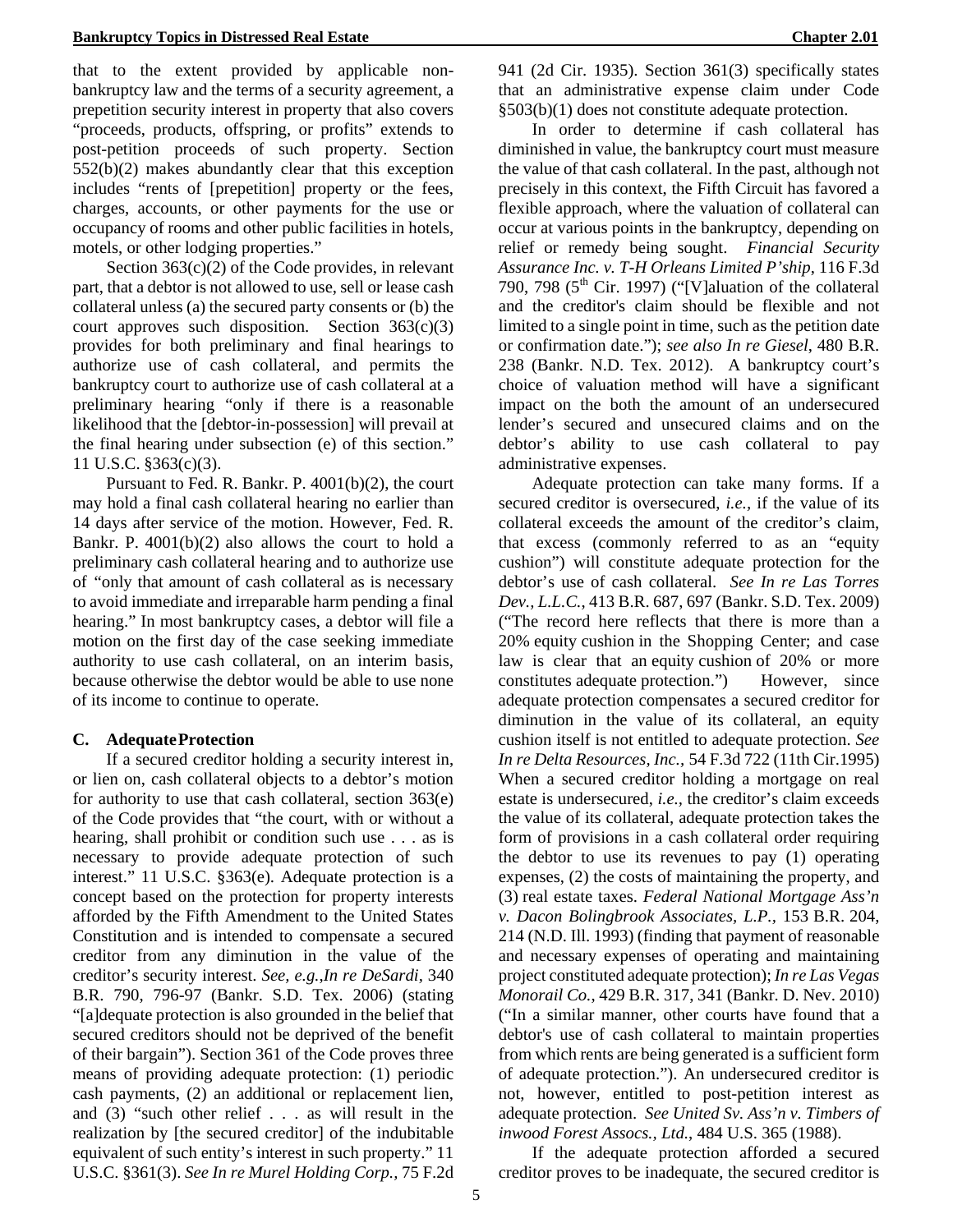entitled to a "superpriority" administrative claim under §507(b) of the Code. *See In re SCOPAC,* 624 F.3d 274, 282 – 286 (5th Cir. 2010).

## **D. Application of Cash Collateral to Mortgage Lender'sClaim**

In real estate chapter 11 cases, monthly rental income from the debtor's property frequently exceeds the monthly expenses of maintaining and preserving that property. In such cases, the adequate protection afforded to a mortgage lender in a cash collateral order may include payment of the foregoing surplus income to the mortgagee. This raises the question of how that surplus should be applied to the lender's claim.

## 1. Application of Surplus Cash Collateral to Claim of Undersecured Mortgage Lender

An undersecured lender is one whose claim exceeds the value of its collateral. See 11 U.S.C. § 506(a)(1) (allowed claim of creditor secured by lien on property in which estate has interest, has secured claim to extent of value of such creditor's interest in estate's interest in such property, and unsecured claim to extent that value of such creditor's interest is less than amount of such allowed claim).

Courts are divided over how to apply surplus cash collateral to the claim of an undersecured lender. One line of cases adopts the "subtraction" method for applying surplus cash collateral. Under this method, when the secured lender's property is not declining in value, surplus cash collateral is applied to reduce the secured portion of the undersecured lender's claim. Courts that have adopted the subtraction method have done so in order to prevent the undersecured lender from receiving a post-petition payment on an unsecured claim which is prohibited by section 549 of the Code. *First Federal Bank of California v. Weinstein (In re Weinstein),* 227 B.R. 284 (B.A.P. 9th Cir. 1998); *In re Kalian,* 169 B.R. 503 (Bankr. D.R.I. 1994); *In re Spacek,* 112 B.R. 162 (Bankr. W.D. Tex. 1990). However, the subtraction method confers a significant benefit on the debtor, because reducing the undersecured creditor's secured claim enhances a debtor's ability to satisfy the conditions imposed by section  $1129(b)(2)(A)(i)$  of the Code for confirming a plan of reorganization over the objection of the lender as the holder of a secured claim by reducing both the principal amount of the claim that the debtor must repay under a reorganization plan and the amount of interest that the debtor must pay on that secured claim.

A majority of courts have adopted the "addition" method of applying surplus cash collateral to the mortgage lender's claim. Under this approach, surplus cash increases the lender's secured claim, and payment of that cash to the lender "results in a 'wash' of that discrete increase, which in turn decreases the total amount of the creditor's claim but not the secured

portion of its claim as measured by the value of the real estate." *In re Union Meeting Partners,* 178 B.R. 664, 674 (Bankr. E.D. Pa. 1995); *In re Addison Properties Limited Partnership,* 185 B.R. 766, 777 (Bankr. N.D. Ill. 1995) (rents increased secured portion of lender's claim, causing unsecured portion of claim to be reduced accordingly; payment of surplus cash to lender then reduces secured claim back to value of debtor's property). *See also In re Markos Gurnee Partnership,*  252 B.R. 712 (Bankr. N.D. Ill. 1997).

When the dual valuation approach to valuing cash collateral is combined with the "addition" method of applying surplus rents from that real estate, the debtor can use surplus rents to pay its counsel's post-petition attorney's fees if (1) the debtor's property is not declining in value, (2) that property is not likely to decline in value, and (3) all other administrative expenses are likely to be paid. *See id.* at 786. *But see In re Buttermilk Towne Center, LLC,* 422 B.R. 558 (B.A.P. 6th Cir. 2010).

## 2. Application of Surplus Cash Collateral to Claim of Oversecured Mortgage Lender

The right of an oversecured creditor to add postpetition interest and other charges to its claim is governed by section 506(b) of the Code, which provides, in pertinent part, that "to the extent that an allowed secured claim is secured by property the value of which . . . is greater than the amount of such claim, there shall be allowed to the holder of such claim, interest on such claim, and any reasonable fees, costs, or charges provided for under the agreement or State statute under which such claim arose." 11 U.S.C. §506(b).

a. Interest

Section 506(b) of the Code permits an oversecured creditor to recover post-petition interest at the contract rate. *United States v. Ron Pair Enterprises, Inc.,* 489 U.S. 235, 103 L.Ed.2d 290, 109 S.Ct. 1026 (1989) (postpetition interest allowed on nonconsensual oversecured claim of Internal Revenue Service). In some jurisdictions, there is a presumption that an oversecured creditor is entitled to default rate interest. *In re Terry Limited Partnership,* 27 F.3d 241, 243 (7th Cir. 1994) (oversecured creditor entitled to default interest rate of 17.25 percent based on equities of case and contract rate of 14.75 percent); *Florida Asset Financing Corp. v. Dixon (In re Dixon),* 228 B.R. 166 (W.D.Va. 1998) (oversecured creditor entitled to default interest at 36 percent per annum when such rate was enforceable under state law and debtor failed to present evidence that rate was inequitable); *In re Skyler Ridge,* 80 B.R. 500 (Bankr. C.D.Cal. 1987).

The Fifth Circuit has held, however, that, while the contract rate generally provides the post-petition rate of interest under section 506(b) (based on pre-Code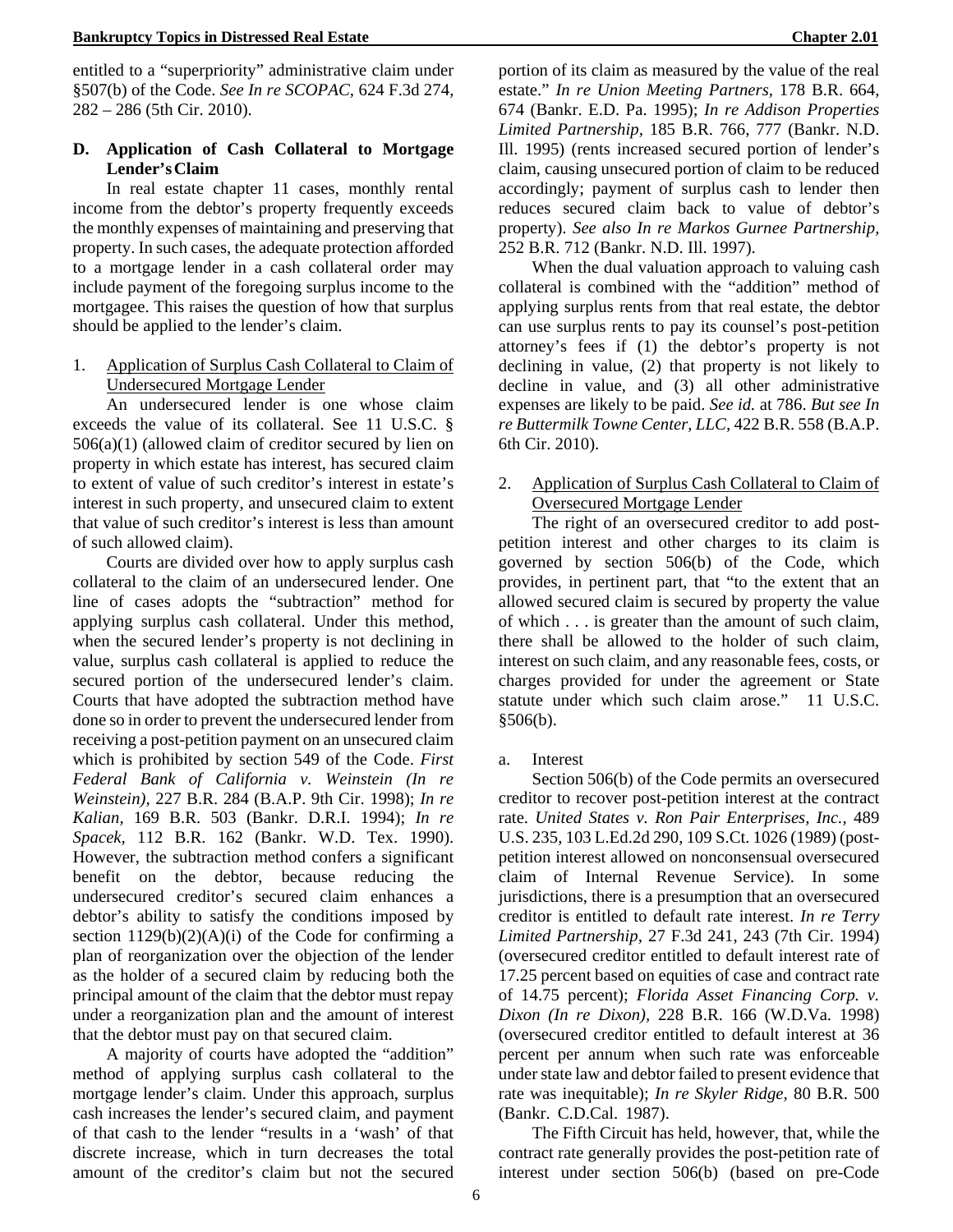practice), a bankruptcy court has flexibility to adjust the rate based on the "equities of the case." *Bradford v. Cruzier (In re Laymon)*, 958 F.2d 72, 74 (5<sup>th</sup> Cir. 1992); *Southland Corp. v. Toronto-Dominion (In re Southland Corp.*), 160 F.3d 1054, 1059 (5<sup>th</sup> Cir. 1998) (finding "no set list of equitable factors")

## b. Yield Maintenance Provisions

When prevailing interest rates are high, mortgages frequently include a yield maintenance provision requiring a borrower that prepays the mortgage loan to pay a sum in addition to principal and accrued interest. This additional sum gives the lender the income stream it expected to receive if the loan had not been paid before maturity. Bankruptcy courts sometimes assess the validity of yield maintenance agreements by analogy to liquidated damage provisions. *Noonan v. Fremont Financial (In re Lappin Electric Co.),* 245 B.R. 326 (Bankr. E.D.Wis. 2000). *But see River East Plaza L.L.C. v. Variable Annuity Life Insurance Co.,* 498 F.3d 718 (7th Cir. 2007) (though not bankruptcy case, Seventh Circuit found prepayment clauses enforceable under Illinois law, but not under liquidated damages theory). If damages from an early termination of a mortgage loan are difficult to calculate when the loan is made and the sum payable using the yield maintenance formula represents the best estimate of those damages, section 506(b) of the Code permits the payment to an oversecured lender of the yield maintenance payment from the borrower. *See Great Plains Real Estate Development, L.L.C. v. Union Central Life Insurance Co.,* No. 4:05-CV- 002204, 2007 WL 6908824 at \*8 (S.D. Iowa June 4, 2007) (finding prepayment provision enforceable); *Lappin Electric,* 245 B.R. at 331 (allowing secured creditor to recover \$225,000 termination fee); *Connecticut General Life Insurance Co. v. Schaumburg Hotel Owner Limited Partnership (In re Schaumburg Hotel Owner Limited Partnership),*  97 B.R. 943 (Bankr. N.D. Ill. 1989) (lender entitled to collect prepayment fee when damages were difficult to calculate at inception of loan and amount of payment was less than lender's actual damages).

On the other hand, a yield maintenance agreement is not enforceable if it constitutes a penalty. *In re A.J. Lane & Co.,* 113 B.R. 821, 826 – 827 (Bankr. D. Mass. 1990) (payment of prepayment fee equal to one percent times number of years remaining until stated maturity date of loan was not reasonable in light of anticipated or actual harm denied as penalty). One court has held a yield maintenance agreement unenforceable as a claim for unmatured interest, which must be disallowed under §502(b)(2) of the Code. *In re Ridgewood Apartments of DeKalb County, Ltd.,* 174 B.R. 712, 721 (Bankr. S.D. Ohio 1994) (finding the prepayment penalty was "unmatured interest" that was disallowed under Code §502(b)(2)). A prepayment premium may also be disallowed if the secured creditor accelerates its loan

following a default caused by the borrower's bankruptcy, and the loan documents do not expressly assess a prepayment premium under those circumstances. *See In re LHD Realty Corp.,* 726 F.2d 327 (7th Cir. 1984).

In the Fifth Circuit, it is questionable whether a prepayment fee will be allowed, pursuant to the recent decision in *Keystone Gas Gathering, L.L.C. v. Ad Hoc Committee of Unsecured Creditors of Ultra Resources, Inc. (In re Ultra Petroleum Corp.)*, 943 F.3d 758, 765  $(5<sup>th</sup> Cir. 2009)$ , where the Court recently held that such make-whole premiums may be disallowed under section 502(b)(2) as unmatured interest. But, the Court did not per se ban make-whole premiums, and, in fact, stated that "much depends on the dynamics of the individual case" and the bankruptcy court was in the best position to decide whether the premium constitutes unmatured interest. *Id.*

## 3. Attorneys'Fees

If the secured creditor's note or loan documents require the borrower to pay legal fees and costs incurred by the creditor in enforcing the note, those fees can be added to the claim of an oversecured creditor. 11 U.S.C. § 506(b); *see also In re Hight,* 393 B.R. 484 (S.D. Tex. 2008). If the secured creditor's note or loan does not include a provision for attorneys' fees, section 506(b) will not permit the oversecured creditor to add such fees to its claim. *See In re Astle,* 364 B.R. 735, 737 (Bankr. D. Idaho 2007) (utility granted adequate assurance lien not entitled to attorneys' fees under state statute awarding fees to prevailing party). *See also In re Schriock Construction, Inc.,* 104 F.3d 200 (8th Cir. 1997) (§506(b) overrides state statute rendering void provision in loan agreement allowing recovery of lender's attorneys' fees).

## **V. AUTOMATIC STAY**

## **A. Scope and Purpose of AutomaticStay**

The filing of a bankruptcy petition operates as an automatic stay of a wide variety of actions by creditors to enforce their claims. See 11 U.S.C.  $\S$  $\S362(a)(1)$  –  $362(a)(8)$ . The automatic stay is one of the fundamental debtor protections in the Bankruptcy Code. *Midlantic National Bank v. New Jersey Department of Environmental Protection,* 474 U.S. 494, 88 L.Ed.2d 859, 106 S.Ct. 755, 760 (1986). The purpose of the automatic stay is twofold: (1) to give a debtor breathing room in which to fix its business problems and prepare a plan of reorganization; and (2) to prevent creditors from taking judicial or nonjudicial actions to dismember the debtor in the process of enforcing their claims. *Garcia v. Phoenix Bond & Indemnity Co. (In re Garcia),* 109 B.R. 335, 337 n.3 (N.D.Ill. 1989). The automatic stay also promotes equality of distribution among creditors by preventing a race to the courthouse in which some creditors will obtain assets to satisfy their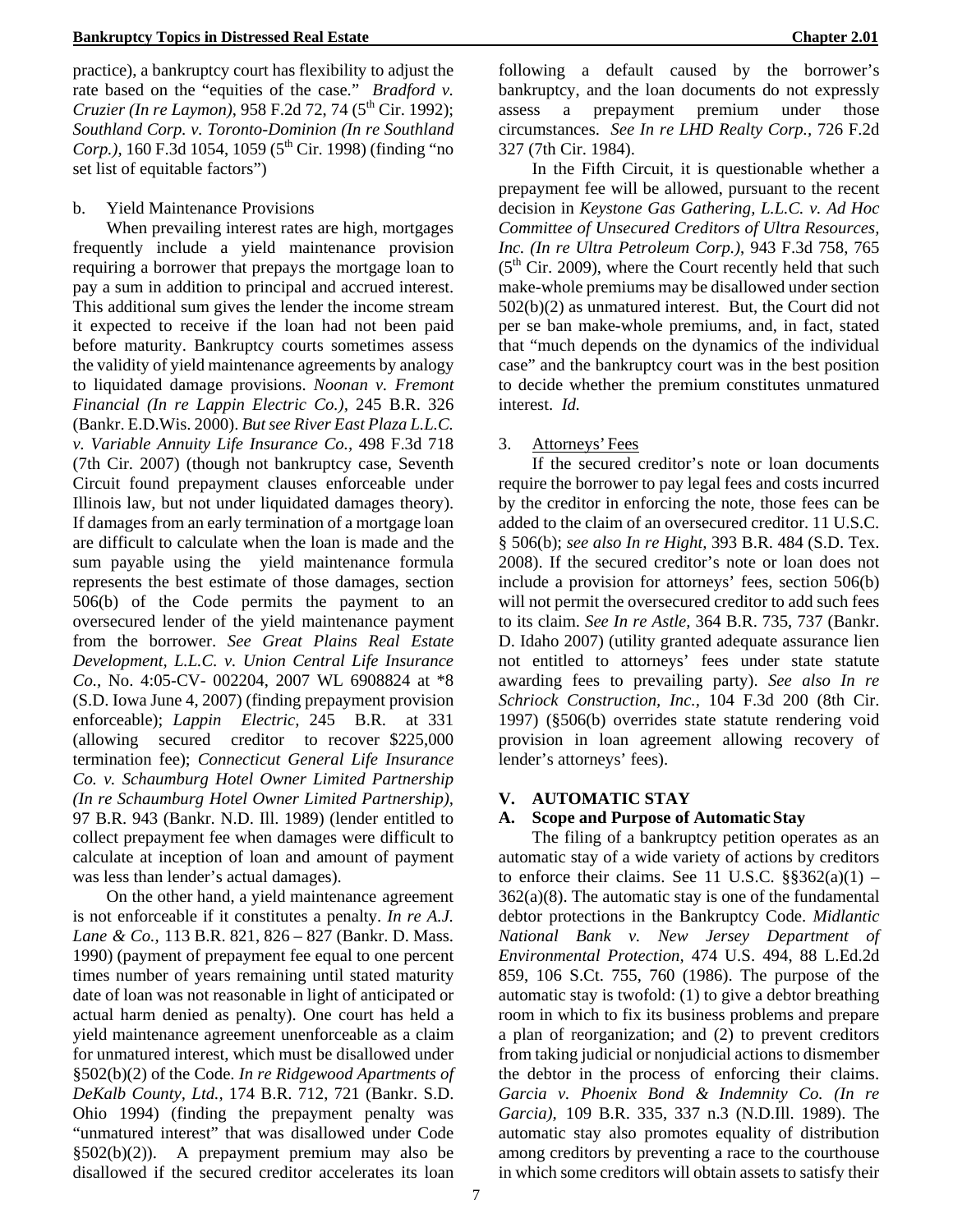claims, leaving nothing for other, similarly situated creditors. *See El Puerto de Liverpool S.A. de C.V. v. Servi Mundo Llantero, U.S.A., Inc. (In re Kmart Corp.),*  285 B.R. 679, 688 (Bankr. N.D. Ill. 2002). The stay becomes effective on the petition date whether a bankruptcy case is voluntary or involuntary. 11 U.S.C. §362(a) ("a petition filed under section 301[voluntary petition], 302 [joint petitions] or 303 [involuntary petition] . . . operates as a stay, applicable to all entities).

There is no dispute that the automatic stay halts both judicial and nonjudicial actions by creditors to foreclose liens on a debtor's real estate. The automatic stay is an injunction. Consequently, a creditor that violates the stay can be held in contempt of court. See Fed.R.Bankr.P. 9020.

What is the effect of a post-petition action, *e.g.,*  obtaining a foreclosure judgment by a mortgage lender that has no notice of a bankruptcy filing by its mortgagee? Courts that have addressed this question are divided. One line of cases holds that such an act is void ab initio, while another line of cases holds that the act is merely voidable. *Compare In re Soares,* 107 F.3d 969 (1st Cir. 1997) (actions in violation of stay are void), *with Picco v. Global Marine Drilling Co.,* 900 F.2d 846, 850 (5th Cir. 1990) (actions in violation of stay are merely voidable). At least a couple federal courts of appeal have adopted a middle ground — an action in violation of the stay is void, but the offending creditor can ask to have the stay annulled. *In re Siciliano,* 13 F.3d 748, 751 (3d Cir. 1994); *Matthews v. Rosene,* 739 F.2d 249, 251 (7th Cir. 1984) (holding violations ordinarily void, but permitting courts to retroactively validate such actions based on the equitable considerations).

#### **B. Waivers of AutomaticStay**

Lenders will often include a waiver of the automatic stay in workout and forbearance agreements and in consensual chapter 11 reorganization plans with borrowers who have defaulted on commercial real estate mortgages. Unlike an agreement not to file bankruptcy, which is void as against public policy (*Fallick v. Kehr,*  369 F.2d 899 (2d Cir. 1966)), waivers of the automatic stay are not per se invalid in all jurisdictions. Bankruptcy courts consider several factors in deciding whether to enforce a prepetition stay waiver, including (1) the financial sophistication of the borrower; (2) whether the lender gave significant consideration to the debtor in exchange for the waiver; (3) the effect that enforcement of the waiver will have on any other parties having legitimate interests in the outcome of the bankruptcy case; and (4) whether there has been a material change in circumstances since the debtor executed the waiver. *See Massachusetts Mutual Life Insurance Co. v. Shady Grove Tech Center Associates Limited Partnership (In re Shady Grove Tech Center Associates Limited Partnership),* 227 B.R. 422, 425 (Bankr. D. Md. 1989) (enforcing prepetition stay

waiver); *In re Darrell Creek Associates, L.P.,* 187 B.R. 908, 916 (D.S.C. 1995) (enforcing prepetition stay waiver). A court will enforce a prepetition stay waiver included in a forbearance agreement due to the strong public policy favoring out-of-court restructurings. *In re Powers,* 170 B.R. 480, 483 (Bankr. D. Mass. 1994). However, a drastic change in the debtor's circumstances following execution of the waiver may render the waiver unenforceable. *Compass Bank for Savings v. Billingham (In re Graves),* 212 B.R. 692, 694 (B.A.P. 1st Cir. 1997) (after execution of waiver, trustee obtained \$1 million judgment against polluter of property that had previously been worthless due to contamination).

The enforceability of such prepetition waivers is unsettled in the Fifth Circuit, which has never expressly endorsed or banned such a waiver. *See, e.g., Tobler v. Yoder & Frey Auctioneers, Inc., 620 F.2d 508 (5<sup>th</sup> Cir.* 1980) (reviewing a case involving a waiver, which was not at issue).Some lower courts have toyed with the issue, considering the current trend to allow them in limited circumstances. *See Wells Fargo Bank Minnesota N.A. v. Kobernick*, C.A. No. 8-cv-1458, 2009 WL 7808949, at \*7 (Bankr. S.D. Tex. May 28, 2009) ("As to waivers of the automatic stay, however, the majority view, and the trend in bankruptcy decisions, is that prebankruptcy waivers of the automatic stay are sometimes enforceable."); *In re Erickson Retirement Communities, LLC*, 425 B.R. 309, 316 and n. 10 (Bankr. N.D. Tex. 2010) (while general statutory rights are waivable, the court noted that "there is conflicting authority on whether a prepetition waiver of the automatic stay by a debtor . . . [is an] enforceable waiver[] of statutory rights (given that other parties in interests' rights may be impacted by such an agreement.")

#### **C. Relief from Automatic Stay**

- 1. Statute and Rules
- a. Section 362(d)

Relief from the automatic stay is governed by §362(d) of the Code, which provides in relevant part that a bankruptcy court may lift the stay:

- for "cause," including lack of adequate protection;
- if (a) the debtor does not have equity in the property and (b) such property is not necessary to an effective reorganization;
- In SARE cases, if (a) the debtor does not file a potentially confirmable plan within 90 days (or 30 days after the court determines the case is a SARE case) or (b) the debtor started to make non-default interest payments to each leinholder of the property.
- b. Federal Rule of Bankruptcy Procedure 4001(a)

Federal Rule of Bankruptcy Procedure 4001(a) implements section 362(d) of the Code. That Rule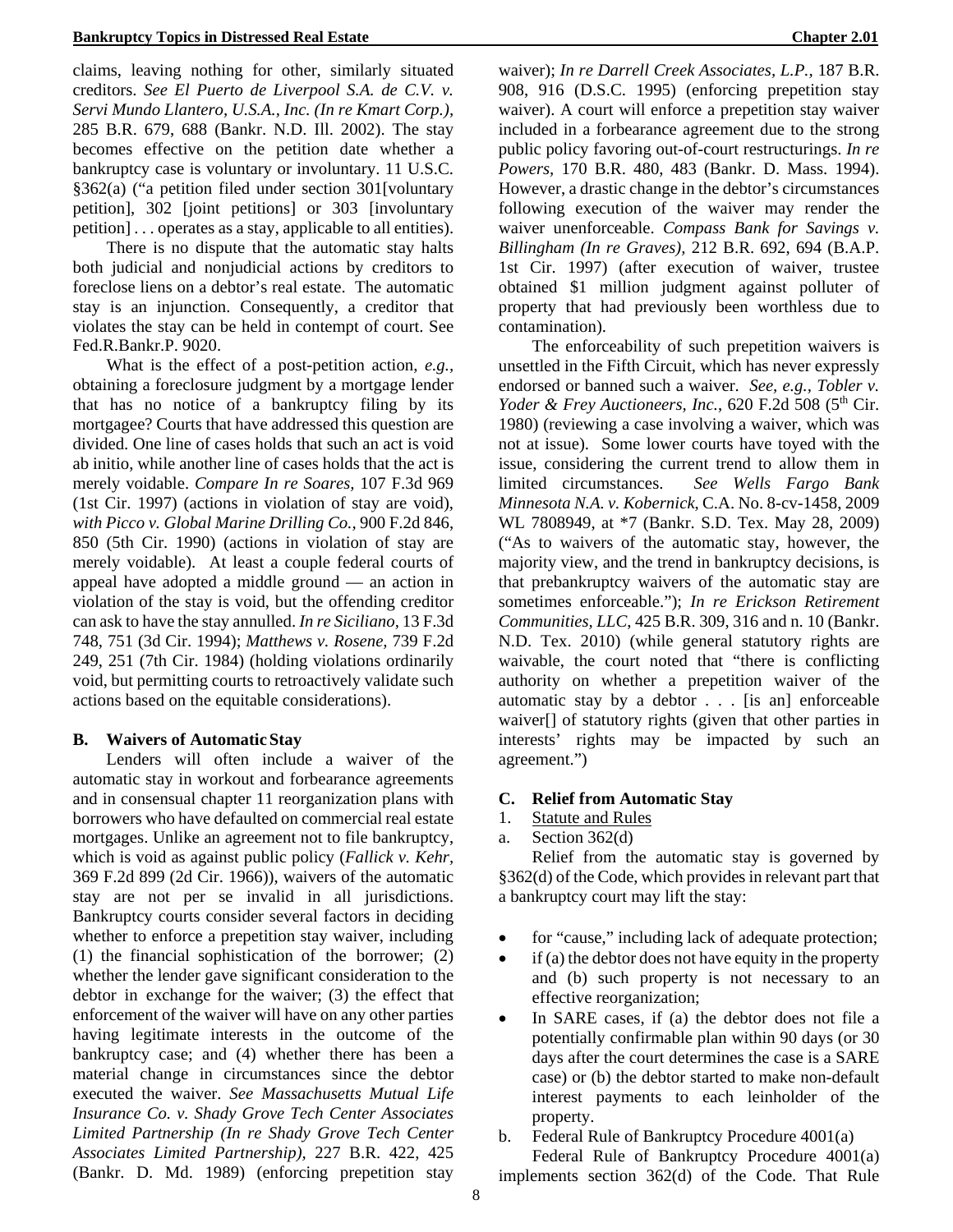provides that relief from the stay shall be made by a motion in accordance with Fed.R.Bankr.P. 9014. Under that rule, a stay relief motion is a contested matter. Fed.R.Bankr.P. 4001(a). The motion shall be served in the manner provided for service of summons and a complaint under Fed.R.Bankr.P. 7004. Fed.R.Bankr.P. 9014(b). Fed.R.Bankr.P. 9014(c) makes various rules governing adversary proceedings applicable to lift-stay hearings, including rules governing discovery. Notably, Fed.R.Bankr.P. 9014(c) does not make applicable to contested matters subdivisions (a)(1), (a)(2), and (a)(3) of Fed.R.Bankr.P. 7026 and Rule 26 of the Federal Rules of Civil Procedure, which govern mandatory disclosures, disclosures regarding expert testimony, and additional pretrial disclosures.

## 2. Time Periods

When a lift-stay motion seeks relief from the stay of an act against property, such as the stay of a mortgage foreclosure case, section 362(e) of the Code imposes stringent deadlines on both the parties and the court for the hearing on that motion. Thus, the stay automatically terminates 30 days after a request for relief from the automatic stay "unless the court, after notice and a hearing, orders such stay continued in effect pending the conclusion of, or as a result of, a final hearing and determination under subsection (d) of this section." 11 U.S.C. §362(e)(1). A lift-stay motion may be a preliminary or a final hearing. The court may also consolidate the preliminary and final hearings. If the court conducts a preliminary hearing on a lift-stay motion, the stay will remain in effect pending a final hearing "if there is a reasonable likelihood that the party opposing relief from such stay will prevail at the conclusion of such final hearing." *Id.* Furthermore, such a final hearing "*shall be concluded not later than thirty days after the conclusion of such preliminary hearing,*  unless the 30-day period is extended with the consent of the parties in interest or for a specific time which the court finds is required by *compelling circumstances.*" *Id.* (emphasis added).

## 3. Counterclaims

The hearing on a stay of relief motion is not "the appropriate time at which to bring in other issues, such as counterclaims against the creditor on largely unrelated matters." H.R.Rep. No. 595, 95th Cong., 1st Sess. 344 (1977); *In re Vitreous Steel Products Co.,* 911 F.2d 1223, 1232 (7th Cir. 1990). "Considering the statute's limited grounds for relief and summary nature, as well as the legislative history, most courts have found that hearings on motions for relief from the automatic stay do not involve a full adjudication on the merits of claims, defenses, or counterclaims; instead the proceeding simply involves a determination as to whether a creditor has a colorable claim to the property of the estate." *Colvin v. Amegy Mtg. Co., LLC*, 507 B.R.

169, 184 (Bankr. W.D. Tex. 2014). However, the party opposing the stay of relief may still present "evidence on the existence of claims which the court may consider in exercising its discretion. What is precluded is a determination of such collateral claims on the merits at the [lift-stay] hearing." S. Rep. No. 989, 95th Cong., 2d Sess. 55 (1978). *See also Grella v. Salem Five Cent Savings Bank,* 42 F.3d 26, 32 (1st Cir. 1994) (stating that proceedings under §362 of Code "do not involve a full adjudication on the merits of claims, defenses, or counterclaims, but simply a determination as to whether a creditor has a colorable claim to property of the estate"); *Vale Mills Corp. v. Gellert (In re Gellert),* 55 B.R. 970, 975 – 976 (Bankr. D.N.H. 1985) (extraneous grounds will only be considered in summary manner appropriate to equivalent request for restraining order or preliminary injunction). When the party opposing stay of relief does raise "extraneous matters," some courts will conduct separate hearings on the lift-stay motion and the debtor's extraneous counterclaims and defenses. *In re Waste Alternatives, Inc.,* 171 B.R. 147, 148 (Bankr. M.D.Fla. 1994); *In re Pub Dennis International, Inc.,* 115 B.R. 16, 18 (Bankr. D.R.I. 1990); *Citizens & Southern National Bank v. Georgia Steel, Inc. (In re Georgia Steel, Inc.),* 19 B.R. 523, 524 (Bankr. M.D.Ga. 1982); *Hoyt, Inc. v. Born (In re Born),* 10 B.R. 43 (Bankr. S.D.Tex. 1981).

## 4. Stay Relief "ForCause"

Section  $362(d)(1)$  of the Code directs a bankruptcy court to lift the automatic stay "for cause, including the lack of adequate protection of an interest in property" of the party seeking stay relief. 11 U.S.C.  $\S 362(d)(1)$ .

The Code does not define "cause." Consequently, bankruptcy courts have broad discretion in determining what circumstances will constitute "cause for granting stay relief." *In re Barnes*, No. 07-10557, 2008 WL 2199823, at \*1 (5th Cir. May 28, 2008) (*citing Bustamante v. Cueva (In re Cueva)*, 371 F.3d 232, 236 (5th Cir. 2004)); *In re Mirant Corp.*, 440 F.3d 238, 251-  $52$  ( $5<sup>th</sup>$  Cir. 2006) (noting that the definition "affords flexibility to the bankruptcy courts"): *In re Robbins,* 964 F.2d 342, 345 (4th Cir. 1992) (courts must determine when discretionary relief is appropriate on case-by-case basis). Among the circumstances that courts have found constitute "cause" for stay relief include (a) a debtor's bad faith in filing its bankruptcy petition, and (b) the interest of judicial economy to allow a proceeding to continue in a non- bankruptcy forum. *See In re Laguna Associates Limited Partnership,* 30 F.3d 734, 737-38 (6th Cir. 1994); *In re Pro Football Weekly, Inc.,* 60 B.R. 824, 826-27 (N.D. Ill. 1986); *see also* 3 Alan N. Resnick and Henry J. Sommer eds., COLLIER ON BANKRUPTCY ¶362.07[3][a] (16th ed. 2010) (COLLIER ON BANKRUPTCY) (multivolume set, year and edition vary by volume) (collecting cases). There is also "ample case law holding that only innocent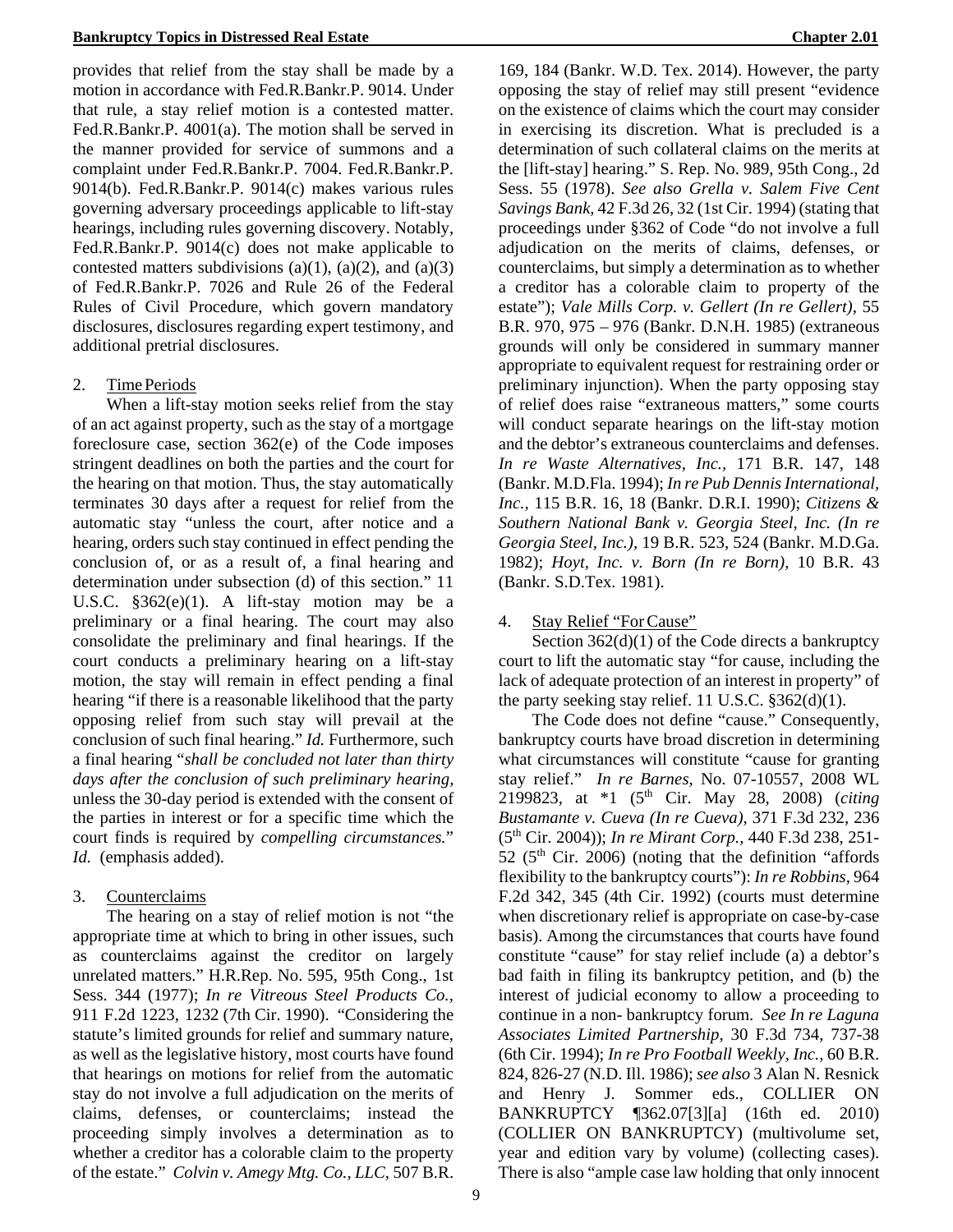parties who had no knowledge of the bankruptcy can seek annulment of the stay." *In re Okedokun*, 593 B.R. 469, 531 (Bankr. S.D. Tex. 2018).

### 5. Lack of Adequate Protection

As was the case with cash collateral, a secured creditor's lien on the debtor's real estate is an interest in property entitled to adequate protection. *See United Savings Association of Texas v. Timbers of Inwood Forest Associates, Ltd.,* 484 U.S. 365, 370 (1988). *See also In re Fennell*, No. 17-20095, 2017 WL 7050633, at \*3 (Bankr. N.D. Tex. Nov. 13, 2017); *In re Chrysler LLC,* 405 B.R. 84, 111 (Bankr. S.D.N.Y. 2009) (stating that lien in collateral that is property of estate is necessary prerequisite to Fifth Amendment Takings Clause claim in bankruptcy context). Adequate protection for a mortgagee's lien is lacking when the Code's automatic stay results in a diminution in the value of the secured claim. *See In re Scopac*, 624 F.3d 274, 282 ( $5<sup>th</sup>$  Cir. 2010) ("A secured creditor whose collateral is subject to the automatic stay may seek adequate protection for the diminution of the value of the property."); *In re Continental Airlines, Inc.,* 154 B.R. 176, 180 (Bankr. D.Del. 1993) (stating that Code §361 provides that adequate protection is available under Code §362(d) "when the imposition of the automatic stay results in a decrease in the value of an entity's interest in property"). However, adequate protection does not encompass either an undersecured creditor's right to post-petition interest on the secured portion of its claim or the right to foreclose and reinvest the proceeds from a foreclosure sale. *United Savings Association,* 484 U.S. at 380-81. *See also In re Blehm Land & Cattle Co.,* 859 F.2d 137, 140 (10th Cir. 1988); *In re Timbers of Inwood Forest Assocs., Ltd.*, 808 F.2d 363, 363-64 ( $5<sup>th</sup>$  Cir. 1987) ("We hold today that the adequate protection provisions of the Bankruptcy Code, §§ 362(d) and 361, do not require periodic postpetition payments for interest or lost opportunity cost to an undersecured creditor to compensate it for the delay of the chapter 11 reorganization proceeding  $\dots$  .") In addition to the measures described in section 361 of the Code, adequate protection of an undersecured mortgagee's lien on a debtor's real estate may take the form of maintaining the property, keeping the property insured, paying real estate taxes, and paying cash flow in excess of the foregoing expenses to the undersecured creditor. *See, e.g., Federal National Mortgage Ass'n v. Dacon Bolingbrook Associates, L.P.,* 153 B.R. 204, 214 (N.D. Ill. 1993) (citing to several cases and finding that reinvestment of rents for operation and maintenance of property satisfies requirement of adequate protection).

As noted above, section 361 of the Code prescribes three means of providing a secured creditor with adequate protection. In practice, courts have found secured creditors to be adequately protected if the creditor has an "equity cushion," *i.e.,* collateral value in

excess of the lender's lien. *See In re Indian Palms Associates, Ltd.,* 61 F.3d 197, 207 – 208 (3d Cir. 1995). Junior liens are disregarded in determining the existence of an equity cushion. *Id*. A 20 percent equity cushion is generally sufficient to adequately protect a secured creditor. *See Mendoza v. Temple-Inland Mtg. Corp. (In re Mendoza*), 111 F.3d 1264, 1272 (5<sup>th</sup> Cir. 1997) ("Case law has almost uniformly held that an equity cushion of 20% or more constitutes adequate protection"); *In re Las Torres Dev., LLC*, 413 B.R. 687, 697 (Bankr. S.D. Tex. 2009); *Equitable Life Assurance Society of the United States v. James River Associates (In re James River Associates),* 148 B.R. 790, 796 (E.D.Va. 1992). The equity in property of a non-debtor that is subject to the lien of a secured creditor can also be considered in determining the existence of an equity cushion. *See Nationsbank of Virginia, N.A. v. DCI Publishing of Alexandria, Inc.,* 160 B.R. 538, 540 (E.D.Va. 1993).

### 6. Code  $$362(d)(2)$  — Lack of Equity and Property not Necessary to Effective Reorganization

Even if a secured creditor's lien is adequately protected, such a creditor may seek stay relief under  $§362(d)(2)$  of the Code. This section requires the bankruptcy court to grant relief from the automatic stay if the secured creditor proves, by a preponderance of the evidence, that (a) the debtor lacks equity in the property as to which the secured creditor is seeking relief and (b) the property is not necessary for an effective reorganization. Section  $362(g)$  of the Code provides that the secured creditor seeking stay relief has the burden of proof on the issue of the debtor's equity in the property; the party opposing stay relief has the burden of proof on all other issues.

a. Lack of Equity

As a general rule, a debtor's equity in property is determined by comparing the amount of all liens against that property with the property's current value. *See In re Indian Palms Associates, Ltd.,* 61 F.3d 197, 206-07 (3d Cir. 1995) (lower court erred in excluding junior liens in calculating equity). Only a minority of courts have held that a lien of a junior creditor can be disregarded. *See e.g., United Finance Co. v. Cote (In re Cote),* 27 B.R. 510, 513 (Bankr. D.Ore. 1983) (in determining debtor's equity in property, court disregarded lien of junior creditor that opposed stay relief). The majority view is that junior lienholders' liens must be counted in determining the debtor's equity in the property. *See* 3 COLLIER ON BANKRUPTCY ¶ 362.07[4][a][i] (16th ed.) (stating that "majority of courts correctly follow the standard equation for equity under section 362(d)(2) and hold that even if junior lienholders object to stay relief, their liens must be counted in determining whether the debtor has equity in the property for purposes of a section 362(d)(2) calculation"). *See also In re*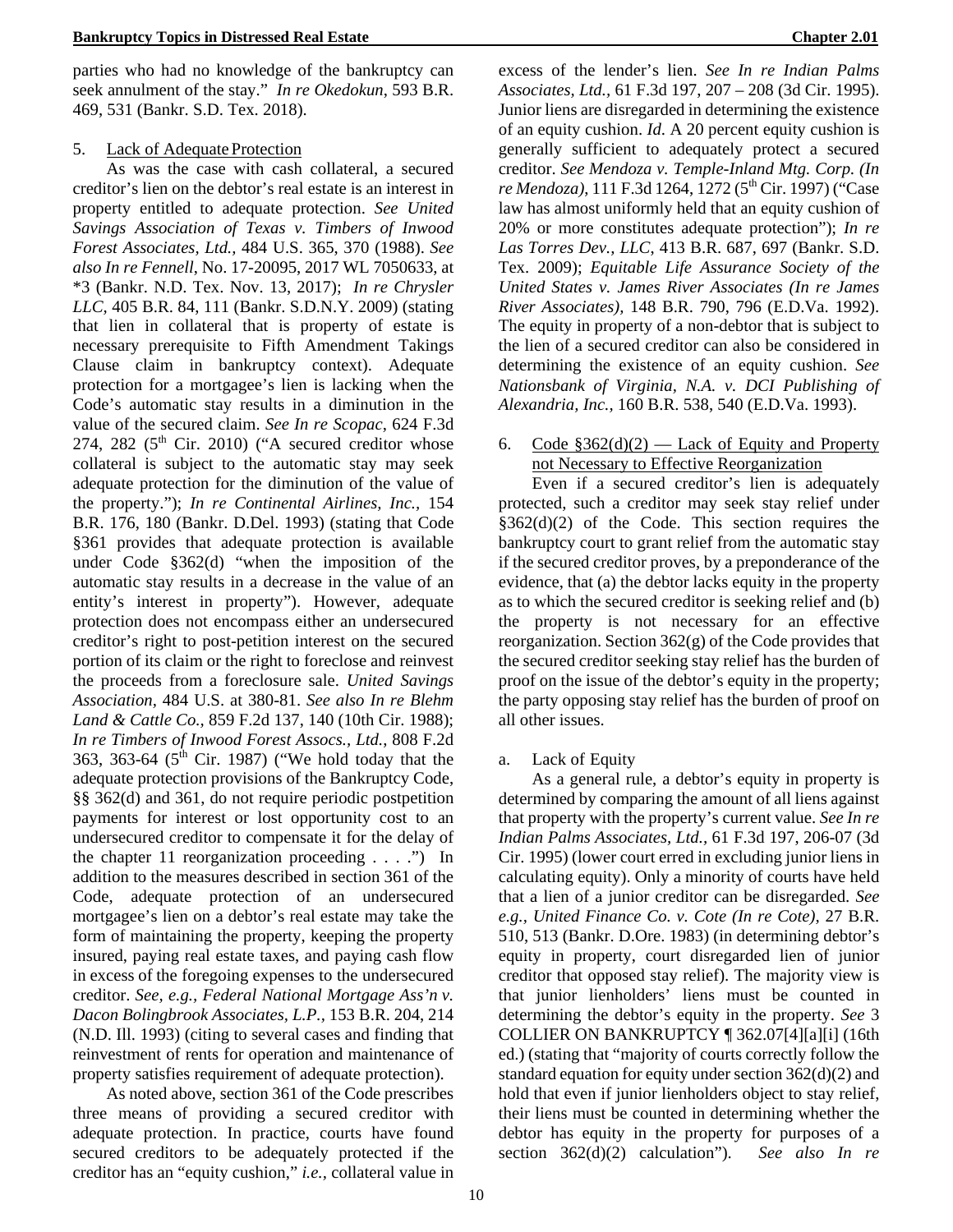#### **Bankruptcy Topics in Distressed Real Estate Chapter 2.01**

*McManus*, 30 F.3d 1491, 1994 WL 398944 (5<sup>th</sup> Cir. 1994); *In re Sutton*, 904 F.2d 327, 329 (5<sup>th</sup> Cir. 1990).

Determining whether a debtor has equity in property as to which a secured creditor seeks stay relief requires the bankruptcy court to value that property. A property's value will vary widely depending on whether it is valued on a fair market value, an orderly liquidation value, or a forced sale liquidation value basis. The Fifth Circuit has held that "[i]n considering the evaluation of property by bankruptcy courts Congress did not dictate a particular appraisal method." *See In re Sutton*, 904 F.2d 327, 330  $(5<sup>th</sup>$  Cir. 1990). As such, "valuation is determined case-by-case, taking into account the nature of the debtor's business, market conditions, the debtor's prospects for rehabilitation, and the type of collateral. *Id.* (*citing* 2 Collier on Bankruptcy  $\int$  361.02 (15<sup>th</sup> ed. 1990); H.R. Rep. No. 595, 95<sup>th</sup> Cong., 2d Sess. 339, *reprinted in* 1978 U.S. Code Cong. & Admin. News 5787, 6295; *In re Conquest Offshore Int'l, Inc.*, 73 B.R. 171 (Bankr. S.D. Miss 1986)). Indeed, the Fifth Circuit has consistently favored a flexible approach towards valuation. *See Financial Security Assurance Inc. v. T-H New Orleans Limited P'ship (In re T-H New Orleans Limited P'ship*), 116 F.3d 790, 798 (5<sup>th</sup> Cir. 1997). Some guidance was also provided by the Supreme Court in *Associates Commercial Corp. v. Rash*, 520 U.S. 953, 954 (1997), where the Court found that the proposed disposition or use of collateral is of paramount importance to a valuation; *see also in re Peerman*, 109 B.R. 718, 721 (Bankr. W.D. Tex. 1989) (valuation is temporal and must account for the reason of valuation and contemplated disposition of collateral."). The Supreme Court also noted that bankruptcy courts, as tiers of fact, must identify the best way of ascertaining value based on the evidence presented. *Rash*, 520 U.S. at 965 n. 6.

A debtor opposing a secured creditor's lift-stay motion based on section 362(d)(2) of the Code generally intends to retain that property under a plan of reorganization. As a result, based on foregoing authority*,* in deciding whether a debtor has equity in its property, a bankruptcy court will likely use a goingconcern standard in determining the value of that property. *See, e.g., In re Pelham Enterprises, Inc.,* 376 B.R. 684, 693 (Bankr. N.D. Ill. 2007).

In order to establish the going-concern value of commercial real estate, both the creditor seeking stay relief, and the debtor opposing that relief, will offer into evidence at a lift-stay hearing both written reports and oral testimony from real estate appraisers. Those appraisers, in turn, typically base their opinions of value on (1) the subject property's replacement value, (2) the sale prices paid for comparable properties in recent transactions, and (3) a discounted cash-flow analysis of the property, if, as is the case of an office building, a rental apartment building, or a hotel, the property generates revenue. Appraisers opining on the value of commercial real estate will typically give greater weight to comparable sales and a value derived from a discounted cash-flow analysis than to replacement value. Details of the process by which an appraiser derives the market value of commercial real estate is complex and beyond the scope of this paper. For a detailed discussion of this subject, the reader should consult 4 COLLIER ON BANKRUPTCY ¶¶506.03[6] and 506.03[7] (16th ed.).

b. Property Not Necessary for Effective Reorganization

In addition to proving that a debtor lacks equity in property, a secured creditor seeking relief from the automatic must also prove that the property is not necessary for an effective reorganization. 11 U.S.C.  $§362(d)(2)(B)$ . Pursuant to section 362(g) of the Code, the debtor bears the burden of proof on this issue. In practice, this means that the debtor must prove, by a preponderance of the evidence (*In re W.B.S.S., L.P.,* 366 B.R. 629, 632 (Bankr. E.D.Tex. 2007)), that the debtor has a reasonable possibility of a successful reorganization within a reasonable time. *United Savings Association of Texas v. Timbers of Inwood Forest Associates, Ltd.,* 484 U.S. 365, 98 L.Ed.2d 740, 108 S.Ct. 626, 632 (1988); *In re 8th St. Village Limited Partnership,* 88 B.R. 853, 856 (Bankr. N.D. Ill.), *aff'd,*  94 B.R. 993 (N.D.Ill. 1988). In deciding this issue, courts apply a sliding scale depending on the stage of the case at which the stay relief motion is filed. *In re Custom Designed Cabinetry & Construction, Inc.,* No. 08 B 71196, 2009 WL 603807 at \*4 (Bankr. N.D.Ill. 2009):

In the first few months after filing, the debtor is under less stringent demands to demonstrate the possibility of a successful reorganization. See *In re Ashgrove Apartments of DeKalb County, Ltd.,* 121 B.R. 752, 761 (citing *Timbers of Inwood Forest, supra,* 484 U.S. at 736; *In re Century Investment Fund VII, L.P.,* 155 B.R. 1002, 1007 (Bankr. E.D. Wisc. 1989) (stating that "the details of a possible plan need not be extensive when the bearing was held less than two months after filing"), *aff'd,* 937 F.2d 371 (7th Cir. 1991)). Yet, even at this early stage of the bankruptcy case, the debtor is still required to present some evidence that an effective reorganization is possible. *See Ashgrove Apartments,* 121 B.R. at 757 (citing *Timbers of Inwood Forest, supra,* 484 U.S. at 376; *In re New American Food Concepts, Inc.,* 70 B.R. 254, 262 (Bankr. N.D. Ohio 1987); *In re 6200 Ridge, Inc.,* 69 B.R. 837, 843 (Bankr. E.D. Pa. 1987) (stating that "11 U.S.C.  $\S$  362(d)(2)(B) requires that relief from the stay be granted if there is no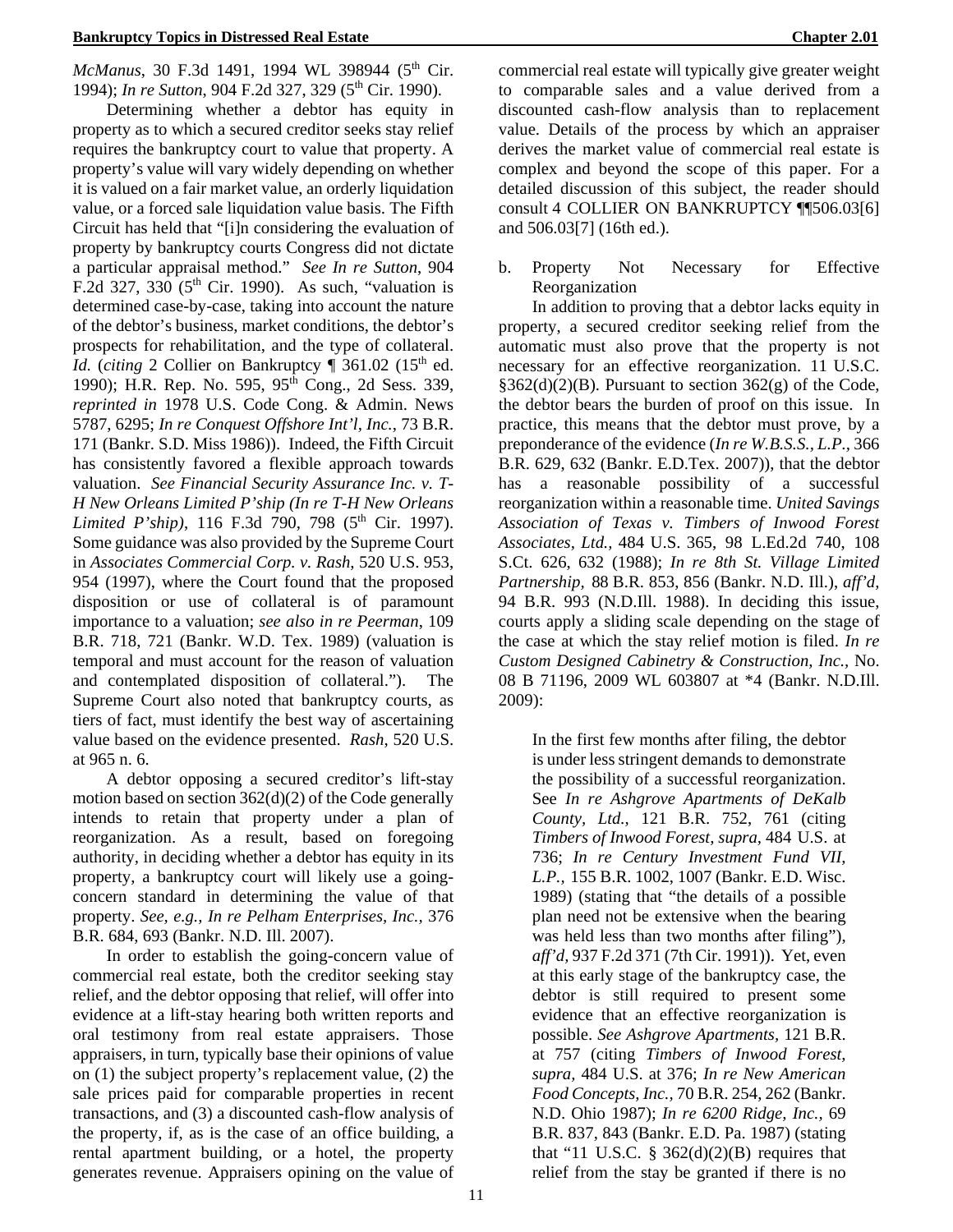reasonable likelihood of reorganization") (citations omitted); *In re Terra Mar Associates,* 3 B.R. 462, 466 (Bankr. D. Conn 1980)). "The court should not, at the conclusion of the debtor's case, be left to speculate about important elements and issues relating to the likelihood of an effective reorganization." *In re Anderson Oaks (Phase I) Ltd. P'ship,* 77 B.R. 108, 110 (Bankr. W.D. Tex. 1987).

In order to determine if the debtor's contemplated plan of reorganization has a realistic chance of being confirmed, the court will generally conduct, in a more or less abbreviated form (depending on the stage of the case at which the lift-stay motion is heard), what amounts to a mini confirmation hearing, even though creditors have not received or voted on a plan of reorganization.

### 7. Single Asset Real Estate (SARE) Cases

In 1994, Congress amended the Code to address perceived abuses involving so-called "single asset" real estate cases. *See In re 652 West 160th LLC,* 330 B.R. 455, 461 (Bankr. S.D.N.Y. 2005) (purpose of adding single asset real estate provisions to the Code in 1994 was "to put additional responsibility on a single asset real estate debtor and prevent a perceived abuse of the bankruptcy process on the part of these ventures"). Such cases typically involved (a) a debtor that owned a single piece of real estate, such as an office building or an apartment building; (b) the property was encumbered by a mortgage, the amount of which often equaled or exceeded the value of the property; (c) the debtor had few other creditors, and the claims of those creditors were insignificant compared with the amount of the mortgage debt; and (d) the debtor had defaulted on the mortgage, the mortgagee had filed a foreclosure suit, and the debtor had filed bankruptcy on the eve of the appointment of a receiver or entry of a judgment of foreclosure. In the vast majority of those cases, the debtor had no realistic prospect for reorganization. To correct this situation, the 1994 amendments added §101(51B) to the Code, which defined "single asset real estate" ("**SARE**") and a new subparagraph (3) to  $§362(d).$ 

#### (i) What Constitutes Single Asset Real Estate

Section 101(51B) of the Code currently defines "single asset real estate" as real property constituting a single property or project, other than residential real property with fewer than 4 residential units, which generates substantially all of the gross income of a debtor . . . and on which no substantial business is being conducted by a debtor other than . . . activities incidental thereto." 11 U.S.C. §101(51B).

Most of the litigation involving single asset real estate involves the question of whether a particular project generates "substantially all of the gross income of a debtor," and thereby falls within the definition of "single asset real estate." Courts have adopted an active versus passive test to answer that question. In *In re Golf Club Partners, L.P.,* No. 07-40096-BTR-11, 2007 WL 1176010 at \*4 (E.D. Tex. Feb. 15, 2007), the bankruptcy court described that test as follows: "[W]hether the revenue is the product of entrepreneurial, active labor and effort — and thus is not single asset real estate or is simply and passively received as investment income by the debtor as the property's owner — and thus is single asset real estate."

Thus, a marina that stores, repairs, and winterizes boats, provides showers and a pool, sells gas, and provides other activities for boaters who use the marina to moor their boats, is not single asset real estate. *In re Kkemko, Inc.,* 181 B.R. 47 (Bankr. S.D. Ohio 1995). Similarly, a hotel that operates a restaurant, bar, and gift shop falls outside the definition of single asset real estate. *Centofante v. CBJ Developement, Inc. (In re CBJ Development, Inc.),* 202 B.R. 467, 470 (B.A.P. 9th Cir. 1996). *See also In re Larry Goodwin Golf, Inc.,* 219 B.R. 391, 393 (Bankr. M.D.N.C. 1997) (property that consisted of 18-hole golf course, pro shop, driving range, swimming pool facility, and adjacent undeveloped property was not single asset real estate). In contrast to the foregoing cases, a debtor that received substantially all of its income through the sale of real property constituted single asset real estate. *Kara Homes Inc. v. National City Bank (In re Kara Homes, Inc.),* 363 B.R. 399, 404 – 405 (Bankr. D.N.J. 2007).

Whether multiple parcels of real estate constitute a single project depends on whether the parcels are "linked together in some fashion in a common plan or scheme involving their use." *In re McGreals,* 201 B.R. 736, 742 (Bankr. E.D. Pa. 1996); *see also In re Webb Mountain LLC,* No. 07-32016, 2008 WL 656271 (Bankr. E.D. Tenn. Mar. 6, 2008) (five undeveloped parcels of real estate on which debtor conducted no active business qualified as single asset real estate); *In re Philmont Development Co.,* 181 B.R. 220, 223 (Bankr. E.D.Pa. 1995) (multiple semi-detached houses operated under common design or plan as single project constituted single asset real estate).

## (ii) Monthly Payments or Plan

As mentioned, section 362(d)(3) of the Code provides that the court shall grant relief from the automatic stay against a SARE debtor within 90 days after the petition date or 30 days after the court classifies the debtor as a SARE debtor (whichever later), unless the debtor has filed a confirmable plan or starts making monthly payment to the secured lender from income generated from the property (*e.g.*, rent).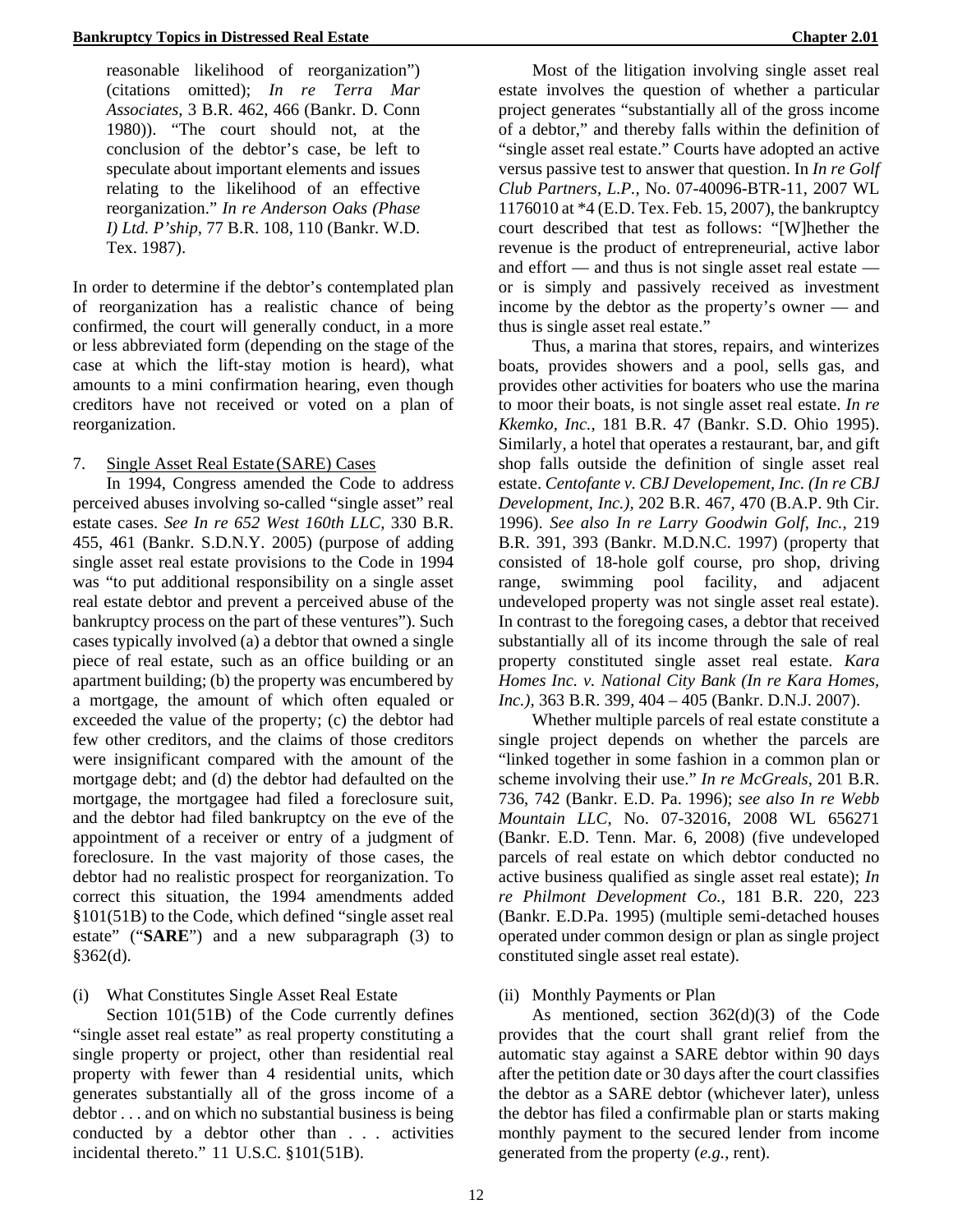If the debtor files a plan of reorganization within 90 days of the petition date, the bankruptcy court will use the law developed under section  $362(d)(2)$ , as interpreted by the Supreme Court in *United Savings Association of Texas v. Timbers of Inwood Forest Associates, Ltd.,* 484 U.S. 365, 98 L.Ed.2d 740, 108 S.Ct. 626, 630 (1988), to determine whether property is necessary to an effective reorganization. If the debtor files a plan of reorganization, the court is unlikely to conduct a lift-stay hearing at which it would assess the probability that the plan would be confirmed. Rather, the court will probably conduct a confirmation hearing at which it will decide whether the plan can actually be confirmed.

If the debtor elects to begin making periodic payments in an amount equal to the non-default contract rate of interest, that rate will apply even if the secured creditor's lien has merged into a judgment of foreclosure. *See In re Erie Playce LLC,* 441 B.R. 905, 908 (Bankr. N.D.Ill. 2010). If the creditor is undersecured, those payments will be applied to the principal amount of the undersecured creditor's claim. *Id.*

If a debtor, such as an owner of undeveloped land that produces no income, is unable to satisfy the monthly payment provisions in section  $362(d)(3)(B)$  of the Code, then section  $362(d)(3)(A)$  effectively overrides section 1121(b) of the Code, which grants a debtor the exclusive right to file a plan of reorganization during the first 180 days of the case. In such a situation however, it is unlikely the debtor could file a plan having a reasonable possibility of being confirmed within a reasonable time, because the debtor would likely be unable to confirm a nonconsensual plan under the cramdown standards.

Notably, if a debtor does not check the "single asset real estate" box on its bankruptcy petition, the time periods contained in Code §362(d)(3) will not begin to run until the later of 90 days after the petition date or 30 days after the court determines that the case is a single asset real estate case. If a secured creditor does not move promptly for a determination that the debtor's case is a single asset real estate case, by the time the parties litigate the issue and the court issues a decision, the date that is 30 days after the court's determination could easily be more than 90 days after the petition date.

### **VI. CHAPTER 11 PLANS OF REORGANIZATION**

## **A. Summary of Plan ConfirmationProcess**

The primary purpose of a chapter 11 is to prepare and file a plan of reorganization or liquidation that treats all claims against the debtor and effectuates a reorganization of all liabilities of the debtor. The mandatory and permissive provisions of chapter 11 plans are set forth in Code §§1123(a) and 1123(b), respectively. Section 1129(a) of the Code sets forth 15

requirements that a plan proponent and the plan of reorganization must satisfy in order for the court to confirm a plan. One of those requirements, contained in section  $1129(a)(8)$ , is that each class of claims or interests provided for in the plan must either vote to accept the plan or be unimpaired. 11 U.S.C. § 1129(a)(8). Under section  $1124(1)$  of the Code, a class is unimpaired if the plan "leaves unaltered the legal, equitable, and contractual rights to which such claim or interest entitles the holder of such claim or interest." 11 U.S.C. §1124(1). A class that is unimpaired is conclusively deemed to have accepted a plan (Code  $§1126(f)$ , while Code  $§1126(g)$  provides that a class that receives nothing under a plan is conclusively deemed to have rejected a plan. Subject to an important exception for claims that have been "designated" under Code  $$1126(e)$ , section  $1126(c)$  provides that a class of claims that is impaired and that will receive a distribution, under a plan, accepts the plan if holders of two-thirds in amount and more than one-half in number of allowed claims in the class vote to accept the plan. Similarly, a class of interests accepts a plan if holders of at least two-thirds in amount of allowed interests vote to accept the plan. 11 U.S.C. §1126(d). The foregoing amounts and numbers of claims and interests are calculated based on the votes actually cast and not on the total amount and number of claims in a particular class. 7 COLLIER ON BANKRUPTCY ¶1126.04 (16th ed.); *Department of Housing & Urban Development v. Westwood Plaza Apartments, Ltd. (In re Westwood Plaza Apartments, Ltd.),* 192 B.R. 693, 696 (E.D. Tex. 1996). If the plan impairs a class of claims, then at least one impaired class of claims must accept the plan without including acceptance by any insider. *See* 11 U.S.C.  $$1129(a)(10)$ . The definition of "insider" in Code §101(31) is very broad. If a plan proponent and its plan satisfy all of the requirements of Code §1129(a) except for  $$1129(a)(8)$ , the bankruptcy court may still confirm the plan if the plan satisfies  $\S$ [1129(b)(1) and 1126(b)(2) with respect to an impaired class that has not accepted the plan.

A Chapter 11 plan of reorganization for a debtor whose principal asset is commercial real estate raises special issues, the most important of which are addressed in below.

## **B. Classification ofClaims**

In order for the bankruptcy court to confirm a plan of reorganization, section 1129(a)(1) of the Code requires that the plan comply "with the applicable provisions of this title." 11 U.S.C. §1129(a)(1). One of those "applicable provisions" is Code  $$1123(a)(1)$ , which requires the plan "designate, subject to section 1122 of this title, classes of claims." 11 U.S.C.  $§1123(a)(1)$ . Section 1122(a) of the Code provides, in pertinent part, that "a plan may place a claim or an interest in a particular class only if such claim or interest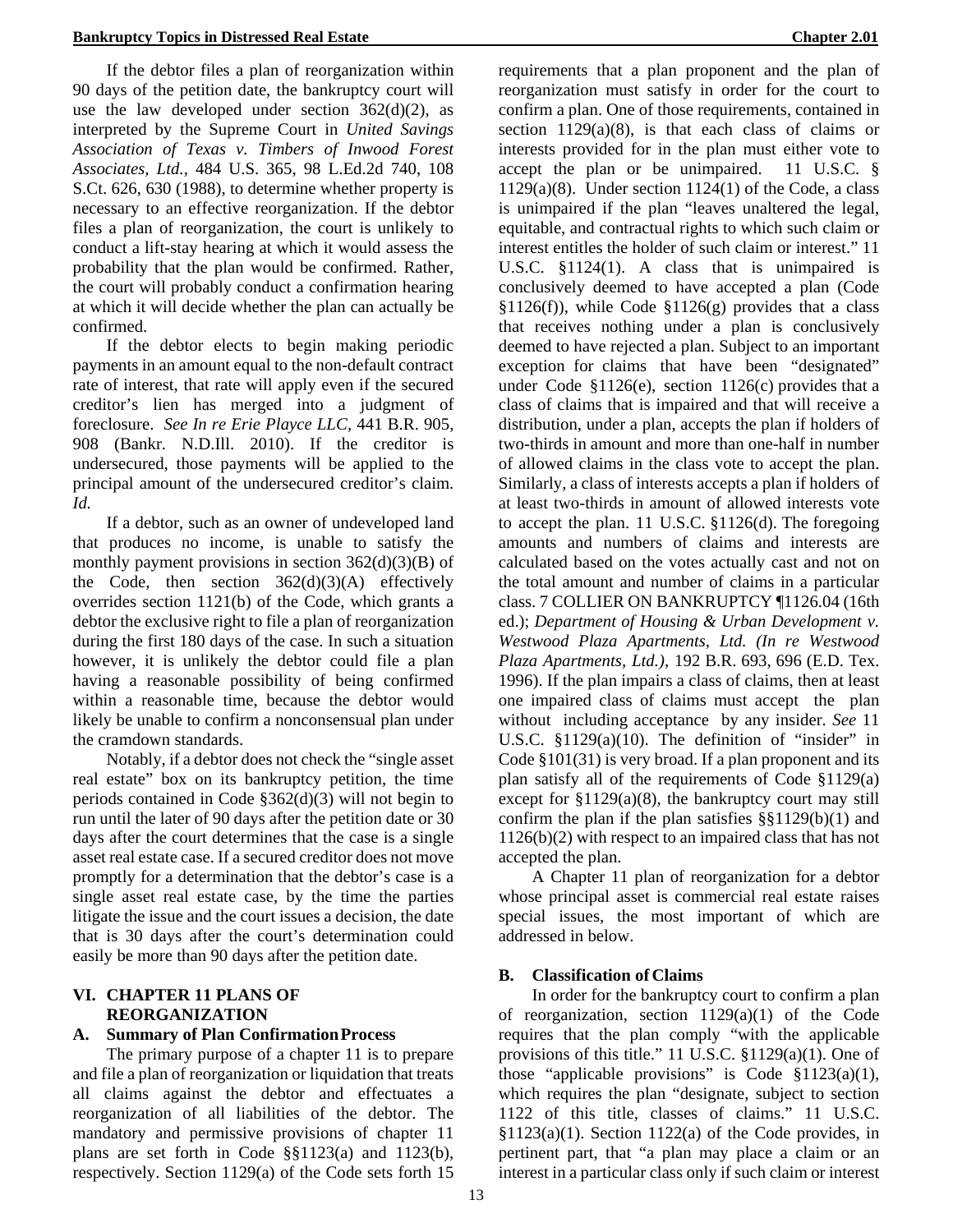is substantially similar to the other claims or interests of such class." 11 U.S.C. §1122(a). When a mortgagee is undersecured, unless the mortgagee exercises its right under  $$1111(b)(2)$  of the Code to forgo a deficiency claim and to have a lien for the full amount of its claim, Code §506(a) requires that the mortgagee's claim be bifurcated into a secured claim equal in amount to the value of the mortgagee's collateral and an unsecured claim for the deficiency. In the typical real estate Chapter 11 case, the mortgagee's deficiency claim represents substantially more than one-third of the total unsecured debt. Consequently if the mortgagee's deficiency claim is placed in the same class as other unsecured claims and the mortgagee votes to reject the debtor's plan, the class of unsecured claims will have voted to reject the plan. The debtor must then prove that the plan satisfies the "cramdown" provisions in  $§1129(b)(2)(B)$  of the Code with respect to the dissenting class of unsecured creditors, as discussed below.

Rejection of a debtor's plan by the class of unsecured creditors can doom the plan if no other impaired class of claims votes to accept the plan, because of section  $1129(a)(10)$ 's requirement that "[i]f a class of claims is impaired under the plan, at least one class of claims that is impaired under the plan has accepted the plan, determined without including any acceptance of the plan by any insider." 11 U.S.C. §1129(a)(10). The mortgagee's secured claim must be placed in a class by itself. *In re Keck Mahin & Cate,* 241 B.R. 583, 590 – 591 (Bankr. N.D.Ill. 1999). Most plans treat this class by paying the secured claim over time. This treatment impairs the class containing the secured claim by altering the secured creditor's rights. See 11 U.S.C. §1124(1). If, as is often the case, the class of unsecured claims is the only other impaired class, the mortgagee's votes of its secured and unsecured claims against the plan will result in no impaired class of claims accepting the plan, making the plan unconfirmable under section  $1129(a)(10)$  of the Code.

In order to obtain acceptance of its plan from an impaired class of creditors and avoid the foregoing scenario, a debtor will often create separate classes for the undersecured creditor's deficiency claim and the claims of general unsecured creditors. This decision is based on the debtor's reasonable belief that trade creditors will vote to accept the debtor's plan. Although section 1122(a) of the Code requires that classes contain substantially similar claims, that section is silent on the question of whether substantially similar claims must be placed in the same class or can be placed separate classes. *See In re Bloomingdale Partners,* 170 B.R. 984, 990 (Bankr. N.D.Ill. 1994) (neither express language of Code §1122 nor its legislative history "aid . . . in determining the appropriate classification standard"). Courts are split on the propriety of placing general

unsecured claims and an undersecured mortgagee's deficiency claim in separate classes.

A number of other courts have approved separate classification of an undersecured creditor's deficiency claim and general unsecured claims. *In re 203 North LaSalle Street Limited Partnership,* 190 B.R. 567 (Bankr. N.D.Ill. 1995) (classification of undersecured creditor's deficiency claim separate from class of unsecured trade creditors is permissible when debtor is fully encumbered single-asset partnership; because nonrecourse undersecured creditor has no deficiency claim outside of Chapter 11 and would be entitled to no distribution in Chapter 7, different impact of best interests of creditors test in Code §1129(a)(7) on recourse trade debt and "artificial" non-recourse deficiency claim may require separate classification of trade and deficiency claims), *aff'd,* 195 B.R. 692 (N.D.Ill. 1996), *aff'd,* 126 F.3d 955 (7th Cir. 1997), *rev'd on other grounds,* 119 S.Ct. 1411 (1999); *In re U.S. Truck Co.,* 800 F.2d 581 (6th Cir. 1986) (court upheld plan that classified claim arising from rejection of collective bargaining agreement separate from claims of trade creditors and determined Teamsters Union had non-creditor interest, *i.e.,* bargaining with other employers, that gave Union different stake in viability of reorganized company and Union had other means of protecting its interests); *Beal Bank, S.S.B. v. Waters Edge Limited Partnership,* 248 B.R. 668, 691 (D.Mass. 2000); *In re Greate Bay Hotel & Casino, Inc.,* 251 B.R. 213 (Bankr. D.N.J. 2000) (court approved classification of undersecured creditor's deficiency claim separate from trade debt under plan that gave deficiency claimants package of debt and equity securities representing entire enterprise value of reorganized debtor while unsecured creditors received cash payout that was achievable and in line with expectations of all parties in interest); *In re Loop 76 LLC,* 442 B.R. 713 (Bankr. D.Ariz. 2010) (separate classification of lienholder's deficiency claim permitted when lienholder held guaranty from non- debtor).

In *In re Woodbrook Associates,* 19 F.3d 312 (7th Cir. 1994), the Seventh Circuit held that Code §1122(a) requires a plan to establish separate classes for general unsecured claims and the deficiency claim of an undersecured creditor holding a non-recourse claim, *i.e.,*  a claim that can be satisfied only from the mortgaged property. The Seventh Circuit noted that §1111(b)(1)(A) of the Code treats non-recourse claims in Chapter 11 cases as if they were recourse claims. However, Code §1111(b)(1)(A) does not apply in Chapter 7 cases. See 11 U.S.C. §103(a). Therefore, an undersecured mortgagee with a non-recourse claim would receive no distribution in a Chapter 7 liquidation case of the debtor from the debtor's non-real estate assets. As a result, the Seventh Circuit found that the "best interests of creditors test" creates a significant difference between general unsecured claims and the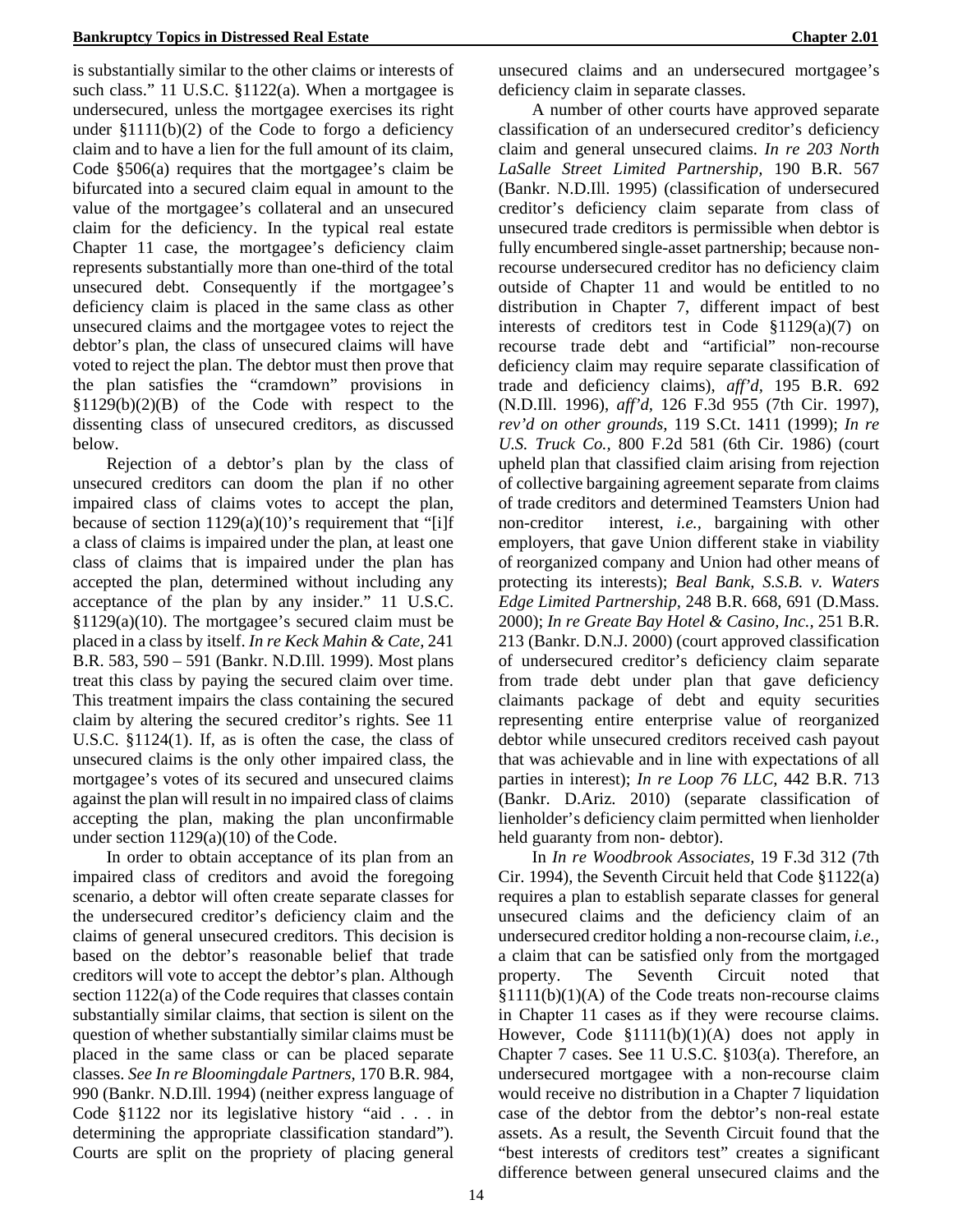undersecured creditor's Chapter 11 deficiency claim. This difference not only justifies, but requires, separate classification of general unsecured claims and the nonrecourse mortgagee's deficiency claim.

The "best interests of creditors" test is found in  $$1129(a)(7)$  of the Code. That section requires, as a condition of confirmation, that, with respect to each impaired class of claims or interests that has not unanimously accepted the plan, each holder of a claim or interest "will receive or retain under the plan on account of such claim or interest property of a value, as of the effective date of the plan, that is not less than the amount that such holder would so receive or retain if the debtor were liquidated under chapter 7." 11 U.S.C.  $$1129(a)(7)(A)(ii)$ . As noted above, the undersecured holder of a non-recourse mortgage would not have a deficiency claim if the debtor either filed its case under Chapter 7 or if the debtor's Chapter 11 case was converted to a Chapter 7 case. This means that in a Chapter 7 case, such a creditor will have no right to a distribution from proceeds of assets on which it does not have a mortgage. On the other hand, general unsecured creditors, whose claims are recourse claims, would have a right to a distribution from proceeds of assets that are not encumbered by the mortgagee'slien.

As a result of the foregoing differences between recourse and non-recourse claims in the context of the "best interests of creditors" test, the Seventh Circuit held in *Woodbrook, supra,* that those two types of claims are not "substantially similar" within the meaning of Code §1122, and must, therefore, be placed in separate classes in a Chapter 11 plan of reorganization.

Courts in other circuits have taken a different view and have denied separate classification of unsecured trade debt and an undersecured creditor's deficiency claim when the court perceived the purpose of separate classification to be "gerrymandering" classes to obtain an affirmative class vote on the reorganization plan from an impaired class of claims. *In re Barakat,* 99 F.3d 1520, 1524 – 1526 (9th Cir. 1996) (affirming bankruptcy court's refusal to allow debtor to separately classify undersecured creditor's deficiency claim when debtor offered no business or economic justification for such classification other than to obtain acceptance of reorganization plan); *In re Boston Post Road Limited Partnership,* 21 F.3d 477 (2d Cir. 1994); *In re Greystone III Joint Venture,* 995 F.2d 1274, 1279 (5th Cir. 1991), *cert. denied,* 113 S.Ct. 72 (1992); *In re Holley Garden Apartments, Ltd.,* 223 B.R. 822, 824 – 825 (Bankr. M.D.Fla. 1998); *In re Cranberry Hill Associates Limited Partnership,* 150 B.R. 289 (Bankr. D.Mass. 1993).

## **C. Impairment**

Another commonly litigated issue in chapter 11 cases involving commercial real estate is whether a class of general unsecured creditors is "impaired" under the debtor's plan. As noted above, a real estate debtor's chapter 11 plan will almost always impair the secured claim of an undersecured mortgagee, and the holder of that claim will often vote to reject the debtor's plan. A class of general unsecured claims that is unimpaired is deemed to have accepted the plan. *See* 11 U.S.C. § 1126(f). However, "deemed acceptance" will not satisfy Code  $$1129(a)(10)'$ s requirement that at least one impaired class of claims accept the plan.

Section 1124(1) of the Code provides that a class of claims is impaired under a plan unless, with respect to each claim in that class, the plan (1) leaves unaltered the legal, equitable, and contractual rights of the claim holder or  $(2)$  with respect to each such claim, the plan (a) cures any prepetition default, (b) reinstates the maturity of the claim as such maturity existed before the default, (c) compensates the holder of the claim for any damages incurred as a result of any reasonable reliance by the claimant on such contractual provision or applicable law, and (d) does not otherwise alter the legal, equitable, or contractual rights of the claimant. Any alteration of a creditor's legal, equitable, or contractual rights constitutes impairment. Consequently, a creditor's claim will be impaired even if the treatment of the claim under the plan is more favorable than the rights granted by the creditor's contract. *In re Union Meeting Partners,* 160 B.R. 757, 771 (Bankr. E.D.Pa. 1993).

In order to satisfy section  $1129(a)(10)$ , a debtor's plan will often impair the class of general unsecured claims by slightly modifying the contractual rights of the holders of such claims. For example, if the unsecured creditors' contracts with the debtor required payment of creditors' claims 30 days after invoice date, the debtor's plan might impair that class of claims by providing for payment of those claims earlier or later than 30 days. Some courts have viewed such impairment as driven by the debtor's need to satisfy section 1129(a)(10) rather than by the economic needs of the reorganized debtor. *In re Combustion Engineering, Inc.,*  391 F.3d 190, 243 (3d Cir. 2004). These courts note that  $§1129(a)(10)$  was added to the Code to ensure that a plan has "some indicia of support by affected creditors and to prevent confirmation where such support is lacking." *In re Lettick Typografic, Inc.,* 103 B.R. 32, 38 (Bankr. D. Conn. 1989). Many of these courts have found de minimis impairment to be "artificial." A class is considered to be artificially impaired when the debtor intentionally alters the class members' rights in order to manipulate voting on the plan, but the class is legitimately impaired if creditors' rights are altered for proper business purposes. *Beal Bank, S.S.B. v. Waters Edge Limited Partnership,* 248 B.R. 668, 690 – 691 (D. Mass. 2000).

Acceptance of a plan by an artificially impaired class of creditors does not satisfy the requirement of section  $1129(a)(10)$  that at least one impaired class of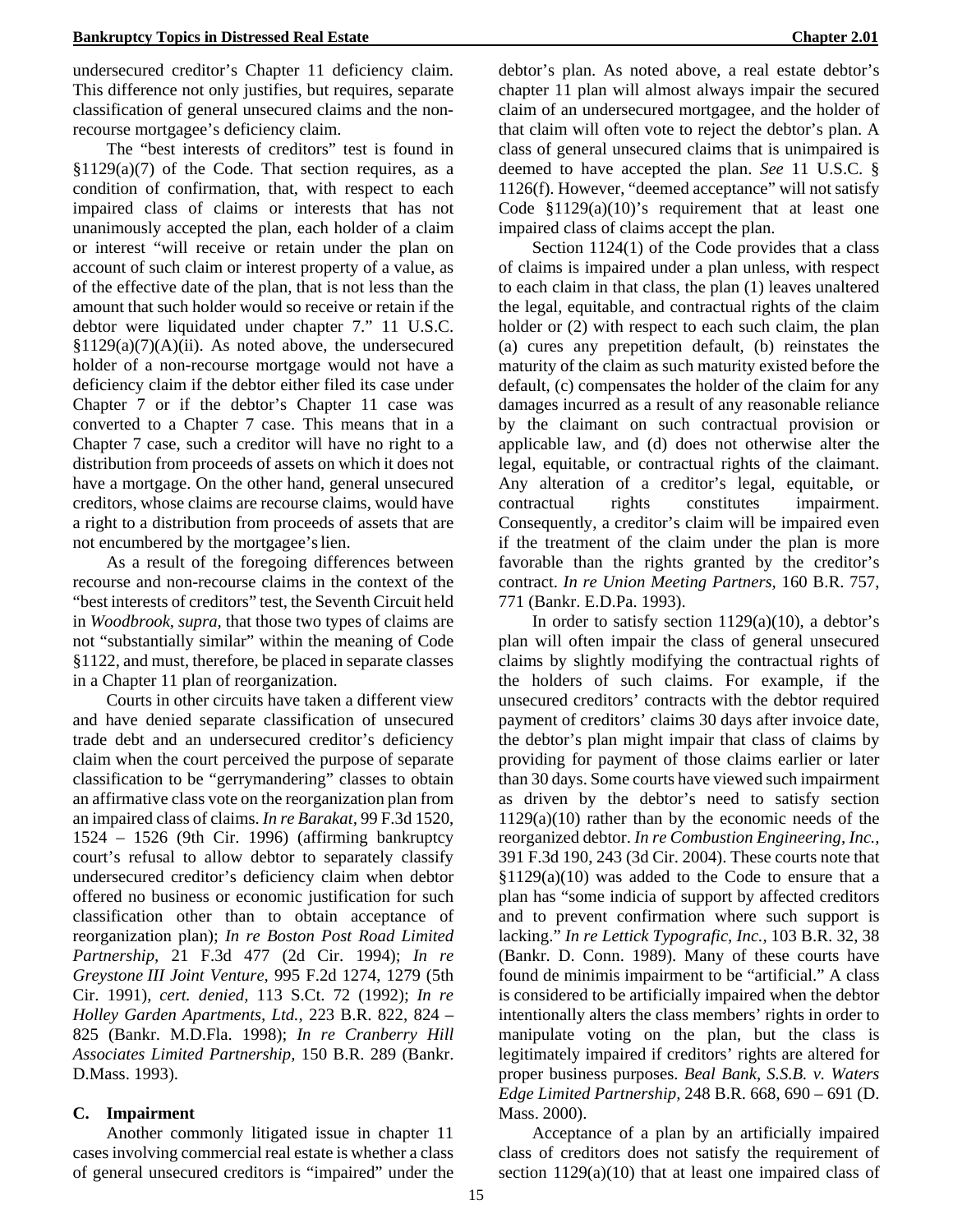#### **Bankruptcy Topics in Distressed Real Estate Chapter 2.01**

claimants accept a plan. *See In re Windsor on the River Associates, Ltd.,* 7 F.3d 127, 132 (8th Cir. 1993). In *Windsor,* the debtor created a class for \$13,000 of unsecured claims owed to 34 creditors. This debt was miniscule in relationship to the mortgagee's claim of \$9.8 million. The debtor's plan proposed to pay the holders of unsecured claims in full 60 days after the effective date of the plan, although it seems clear that the debtor could have treated that class in a manner that would have left its members unimpaired. The debtor argued that this treatment constituted impairment because it altered the legal, equitable, and contractual rights of the claimants to be paid within a shorter period of time. The Eighth Circuit found that the debtor's impairment of the class of unsecured creditors was "manufactured at the will of the debtor 'just to stave off the evil day of liquidation.' " 7 F.3d at 130. The Eighth Circuit went on to conclude that allowing manipulation of claims in a chapter 11 case would be contrary to the purposes of the Code. In effect, allowing artificial impairment would undermine the requirement of section 1129(a)(10) that at least one class of impaired creditors accept the plan. *Combustion Engineering, supra.* The *Windsor* court observed that "[c]onfirmation of a plan where the debtor engineers the impairment of the only approving impaired class 'so distorts the meaning and purpose of [section  $1129(a)(10)$ ] that to permit it would reduce (a)(10) to a nullity.' "  $7 \text{ F.3d}$  at 131, quoting *Lettick Typografic, supra,* 103 B.R. at 38.

Other courts have rejected the concept of artificial impairment. These courts examine the degree of impairment and the debtor's motivation for treating unsecured creditors in a particular fashion under the good-faith requirement contained in section 1129(a)(3). *In re 203 North LaSalle Street Limited Partnership,* 190 B.R. 567 (Bankr. N.D. Ill. 1995), *aff'd,* 195 B.R. 692 (N.D. Ill. 1996), *aff'd,* 126 F.3d 955 (7th Cir. 1997), *rev'd on other grounds,* 119 S.Ct. 1411 (1999); *In re 7th Street & Beardsley Partnership,* 181 B.R. 426, 431 (Bankr. D. Ariz. 1994).

Some plans impair unsecured creditors by paying their claims in full without interest when the claimants are entitled to interest under state law. Prior to 1994, such treatment would not have constituted impairment. However, Congress amended the Bankruptcy Code in 1994 to delete subsection (3) of section 1124, which had treated as unimpaired a class of creditors that was paid in full, but without post-petition interest. Subsequent to that amendment, most courts have concluded that a class of creditors which receives payment in full on the effective date of the plan without interest is impaired within the meaning of section 1124 of the Code. *In re Atlanta-Stewart Partners,* 193 B.R. 79 (Bankr. N.D.Ga. 1996). *See also In re Crosscreek Apartments, Ltd.,* 213 B.R. 521 (Bankr. E.D.Tenn. 1997). Based on the 1994 amendment to the Code which deleted section 1124(3), a number of courts have concluded that a claim need not and cannot be artificially impaired. *In re Greate Bay Hotel & Casino, Inc.,* 251 B.R. 213, 238 – 240 (Bankr. D.N.J. 2000). *See generally In re South Canaan Cellular Investments, Inc.,* 427 B.R. 44, 78 – 81 (Bankr. E.D.Pa. 2010).

### **D. Designation of Votes Under Code §1126(e)**

Section 1126(e) permits the bankruptcy court to "designate any entity whose acceptance or rejection of such plan was not in good faith, or was not solicited or procured in good faith." 11 U.S.C. §1126(e). A claim that has been "designated" in not counted in determining if a class of creditors has voted to accept or reject a plan of reorganization. 11 U.S.C. § 1126(c); *In re Figter Limited,* 118 F.3d 635, 638 (9th Cir. 1997). The bankruptcy court's exercise of its power to designate can have serious consequences for a creditor that has purchased claims for the purpose of acquiring the debtor assets or for purposes of preventing confirmation of the debtor's plan.

The Code does not define "good faith." In this context, however, the court in *In re Applegate Property, Ltd,* 133 B.R. 827, 833-34 (Bankr. W.D. Tex. 1991), summarizing caselaw defining "good faith" in the context of section 1126(e) of the Code and its predecessors, observed that there is a lack of good faith in the voting process when one casts his vote (1) using "obstructive tactics and hold-up techniques"; (2) "with a purpose of coercing payment to him of more than he might reasonably perceive as his fair share of the debtor's estate"; or (3) for an ulterior motive, such as "pure malice, 'strikes' and blackmail [or] to destroy an enterprise in order to advance the interests of a competing business." The *Applegate* court designated votes cast by the debtor's sister company that purchased claims for the purpose of voting to defeat a competing plan. The court found that "[t]he purchasing of claims by an affiliate or insider of the Debtor for the sole or principal purpose of blocking a competitor from purchasing such claims is an obstructionist tactic done in contemplation of gaining an unfair advantage over other creditors." 133 B.R. at 835. *See also In re DBSD North America, Inc.,* 634 F.3d 79 (2d Cir. 2011) (court designated vote to reject debtor's plan cast by holder of debtor's senior lien debt that had ulterior motive and acted as "strategic investor" rather than as "traditional creditor"); *In re Allegheny International, Inc.,* 118 B.R. 282, 289-90 (Bankr. W.D. Pa. 1990) (court designated votes of party that purchased claims for purposes of defeating debtor's plan and confirming purchaser's competing plan).

Creditors, however, are not required to vote their claims with selfless disinterest. Thus, a creditor that purchased claims for the purpose of "securing the approval or rejection of a plan does not of itself amount to 'bad faith.' " *In re 255 Park Plaza Associates Limited Partnership,* 100 F.3d 1214, 1219 (6th Cir. 1996),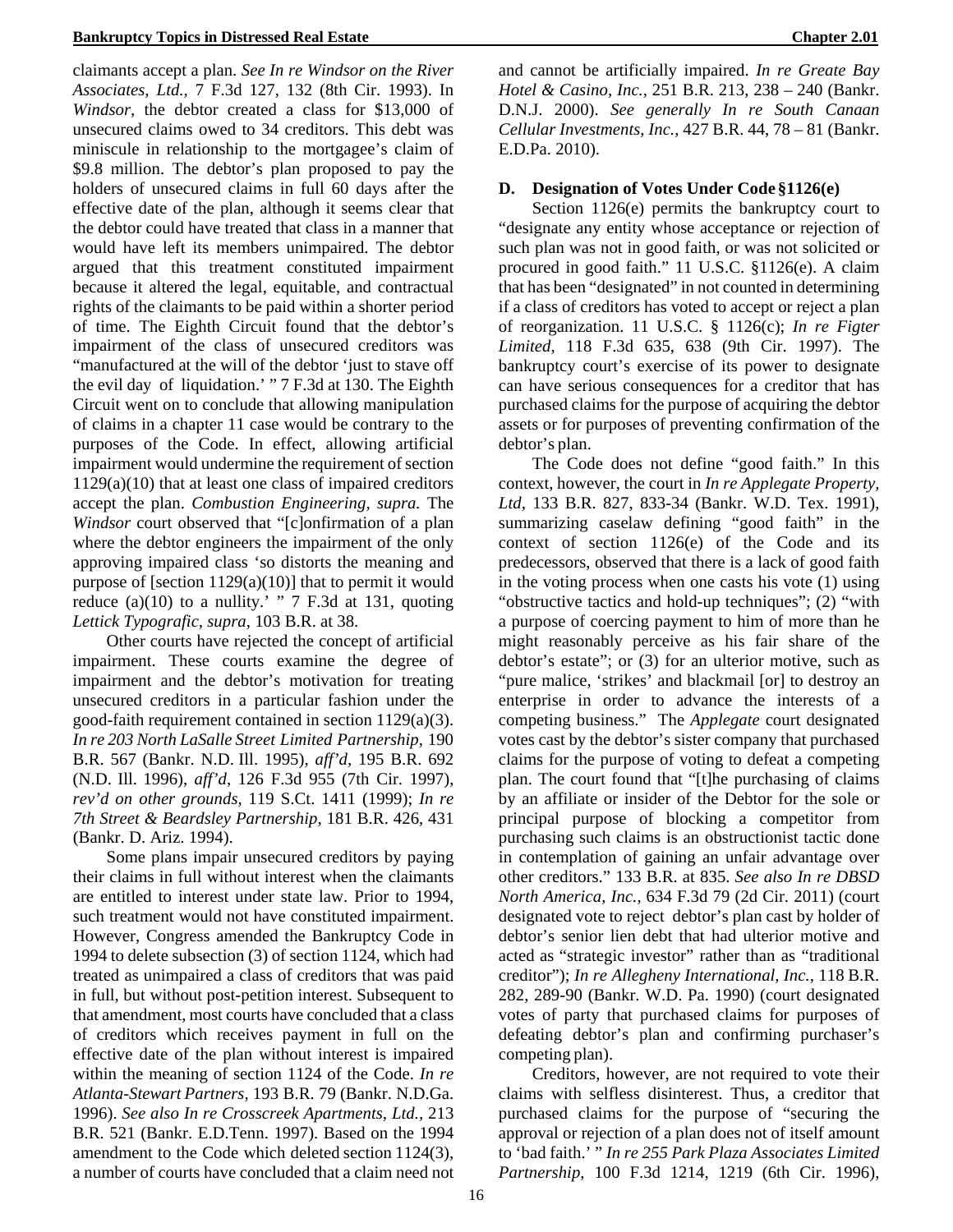#### **Bankruptcy Topics in Distressed Real Estate Chapter 2.01**

quoting *Allegheny, supra,* 118 B.R. at 289; *In re Marin Town Center,* 142 B.R. 374 (N.D.Cal. 1992) (vote cast for purpose of blocking confirmation of plan not cast in bad faith when creditor believed that debtor's liquidation would be more economically beneficial than confirmation of debtor's plan).

## **E. Cramdown — Confirmation Notwithstanding Rejection by ImpairedClass**

Section 1129(a)(8) of the Code requires that each class of claims or interests in a plan has either accepted the plan or is not impaired under the plan. However, the Code permits a plan to be confirmed notwithstanding rejection of the plan by an impaired class of claims or interests if the plan meets the requirements of section  $1129(b)(1)$  of the Code, which requires a plan (a) to be fair and equitable and (b) not discriminate unfairly with respect to an impaired class that has not accepted the plan.

### 1. Fair and Equitable

Congress used the word "includes" in section 1129(b)(2)'s definition of "fair and equitable." The word "includes" is not limiting. 11 U.S.C. §102(3). As a result, courts have given the phrase "fair and equitable" a broad construction. *See In re Dow Corning Corp.,* 244 B.R. 678, 694 (Bankr. E.D. Mich. 1999). In determining whether a plan is fair and equitable, the court must consider the entire plan in the context of creditors' rights under state law and the particular facts and circumstances of the case. *See In re D & F Construction, Inc.,* 865 F.2d 673, 675 (5th Cir. 1989). A debtor seeking confirmation of a plan under section 1129(b) of the Code has the burden of demonstrating that the plan is fair and equitable. *In re Sagewood Manor Associates Limited Partnership,* 223 B.R. 756, 767 (Bankr. D. Nev. 1998). Most courts have held that the debtor must show a plan is fair and equitable by a preponderance of the evidence. *Dow Corning,* 244 B.R. at 694*.* Others, however, have held that the debtor must make the fair and equitable showing by clear and convincing evidence. *See In re New Midland Plaza Associates,* 247 B.R. 877, 883 (Bankr. S.D. Fla. 2000).

#### 2. UnfairDiscrimination

Most Chapter 11 reorganization plans involving commercial real estate create separate classes for general unsecured claims and an undersecured creditor's unsecured deficiency claim. Such plans also provide different treatment for the two classes, by paying general unsecured claims in full on or shortly after confirmation, and by paying the undersecured creditor either a small percentage of its claim quickly or a larger percentage when the reorganized debtor sells or refinances its property. This raises an issue of whether the plan violates Code  $$1129(b)(1)'$ s prohibition against unfair disparate treatment.

The prohibition on unfair discrimination is intended to "ensure[] that a dissenting class will receive relative value equal to the value given to all other similarly situated classes." *In re Johns- Manville Corp.,*  68 B.R. 618, 636 (Bankr. S.D.N.Y. 1986). The Code does not define unfair discrimination. However, given the language of section  $1129(b)(1)$ , some degree of discrimination between classes of unsecured creditors must be permissible. *See In re Young Broadcasting Inc.,* 430 B.R. 99, 139-40 (Bankr. S.D.N.Y. 2010) (plan unfairly discriminates when it treats similarly situated classes differently without reasonable basis for disparate treatment); *In re Aztec Co.,* 107 B.R. 585, 588-89 (Bankr. M.D. Tenn. 1989) (rejecting decisions holding that "all unsecured claimholders must be paid the same percentage of claims" because "Section 1129(b)(1) prohibits only unfair discrimination, not all discrimination"). The test for determining whether disparate treatment of unsecured creditor classes constitutes unfair discrimination was described well by the bankruptcy court in *In re 203 North LaSalle Street Limited Partnership,* 190 B.R. 567, 585 (Bankr. N.D.Ill. 1995), *aff'd,* 195 B.R. 692 (N.D.Ill. 1996), *aff'd,* 126 F.3d 955 (7th Cir. 1997), *rev'd on other grounds,* 119 S.Ct. 1411 (1999). According to that court, in a chapter 11 case, courts must engage in a two-step process for measuring the fairness of discrimination. First, the court must determine whether the discrimination is supported by a legally acceptable rationale. The court must then determine whether the extent of discrimination is necessary in light of that rationale. 190 B.R. at 585-86. Thus, a plan that paid trade creditors in full without interest and provided for payment of the unsecured creditor's deficiency claim from proceeds of a sale or refinancing of the property before the debtor's insiders received any payment under the plan did not discriminate unfairly against the holder of the deficiency claim. 190 B.R. at 586. The discrimination in that case was based on a compelling rationale, *i.e.,* the best interests of creditors test, which would have allowed unsecured creditors to be paid in a chapter 7 but would have eliminated the non-recourse undersecured creditor's deficiency claim in a chapter 7 case, thereby leaving the holder of the deficiency claim without a right of payment. *See id.* 

In contrast to *203 North LaSalle Street,* the plan in *Aztec,* was found to have discriminated unfairly against the holder of the deficiency claim when the plan proposed to pay three percent of that claim while other unsecured creditors were to be paid in full. *See also In re Salem Suede, Inc.,* 219 B.R. 922, 934 (Bankr. D. Mass. 1998) (unfair discrimination for plan proponent to pay claims of equal, non-bankruptcy priority different distribution by providing one class of creditors with more favorable distribution than class of same legal rank without legitimate and rational basis for disparate treatment).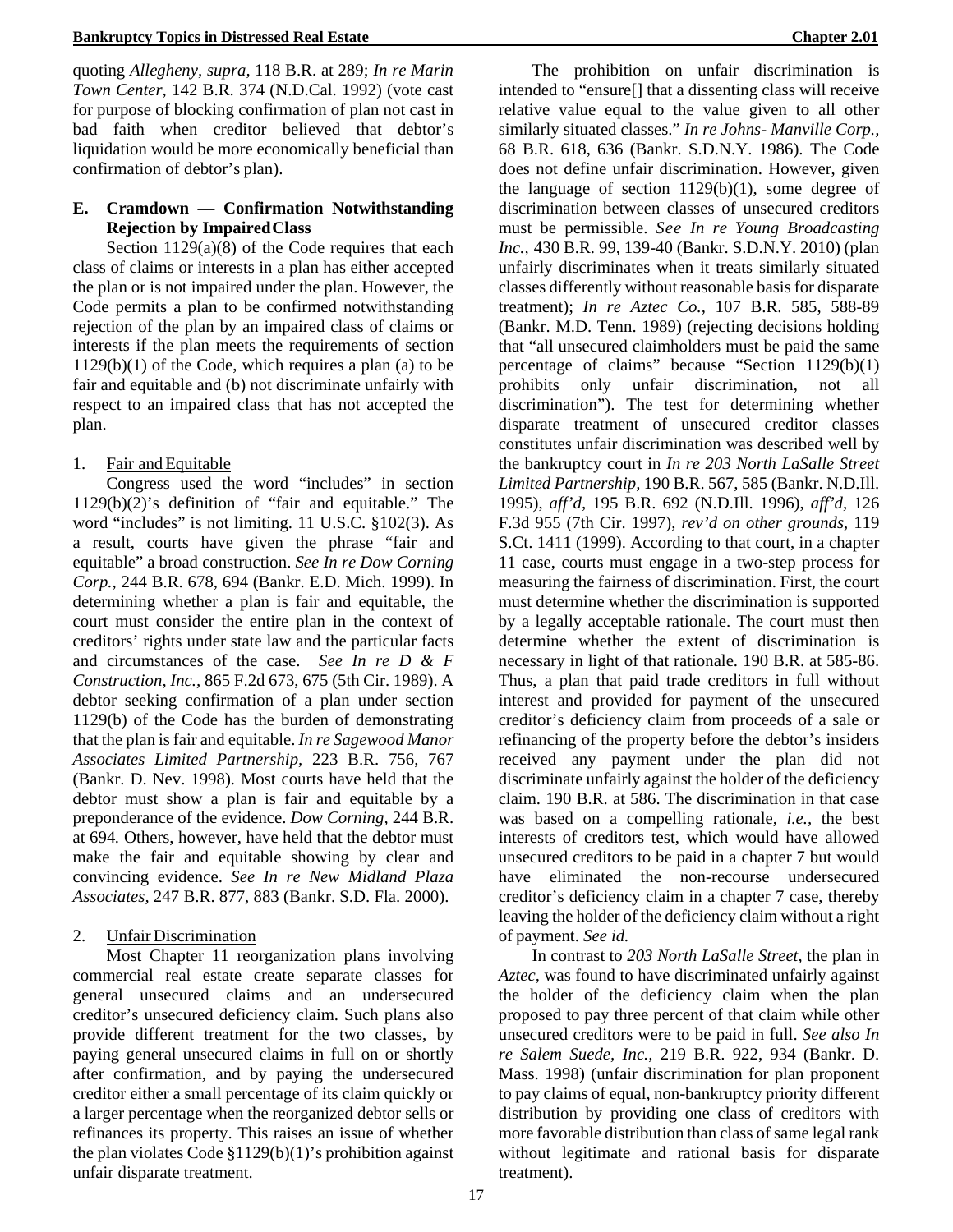### 3. Cramdown on a Class of SecuredClaims

A debtor seeking to confirm a reorganization plan over the objection of a class of secured claims will often utilize section  $1129(b)(2)(A)(i)$  of the Code. Such a plan will provide that the secured creditor retains its liens on the property and receive a secured note in the principal amount of its secured claim (*i.e.,* the value of the secured creditor's collateral) with interest at the prevailing market rate for a specified number of years. As a result, the underscecured creditor will receive a stream of payments totaling the allowed amount of its secured claim, and having a present value equal to the value of its collateral. *In re Airadigm Communications, Inc.,* 547 F.3d 763, 768-69 (7th Cir. 2008). Unless the undersecured creditor elects under section 1129(b)(2) of the Code to retain a lien for the full amount of its claim, the undersecured creditor will also have an unsecured claim equal in amount to the difference between the face amount of its claim and the value of its collateral. In order to determine the propriety of such treatment, the court must determine whether the debtor has used an appropriate rate of interest. Over the years, courts have developed a number of different approaches to the selection of a proper interest rate.

In an attempt to resolve the different approaches adopted by various courts, the Supreme Court addressed the issue of the appropriate cramdown interest rate in *Till v. SCS Credit Corp.,* 541 U.S. 465, 158 L.Ed.2d 787, 124 S.Ct. 1951 (2004). *Till* was a Chapter 13 case in which the debtor had borrowed \$6,400 representing 100 percent of the purchase price of a used truck. The interest rate on the loan was 21 percent payable over two and a half years. The debtor filed a chapter 13 case approximately one year after purchasing the truck, at which time the loan had been paid down to \$4,900. The debtor's plan proposed to retain the truck and make deferred payments over two years based on the agreedupon replacement value of \$4,000. The debtor proposed to pay an interest rate of 9.5 percent. This rate was 1.5 percent above the 8 percent prime rate in effect at the time. The secured creditor argued that the appropriate interest rate under the plan was the 21 percent contract rate of interest. The bankruptcy court adopted the debtor's formula approach to selecting a cramdown interest rate and confirmed the debtor's plan. The Seventh Circuit reversed, holding that the proper rate was the 21 percent rate specified in the note. A four justice plurality of the Supreme Court adopted the bankruptcy court's formula approach and rejected the Seventh Circuit's contract rate approach. Justice Thomas joined the plurality in a concurring opinion that also rejected the Seventh Circuit's contract rate approach. However, Justice Thomas read  $§1325(a)(5)(B)(ii)$  of the Code (which is virtually identical to Code  $$1129(b)(2)(A)(i)$ , to require an adjustment only for the time value of money and not for

a risk premium. In the context of a Chapter 11 case, the Court surmised that an efficient market might provide the appropriate interest rate. 124 S.Ct. at 1960 n.14.

When applying *Till* in chapter 11 cases, bankruptcy courts have attempted to determine whether an efficient market exists for cramdown loans. In the absence of such a market, some courts have adopted the *Till*  formula approach. *In re American HomePatient, Inc.,*  420 F.3d 559 (6th Cir. 2005); *Mercury Capital Corp. v. Milford Connecticut Associates, L.P.,* 354 B.R. 1, 13 (D.Conn. 2006). *See In re 20 Bayard Views, LLC,* No. 09-50723-ess, 2011 WL 797442 (Bankr. E.D.N.Y. Mar. 7, 2011) (collecting cases). In order to determine the appropriate adjustment to the national prime rate, courts consider "the circumstances of the estate, the nature of the security, and the duration and feasibility of the reorganization plan." *Till, supra,* 124 S.Ct. at 1961. According to the court in *20 Bayard, supra:* Additional "risk factors to consider include the debt service coverage ratio, the loan- to-value ratio, and the quality of any guarantors." *See also In re Griswold Bldg. LLC,* 420 B.R. 666, 693 (Bankr. E.D. Mich. 2009). *See In re Gramercy Twins Assocs.,* 187 B.R. 112, 124 (Bankr. S.D.N.Y. 1995) (noting that "the relatively high loan to value ratio in this case, which is approximately 85%, increases the risk factor"); *Deep River Warehouse,* 2005 WL 2319201, at \*11 (observing that "[r]isk is increased significantly when the loan to value ration is 100%, but a high grade tenant positively affects that risk"). 2011 WL 797442 at \*24.

In *Till,* the court observed that risk adjustments of one to three percent are common. 124 S.Ct. at 1962. Some courts, however, have used adjustments as high as five percent and five and three-quarters percent. *See In re Griswold Building, LLC,* 420 B.R. 666, 696 (Bankr. E.D. Mich. 2009) (five percent); *In re Northwest Timberline Enterprises, Inc.,* 348 B.R. 412, 434 (Bankr. N.D. Tex. 2006) (five and three quarters).

Some chapter 11 reorganization plans provide for so-called negative amortization of a secured claim. Negative amortization occurs when part or all of the interest on a secured claim is not paid currently, but rather is deferred and allowed to accrue, with accrued interest added to principal. *Great Western Bank v. Sierra Woods Group,* 953 F.2d 1174 (9th Cir. 1992). Most courts have held that such plans are not per se invalid. *See In re McCombs Properties VIII, Ltd.,* 91 B.R. 907 (Bankr. C.D. Cal. 1988); *In re Club Associates,* 107 B.R. 385 (Bankr. N.D. Ga. 1989), *aff'd,*  956 F.2d 1056 (11th Cir. 1992). Instead, the court must consider a variety of factors in determining whether the negative amortization plan is fair and equitable. *In re Apple Tree Partners, L.P.,* 131 B.R. 380 (Bankr. W.D.Tenn. 1991). In *Club Associates,* the court approved a negative amortization plan as fair and equitable when (a) the original mortgage note contained a negative amortization provision, thereby justifying the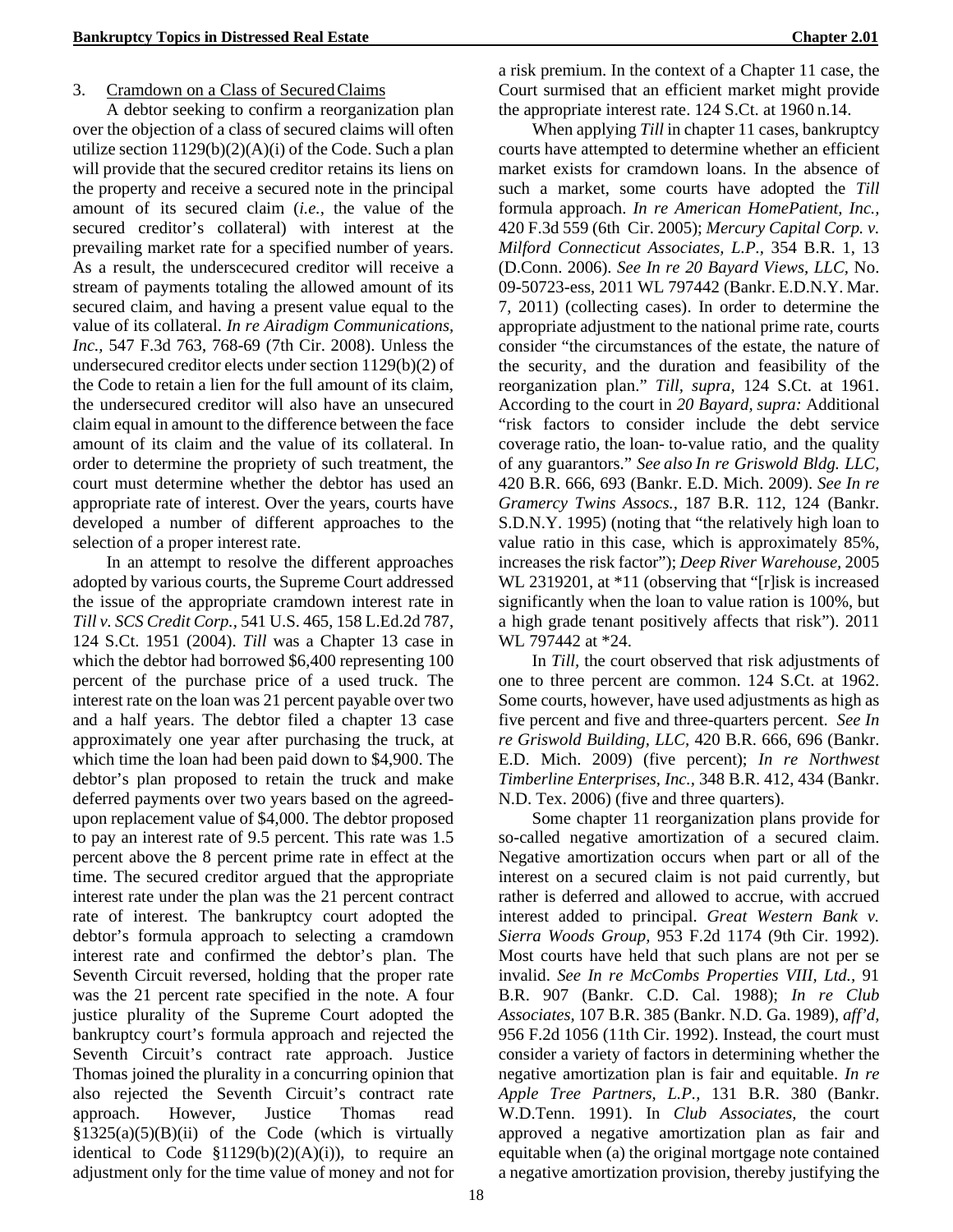conclusion that negative amortization was a risk originally bargained for by the mortgagee, (b) the plan extended the maturity and mortgagee's risk for five years, but for a reduced principal amount as a result of the allocation of post-petition payments, and (c) the plan provided for a slightly higher rate of interest than that provided in the original note.

Under section  $1129(b)(2)(A)(ii)$  of the Code, a plan may be confirmed over the dissent of a class of secured creditors if the plan provides for sale of the secured creditors' collateral free and clear of the creditors' liens, provided that (a) the secured creditors can credit bid at the sale and (b) the secured creditors' liens attach to the sale proceeds. Recently, two courts of appeal have approved plans that cram down on secured creditors under section  $1129(b)(2)(A)(iii)$  of the Code by providing for the sale of the secured creditors' collateral free of the creditors' liens, but without permitting the secured creditors to credit bid at the sale. The courts reached these decisions by a literal reading of the alternatives set forth in  $\S$ §1129(b)(2)(A)(i) –  $1129(b)(2)(A)(iii)$  of the Code, and by finding that the plans in question provided the secured creditors with "the indubitable equivalent" of their secured claims. *See In re Philadelphia Newspapers, LLC,* 599 F.3d 298 (3d Cir. 2010); *In re Pacific Lumber Co.,* 584 F.3d 229 (5th Cir. 2009).

## 4. Fair and Equitable Treatment of Dissenting Class of Unsecured Creditors— The New Value to the Absolute-Priority Rule

Another hotly litigated issue in commercial real estate bankruptcies is whether a plan that allows prepetition equity holders to retain their interest in the reorganized debtor over the dissent of a class of unsecured creditors in exchange for a contribution of new value violates section  $1129(b)(2)(B)(ii)$ . The issue arises when a class of unsecured creditors, such as the class containing an undersecured creditor's deficiency claim, votes to reject a plan of reorganization under which old equity holders retain their interests in exchange for a contribution of new capital. This scenario triggers application of section  $1129(b)(2)(B)(ii)$ , which incorporates the absolutepriority rule into the Code. Under the absolute-priority rule, a class of equity holders, which is junior to a class of unsecured creditors, may not receive or retain any property if the unsecured creditor class is impaired and rejects the plan. 11 U.S.C.  $\S$  1129(b)(2)(B)(ii). That section provides, in pertinent part, as follows:

In the scenario outlined above, old equity wishes to preserve its interest, primarily to avoid adverse tax consequences that flow from the elimination of those equity interests if the plan is not confirmed and the automatic stay is lifted to allow the mortgagee to foreclose. In order to avoid this result, old equity will offer to contribute new capital that can be used to pay

down secured or unsecured debt, or to provide necessary working capital. The undersecured creditor who wishes to defeat the plan and foreclose will argue that the old equity's retention of its interest when the undersecured deficiency claim is not being paid in full and has rejected the plan, constitutes receipt or retention under the plan, on account of a junior equity interest, of property, namely, the old equity position, in violation of Code §1129(b)(2)(B)(ii).

A series of pre-Code United States Supreme Court cases suggested, in dicta, that prepetition equity holders could retain an interest in the reorganized company in exchange for a contribution of new capital in the form of money or money's worth that was new, necessary, and reasonably equivalent to the interest being retained. *Northern Pacific Ry. v. Boyd,* 228 U.S. 482, 57 L.Ed. 931, 33 S.Ct. 554 (1913); *Kansas City Terminal Ry. v. Central Union Trust Company of New York,* 271 U.S. 445 (1925); *Case v. Los Angeles Lumber Products Co.,*  308 U.S. 106, 84 L.Ed. 110, 60 S.Ct. 1, 10 (1939). Subsequent to enactment of the Bankruptcy Code in 1978, the Supreme Court addressed the existence of the so-called new value corollary to the absolute-priority rule in *Norwest Bank Worthington v. Ahlers,* 485 U.S. 197 (1988). In that case, a farmer offered to contribute his future services as new value. Without deciding whether the new value corollary to the absolute-priority rule survived enactment of the Code, the Court held that "sweat equity" did not satisfy the new value corollary, even if the corollary existed. Circuit courts of appeal subsequently split on the existence of a new value corollary. The Ninth Circuit has ruled that the new value corollary did survive enactment of the Code while the Second, Fourth, and Fifth Circuits have ruled otherwise. *In re Bonner Mall Partnership,* 2 F.3d 899, 908 (9th Cir. 1993); *In re Coltex Loop Central Three Partners, L.P.,* 138 F.3d 39 (2d Cir. 1998), *In re Bryson Properties, XVIII,* 961 F.2d 496 (4th Cir. 1992), and *In re Greystone III Joint Venture,* 995 F.2d 1274 (5th Cir. 1992).

The new value corollary reached the Supreme Court again in *Bank of America \& Savings Ass'n v. 203 North LaSalle Street Partnership,* 526 U.S. 434, 143 L.Ed.2d 607, 119 S.Ct. 1411 (1999). In that case, the bankruptcy court had confirmed a reorganization plan for a limited partnership owning an office building in downtown Chicago. The debtor's limited partners faced a \$20 million tax liability if they lost their equity in the property as a result of a foreclosure following maturity of the mortgage on the building. Due to a cyclical decline in commercial real estate values, the debtor was unable to refinance the \$93 million mortgage. In order to prevent foreclosure and gain breathing room to restructure the undersecured mortgagee's secured and unsecured claims, the debtor filed a chapter 11 petition. The debtor's plan of reorganization bifurcated the mortgagee's \$93 million claim into a \$54 million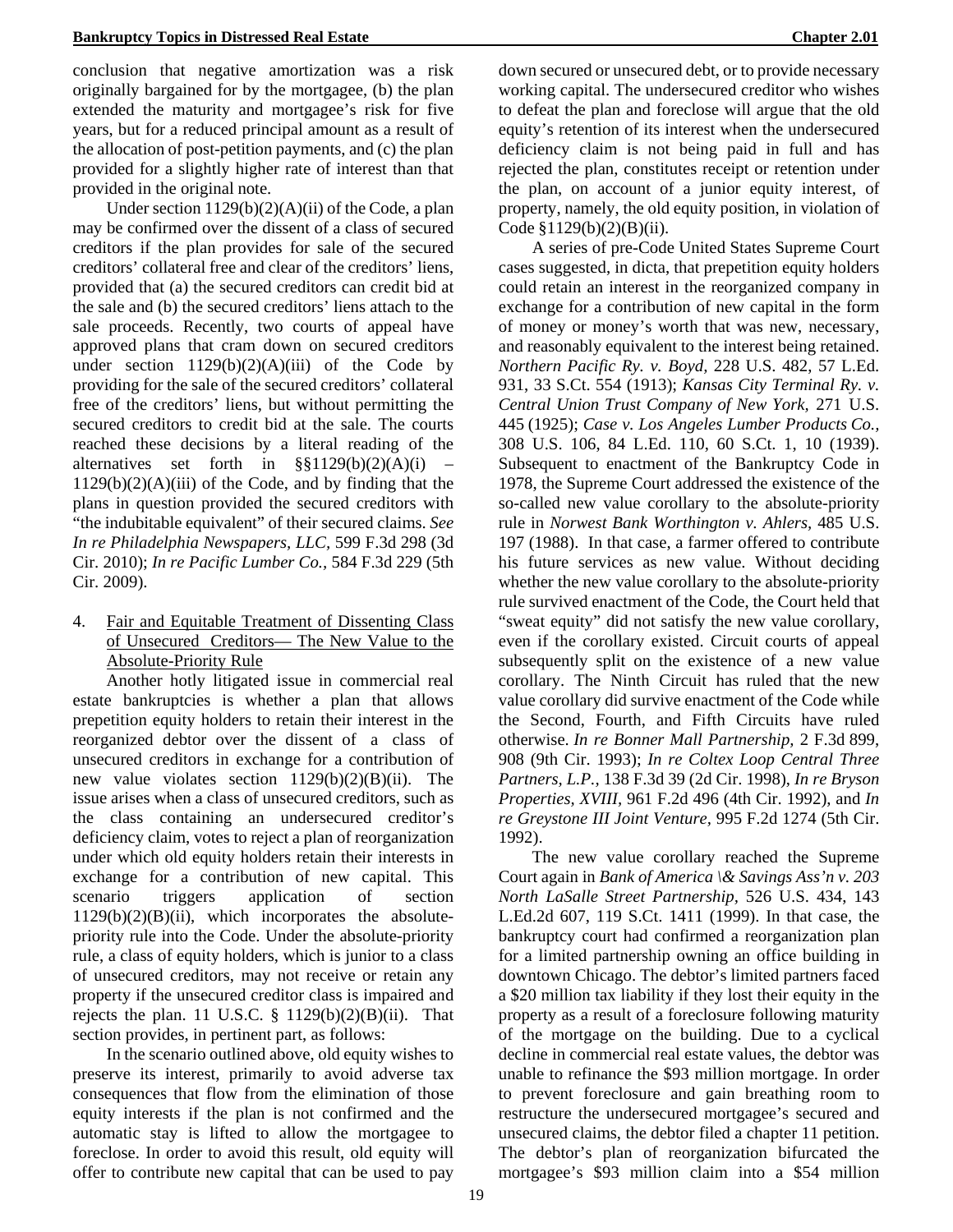secured claim and a \$39 million unsecured deficiency claim. The plan classified the deficiency claim separately from claims of general unsecured creditors. Old equity holders offered to contribute \$6 million of new capital and to defer any return on, or of, their new equity contribution pending payment in full of the secured and unsecured portions of the mortgagee's claim. Relying on the new value corollary, the

bankruptcy court confirmed the plan notwithstanding rejection of the plan by the class containing the undersecured creditor's deficiency claim, and its decision was affirmed on appeal to the district court and the Seventh Circuit Court of Appeals.

The Supreme Court reversed. While implicitly recognizing the continued existence of a new value corollary to the absolute-priority rule, the Supreme Court found that the debtor's plan failed to satisfy that corollary. The Court determined that old equity holders' exclusive right to contribute new value to the reorganized enterprise constituted property that those equity holders had received or retained on account of the holders' prepetition equity interest. In order to satisfy the new value corollary, the Court held that the price paid by old equity holders for equity in the reorganized entity must be subjected to a market test, rather than to a determination of adequacy by the bankruptcy court, in order to determine that old equity holders were paying "top dollar" for their interest in the reorganized company. If old equity was paying "top dollar" for the new equity, then the old equity holders would be receiving their equity interest in the reorganized company not on account of their prepetition equity position, but rather on account of their having paid top dollar for the equity in the reorganized enterprise. While the Court did not specify a mechanism for determining whether old equity holders were paying "top dollar" for their interest in the reorganized company, the Court suggested that either an auction of the equity of the reorganized company or termination of the debtor's exclusive right to file a plan (thereby permitting competing plans) would allow a new value plan to satisfy the absolute-priority rule.

Subsequent to the Supreme Court's decision in *203 North LaSalle Street,* lower courts have had several opportunities to interpret that decision. In *In re PWS Holding Corp.,* 228 F.3d 224 (3d Cir. 2000), the debtor's plan released certain fraudulent transfer claims against equity holders and others arising from a prepetition leveraged recapitalization. The Third Circuit held that the release of claims did not constitute receipt by old equity holders of property on account of their old equity position when (a) there was no direct evidence that junior equity holders persuaded the debtors to release them "on account of" their equity interest in the debtors, (b) the fraudulent transfer claims would be costly to pursue as a result of the high cost of defending and paying indemnification cross-claims and

counterclaims arising from pursuit of those fraudulent transfer claims, and (c) an examiner had found that the fraudulent transfer claims had little or no value. The Third Circuit held that the examiner's findings were an "appropriate surrogate for a market test and an acceptable safeguard" notwithstanding a dissenting creditor's offer to purchase fraudulent transfer claims for \$100,000 plus a percentage of any recovery. 228 F.3d at 242.

In *In re Zenith Electronics Corp.,* 241 B.R. 92, 106 – 107 (Bankr. D. Del. 1999), *appeal dismissed,* 250 B.R. 207 (D. Del. 2000), the debtor filed a prepackaged plan that eliminated prepetition equity. The plan gave a large creditor, which was also the debtor's majority shareholder, an exclusive right to purchase 100 percent of the reorganized debtor's equity in exchange for \$60 million in cash and waiver of \$200 million in debt. The court held that the plan did not violate the absolutepriority rule because the former equity holder was receiving its right to purchase new equity on account of its creditor status and not on account of its equity interest.

In *In re Global Ocean Carriers Ltd.,* 251 B.R. 31 (Bankr. D. Del. 2000), the bankruptcy court held that a plan violated the absolute-priority rule when it permitted an existing controlling shareholder to determine without benefit of a public auction or a competing plan who would own the reorganized debtor's equity and what the purchase price for that equity would be. The court found that the plan gave the controlling shareholder the exclusive right to determine the identity of the new equity owner and the price of new equity "on account of" its position as a controlling shareholder. *See In re Armstrong World Industries, Inc.,* 432 F.3d 507 (3d Cir. 2005) (plan that provided for class of unsecured asbestos-related creditors to share its distribution with junior class of interests over objection of class of unsecured trade creditors violated absolute-priority rule). A Massachusetts court reached a different result on similar facts in *Beal Bank, S.S.B. v. Waters Edge Limited Partnership,* 248 B.R. 668 (D. Mass. 2000), where the district court affirmed a bankruptcy court order confirming a plan of reorganization that sold the equity of the reorganized debtor to a third-party plan sponsor who was an insider by virtue of a familial relationship. The plan did not violate the absolutepriority rule when there was no evidence that old equity was using the insider as a straw man to retain its investment and no evidence that the plan sponsor was funded by or acted on behalf of old equity. *See also In re Greenwood Point, L.P.,* No. 10-00569-AJM-11, 2011 WL 721549 (Bankr. S.D. Ind. Feb. 4, 2011) (sale of new equity to old equity holder's wife did not violate absolute-priority rule); *Penn Mutual Life Insurance Co. v. Woodscape Limited Partnership (In re Woodscape Limited Partnership),* 134 B.R. 165, 174 (Bankr. D. Md. 1991) (no prohibition against private sale of equity